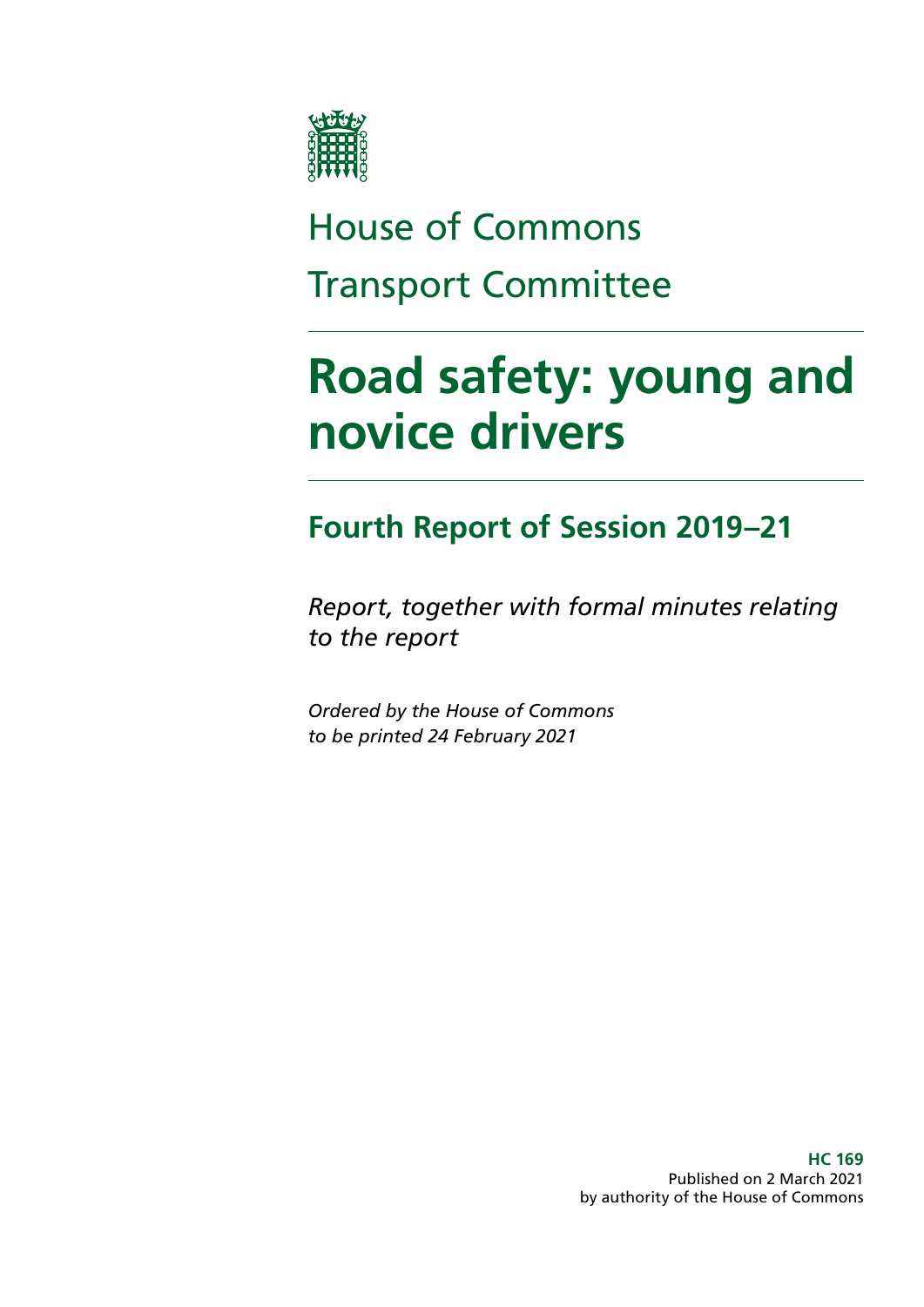#### **Transport Committee**

The Transport Committee is appointed by the House of Commons to examine the expenditure, administration, and policy of the Department for Transport and its associated public bodies.

#### **Current membership**

[Huw Merriman MP](https://members.parliament.uk/member/4442/contact) *(Conservative, Bexhill and Battle)* (Chair) [Ben Bradshaw MP](https://members.parliament.uk/member/230/contact) *(Labour, Exeter)* [Ruth Cadbury MP](https://members.parliament.uk/member/4389/contact) (*Labour, Brentford and Isleworth*) [Lilian Greenwood MP](http://www.parliament.uk/biographies/commons/lilian-greenwood/4029) (*Labour, Nottingham South*) [Simon Jupp MP](https://members.parliament.uk/member/4862/contact) *(Conservative, East Devon)* [Robert Largan MP](http://https://members.parliament.uk/member/4852/contact) *(Conservative, High Peak)* [Chris Loder MP](https://members.parliament.uk/member/4751/contact) *(Conservative, West Dorset)* [Karl McCartney MP](https://members.parliament.uk/member/4028/contact) *(Conservative, Lincoln)* [Grahame Morris MP](https://www.parliament.uk/biographies/commons/grahame-morris/3973) (*Labour, Easington*) [Gavin Newlands MP](https://members.parliament.uk/member/4420/contact) *(Scottish National Party, Paisley and Renfrewshire North)* [Greg Smith MP](http://https://members.parliament.uk/member/4778/contact) *(Conservative, Buckingham)*

#### **Powers**

The committee is one of the departmental select committees, the powers of which are set out in House of Commons Standing Orders, principally in SO No 152. These are available on the internet via [www.parliament.uk.](http://www.parliament.uk/)

#### **Publication**

© Parliamentary Copyright House of Commons 2021. This publication may be reproduced under the terms of the Open Parliament Licence, which is published at [www.parliament.uk/site-information/copyright-parliament.](http://www.parliament.uk/site-information/copyright-parliament/)

Committee reports are published on the Committee's website at [www.parliament.uk/transcom](http://www.parliament.uk/transcom) and in print by Order of the House.

#### **Committee staff**

The current staff of the Committee are Stephen Aldhouse (Senior Committee Specialist), Estelle Currie (Senior Media Officer), Matt Eaton (Committee Operations Manager), Ellie Goodchild (Committee Specialist), Marek Kubala (Committee Clerk), Lewis Pickett (Committee Specialist), Robi Quigley (Second Clerk) and Mandy Sullivan (Committee Operations Officer).

#### **Contacts**

All correspondence should be addressed to the Clerk of the Transport Committee, House of Commons, London SW1A 0AA. The telephone number for general enquiries is 020 7219 3266; the Committee's email address is [transcom@parliament.uk.](mailto:transcom%40parliament.uk?subject=)

You can follow the Committee on Twitter using [@CommonsTrans](https://twitter.com/CommonsTrans)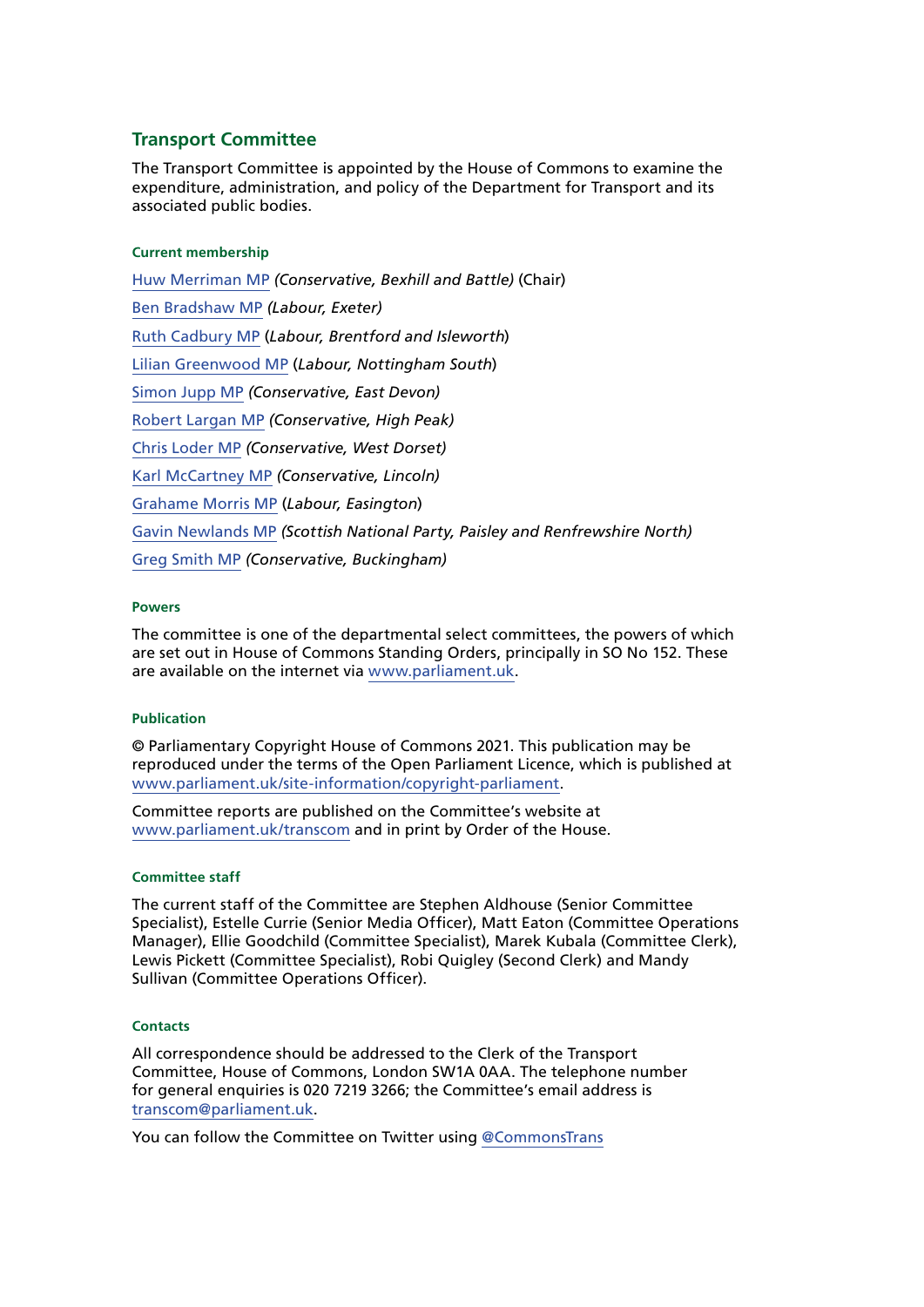## **Contents**

| <b>Summary</b> |                                                                   |                   |
|----------------|-------------------------------------------------------------------|-------------------|
| 1              | <b>Introduction</b>                                               | 5                 |
|                | Our inquiry                                                       | 8                 |
| 2              | Factors that increase young and novice driver crash risk          | 10                |
|                | Physiological factors                                             | 10                |
|                | Brain development and maturity                                    | 10                |
|                | Young male drivers                                                | 10                |
|                | <b>Behavioural factors</b>                                        | 11                |
|                | Driver inexperience and risky behaviours                          | 11                |
|                | Speeding                                                          | 11                |
|                | Drink driving                                                     | 11                |
|                | Mobile phone use while driving                                    | $12 \overline{ }$ |
|                | <b>Environmental factors</b>                                      | 13                |
|                | <b>Rural roads</b>                                                | 13                |
|                | Night-time driving                                                | 14                |
|                | The Department's approach to improving young driver road safety   | 15                |
|                | Older novice drivers                                              | 16                |
| 3              | Reforms to the learning and testing process                       | 18                |
|                | The current learning and testing process                          | 18                |
|                | Possible reforms to the learning process                          | 19                |
|                | Driving in different conditions                                   | 19                |
|                | Minimum learning period                                           | 19                |
|                | Logbooks                                                          | 20                |
|                | Training on private land prior to obtaining a provisional licence | 20                |
|                | The Department's approach                                         | 21                |
| 4              | <b>Graduated Driver Licensing</b>                                 | 23                |
|                | Evidence in favour of Graduated Driver Licensing                  | 23                |
|                | <b>Evidence against Graduated Driver Licensing</b>                | 25                |
|                | Impact on social and economic activities                          | 25                |
|                | Enforcement                                                       | 27                |
|                | The impact of telematic technology                                | 27                |
|                | The Department's approach                                         | 28                |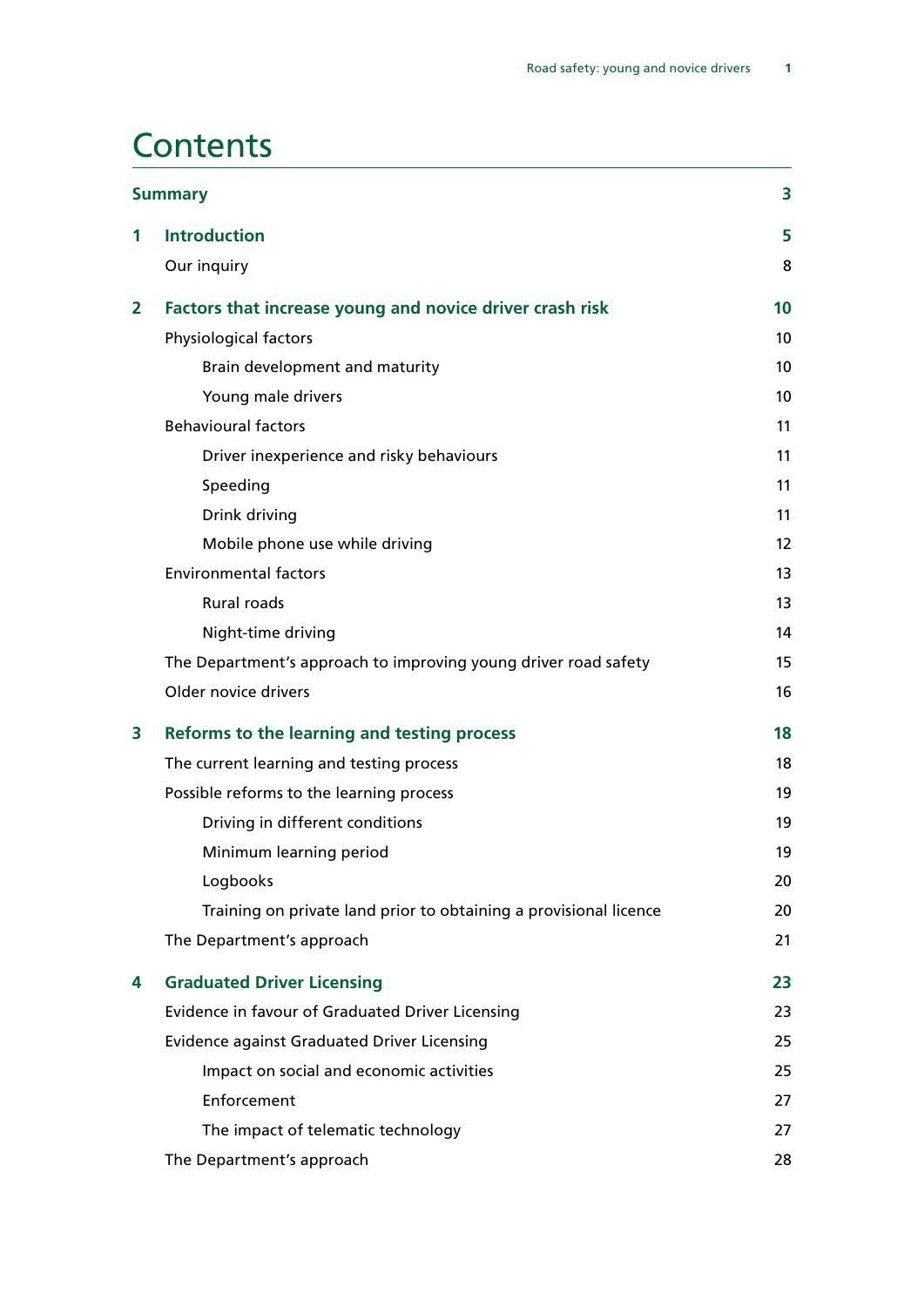| <b>Conclusion</b><br>$5 -$                                       | 30 |
|------------------------------------------------------------------|----|
| <b>Conclusions and recommendations</b>                           | 32 |
| <b>Formal minutes</b>                                            | 34 |
| <b>Witnesses</b>                                                 | 35 |
| <b>Published written evidence</b>                                | 36 |
| List of Reports from the Committee during the current Parliament | 39 |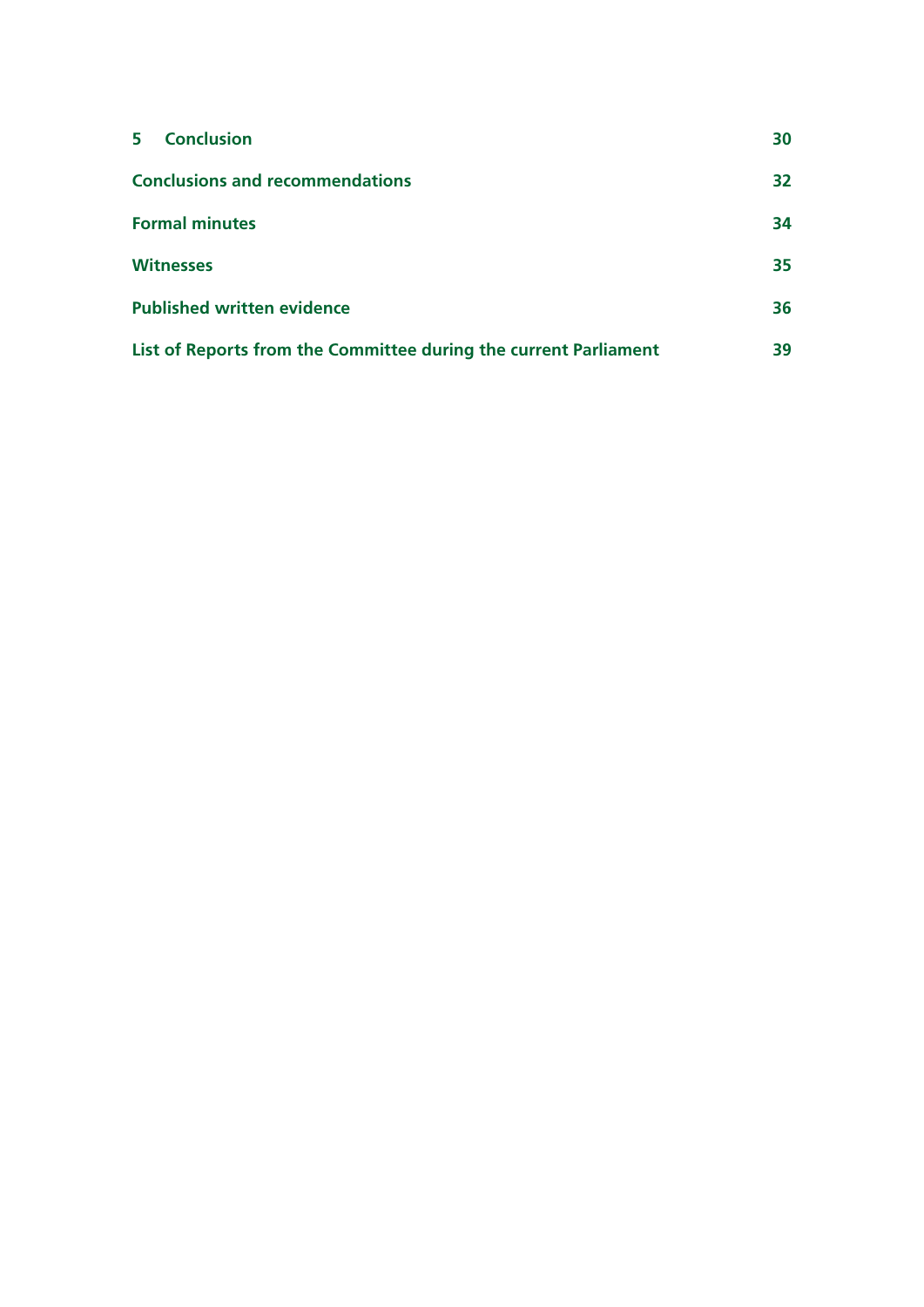## <span id="page-4-0"></span>Summary

In 2019, 88 young car drivers—defined as those aged 17 to 24 years old—tragically lost their lives on British roads. A further 1,234 young people behind the wheel were seriously injured. Others were also sadly involved in some of these crashes. In total, 287 people—including passengers and pedestrians—were killed in crashes involving a young car driver.

Over the longer-term, the safety rates for young drivers have been positively improving. Between 2005 and 2019 the number of young drivers killed and seriously injured on the roads reduced by 52%. However, this progress has now stalled. The reduction since 2005 partly reflects a general improvement in road safety, testing, and vehicle standards. Improvements in technology, such as the dramatic growth in the use of telematic technology by insurance companies to monitor driver behaviour, also help to incentivise safer driving. Fewer young people today also hold driving licenses. Nevertheless, young car drivers are over-represented in the statistics for involvement in fatal and serious road traffic crashes. In 2019 young drivers made up 7% of all licence holders but were involved in 16% of fatal and serious crashes.

Our evidence highlighted a number of factors that contribute to the higher proportional rates of young drivers in the casualty statistics, including physiological, behavioural, and environmental factors. We welcome the Department for Transport's Driver 2020 research project which is exploring several technological and educational based measures targeted at improving the safety rates for young drivers. We recommend that the Department provides an update to the Committee on progress with the Driver 2020 project by July 2021.

Research conducted by the insurance industry shows that a significant proportion of older novice drivers—that is, drivers aged above 25 who are relatively new to driving are involved in crashes. However, this is difficult to verify because official statistics are not recorded for this particular demographic. This absence of data is particularly disappointing given that our predecessor Committee recommended in 2007 that the Department "collect the data necessary to understand the scale and nature of the crash involvement of novice drivers, independently of young drivers". The Department should commission a study of crash rates for older novice drivers and how the driver's experience level contributes to these crashes. This would allow the Department to understand better the risks around older novice drivers and whether to monitor and target more actively crash rates amongst this demographic.

We recognise the improvements that the Department and the Driver and Vehicle Standards Agency have made to the learning and testing process in recent years. However, we are concerned that the current learning process does not fully equip learner drivers with sufficient experience of driving a vehicle in a range of different situations. We therefore welcome the Department's commitment to pilot a system of "modular learning" with compulsory driver training in different conditions, due to start later in 2021 should restrictions in place for the coronavirus pandemic be eased. In its response to this Report, the Department should provide an outline of the criteria that will be used to judge the effectiveness of its modular learning pilot. The Department should update us by October 2021 on its assessment of the pilot against those criteria.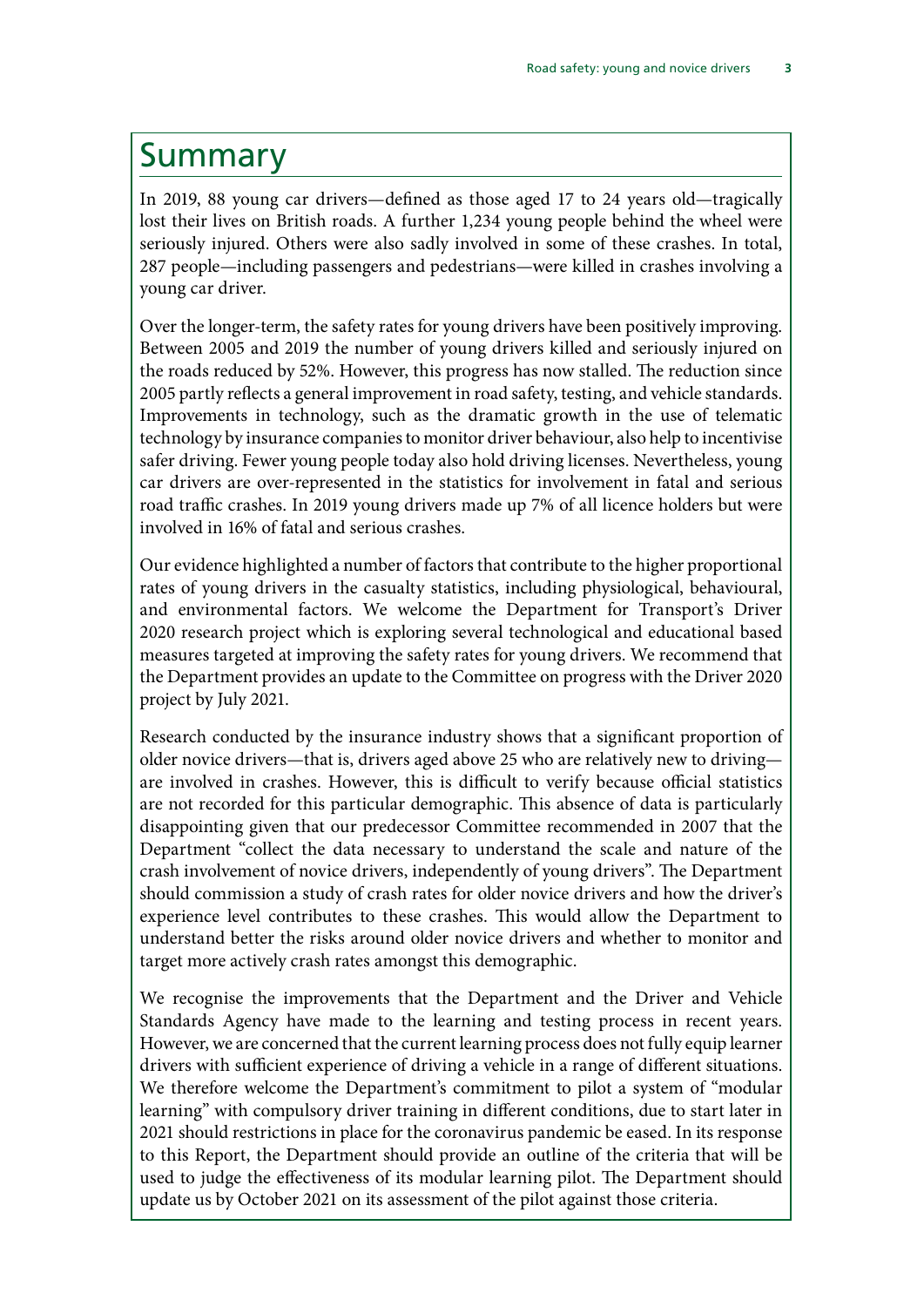As well as the practical test, the theory test can play an important role in helping to develop learner drivers' understanding of driving in different situations. We recommend that the Department and the Driver and Vehicle Standards Agency develop the theory test to ensure it includes adequate questioning on driving at night and while carrying passengers.

Every individual's circumstances and natural skill, aptitude and experience, and level of competence to drive a car or vehicle is varied. However, we are concerned that intensive driving courses may not provide learner drivers with adequate driving experience prior to passing their test. We recommend that the Department conducts research to investigate whether drivers who pass their test after undertaking intensive driving lessons are at increased risk of being involved in a crash in their first two years of driving.

The merits of introducing Graduated Driver Licensing (GDL) in Great Britain have been a key focus of our inquiry. Although there is evidence that GDL can be effective in reducing crash rates, there are also concerns over the impact such restrictions could have upon the social and economic opportunities available to young and novice drivers. The Department has made clear it does not currently support the introduction of a GDL system. There is also not a clear mandate for the introduction of GDL restrictions as opinion remains divided on its implementation among young people who would be most affected by its introduction. Of the 14 young people who participated directly with us at our engagement event, all but one opposed night-time and passenger restrictions for new drivers, which are often key components of a GDL system. Given there is some evidence demonstrating the effectiveness of GDL but significant concerns about its impact, particularly from young people themselves, the Department should resume the study into the social and economic consequences of GDL which it committed to in its 2019 Road Safety Statement. This would provide much needed evidence on the likely impacts.

The potential implementation of GDL in Northern Ireland presents the Department with an opportunity to monitor the impact of such a system within one part of the UK. By October 2021, we recommend that the Department liaise with the Northern Ireland Executive and provide us with interim findings and the Department's conclusions on the impact of GDL in Northern Ireland.

Telematic technology is an innovative way of allowing insurance companies to provide young and novice drivers and their families with data on their driving behaviour and performance. It ought to also help reduce insurance costs for young drivers. Telematic technology is still improving and could be an important method of improving driver safety, although there are some doubts about whether telematics in isolation can successfully change driver behaviour. We welcome the fact that the Department's Driver 2020 programme will explore the potential for telematic technology to improve driver safety. We are mindful, however, about the rights and freedoms of the individual, and the privacy of their data. As part of the progress update on Driver 2020 we have requested by July 2021, the Department should outline the progress and preliminary findings from its research into the effectiveness of telematic technology to improve road safety.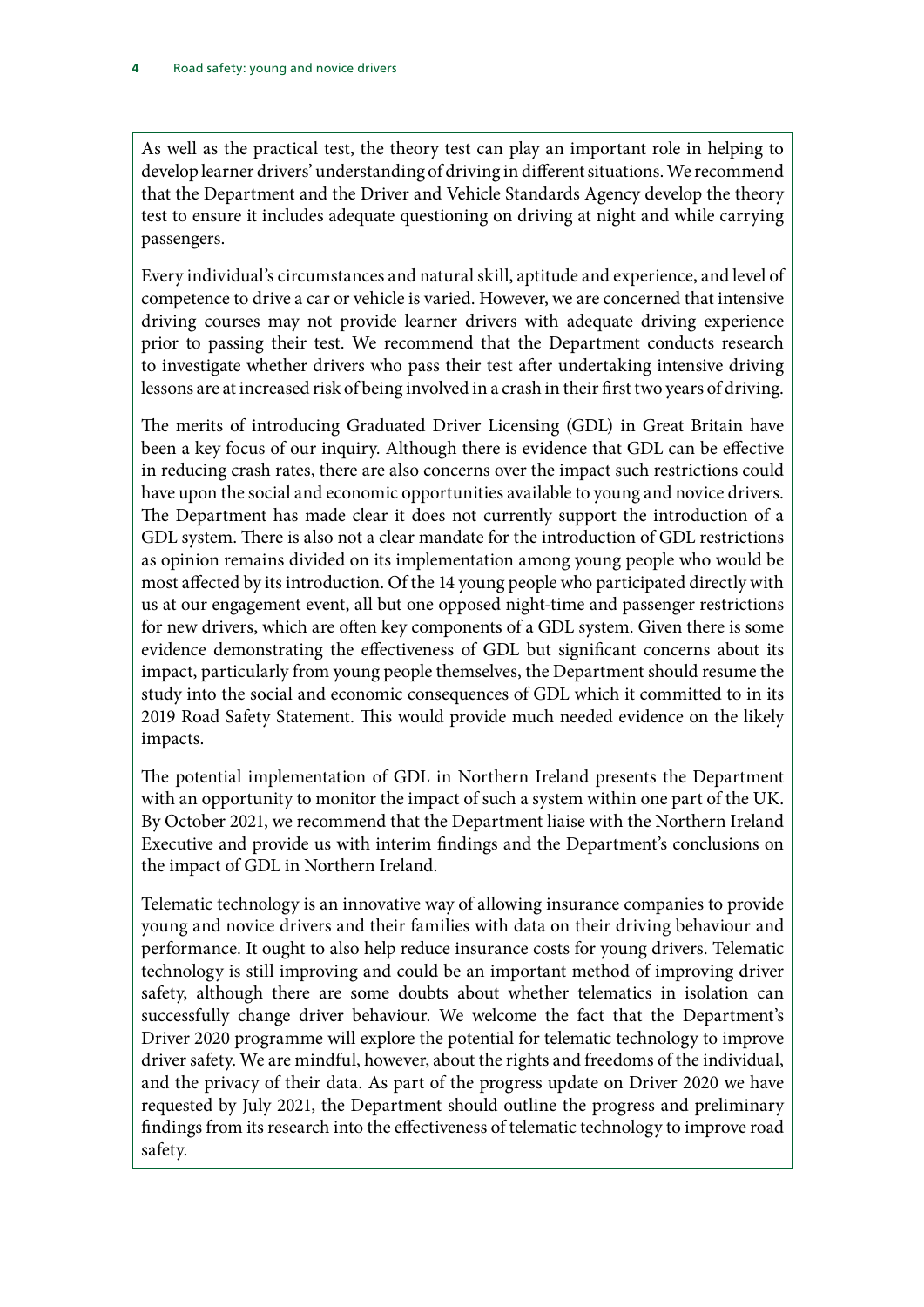## <span id="page-6-0"></span>**1** Introduction

1. In 2019, 88 young car drivers—defined as those aged 17 to 24 years old—tragically lost their lives on British roads.<sup>1</sup> A further 1,234 young people behind the wheel were seriously injured. Others were also sadly involved in some of these crashes. In total, 287 people—including passengers and pedestrians—were killed in crashes involving a young car driver.<sup>2</sup>

2. The longer-term trends regarding road safety and young drivers are positively improving. There has been a notable and much welcome decline in the numbers of young drivers killed and seriously injured on the roads over the past 15 years (Figure 1). In 2005, there were 2,727 young drivers killed and seriously injured. This had reduced to 1,322 by 2019, a reduction of 52%. However, since 2012 that progress has now stalled.<sup>3</sup>



**Figure 1: Young driver fatalities and serious injuries since 2005**

Note: Does not include 60,120 casualties which have a missing age

Source: DfT, Road Safety Accident Statistics

3. Various factors are likely to contribute to the reduction in fatalities and serious injuries amongst young drivers. It reflects a broader reduction in fatalities and serious injuries for drivers of all age groups—a 24% decline between 2005 and 2019.<sup>4</sup> The safety of road vehicles continues to improve (although this does not necessarily make roads safer for vulnerable road users, such as cyclists and pedestrians), and traffic management safety measures are increasingly targeted at dangerous "hot-spots" in the road network. Improvements in

<sup>1</sup> Department for Transport, [Reported road casualties in Great Britain: 2019 annual report](https://assets.publishing.service.gov.uk/government/uploads/system/uploads/attachment_data/file/922717/reported-road-casualties-annual-report-2019.pdf), September 2020, p 19

<sup>2</sup> Department for Transport, [Reported road casualties in Great Britain: 2019 annual report](https://assets.publishing.service.gov.uk/government/uploads/system/uploads/attachment_data/file/922717/reported-road-casualties-annual-report-2019.pdf), September 2020, p 17

<sup>3</sup> In 2012 there were 1,375 young driver fatal and serious injuries; Department for Transport, Road accidents and safety statistics, [RAS10,](https://www.gov.uk/government/statistical-data-sets/ras10-reported-road-accidents) accessed 4 January 2021

<sup>4</sup> Department for Transport, Reported personal injury road accidents, by severity, Great Britain, 1979–2019, [RAS10013,](https://assets.publishing.service.gov.uk/government/uploads/system/uploads/attachment_data/file/922505/ras10013.ods) accessed 19 January 2021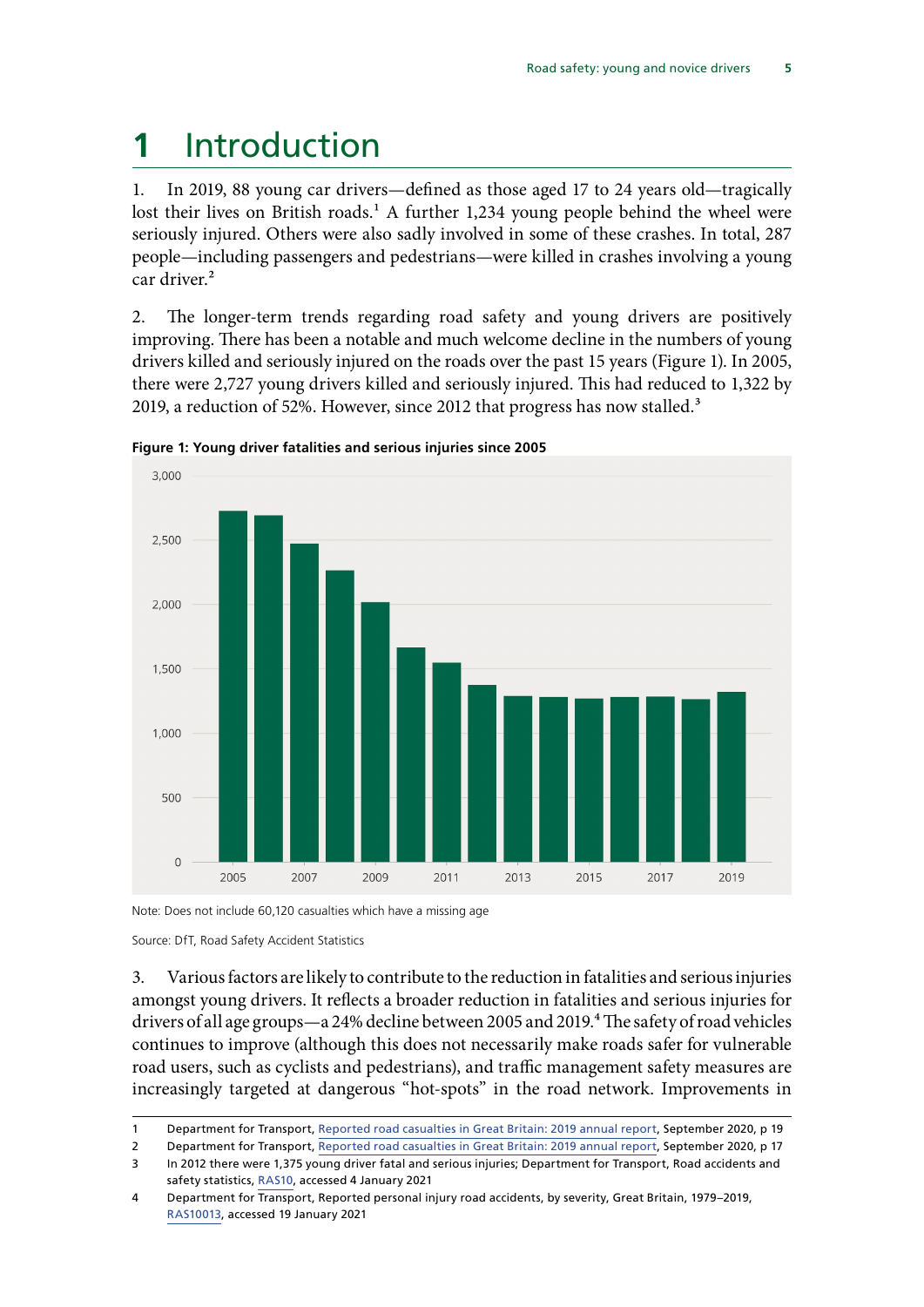technology, such as the dramatic growth in the use of telematic technology by insurance companies to monitor driver behaviour (and which are increasingly popular amongst younger drivers), can help to incentivise safer driving (see paragraphs 70 to 74). The Driver and Vehicle Standards Agency has also introduced a number of changes to the driver learning and training process in recent years to make it more rigorous, such as training on motorways, the "independent driving section"<sup>5</sup> of the practical test and improvements to the theory test (see chapter 3).<sup>6</sup>

4. However, there are also fewer young drivers today than in the past. In 1994, 48% of 17 to 20 year olds, and 75% of 21 to 29 year olds, held a driving licence. By 2014 this had reduced to 29% and 63% respectively.<sup>7</sup> This reduction occurred despite the proportion of young people in Great Britain's population remaining consistent over the same time period.8 It is important for the Government to understand whether the reduction in the number of young drivers killed or seriously injured reflects a real improvement in safety, rather than a reduction in the number of young drivers or the number of miles they drive.

5. Despite these positive developments in road safety in recent years, young car drivers are still over-represented in the statistics for involvement in fatal and serious road traffic crashes. As shown in Figure 2, in 2019 young drivers made up 7% of all licence holders but were involved in 16% of fatal and serious crashes.<sup>9</sup>

<sup>5</sup> Where the candidate drives for 20 minutes without guidance from their examiner

<sup>6</sup> Department for Transport ([YND003\)](https://committees.parliament.uk/writtenevidence/1327/pdf/)

<sup>7</sup> Kiron Chatterjee, Phil Goodwin, Tim Schwanen, Ben Clark, Juliet Jain, Steve Melia, Jennie Middleton, Anna Plyushteva, Mariam Ricci, Georgina Santos, Gordon Stokes, [Young people's travel – What's changed and why?](https://assets.publishing.service.gov.uk/government/uploads/system/uploads/attachment_data/file/673176/young-peoples-travel-whats-changed.pdf)  [Review and analysis: Executive summary,](https://assets.publishing.service.gov.uk/government/uploads/system/uploads/attachment_data/file/673176/young-peoples-travel-whats-changed.pdf) (January 2018), p 2

<sup>8</sup> Office for National Statistics, [Population estimates: local authority based by a single year of age,](https://www.nomisweb.co.uk/customerrors/nodataset.asp) accessed 3 February 2021

<sup>9</sup> This figure is unchanged from 2018, Department for Transport ([YND0003](https://committees.parliament.uk/writtenevidence/1327/pdf/)) para 7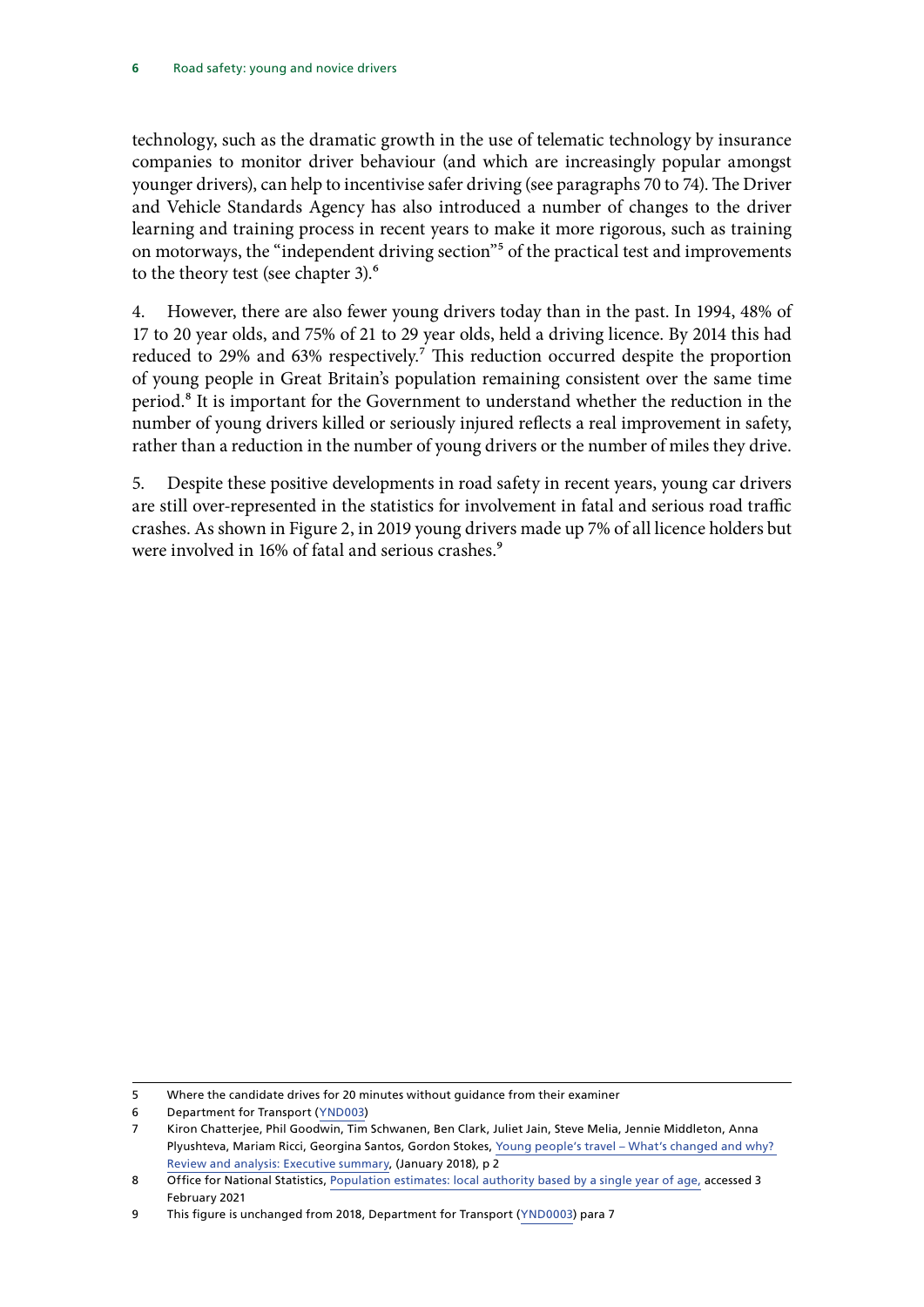

#### **Figure 2: Proportion of licence holders aged 17 to 24 compared to proportion of drivers aged 17 to 24 involved in fatal and serious crashes**

Note: Does not include 29,756 car drivers which have a missing age

Source: DfT, Road Safety Accident Statistics; DfT, Great Britain Driving Licence Data, December 2019

6. Figure 3 shows that since 2012 there has been little change to the number of young drivers who hold driving licences and the number of young drivers involved in fatal and serious road traffic crashes.<sup>10</sup>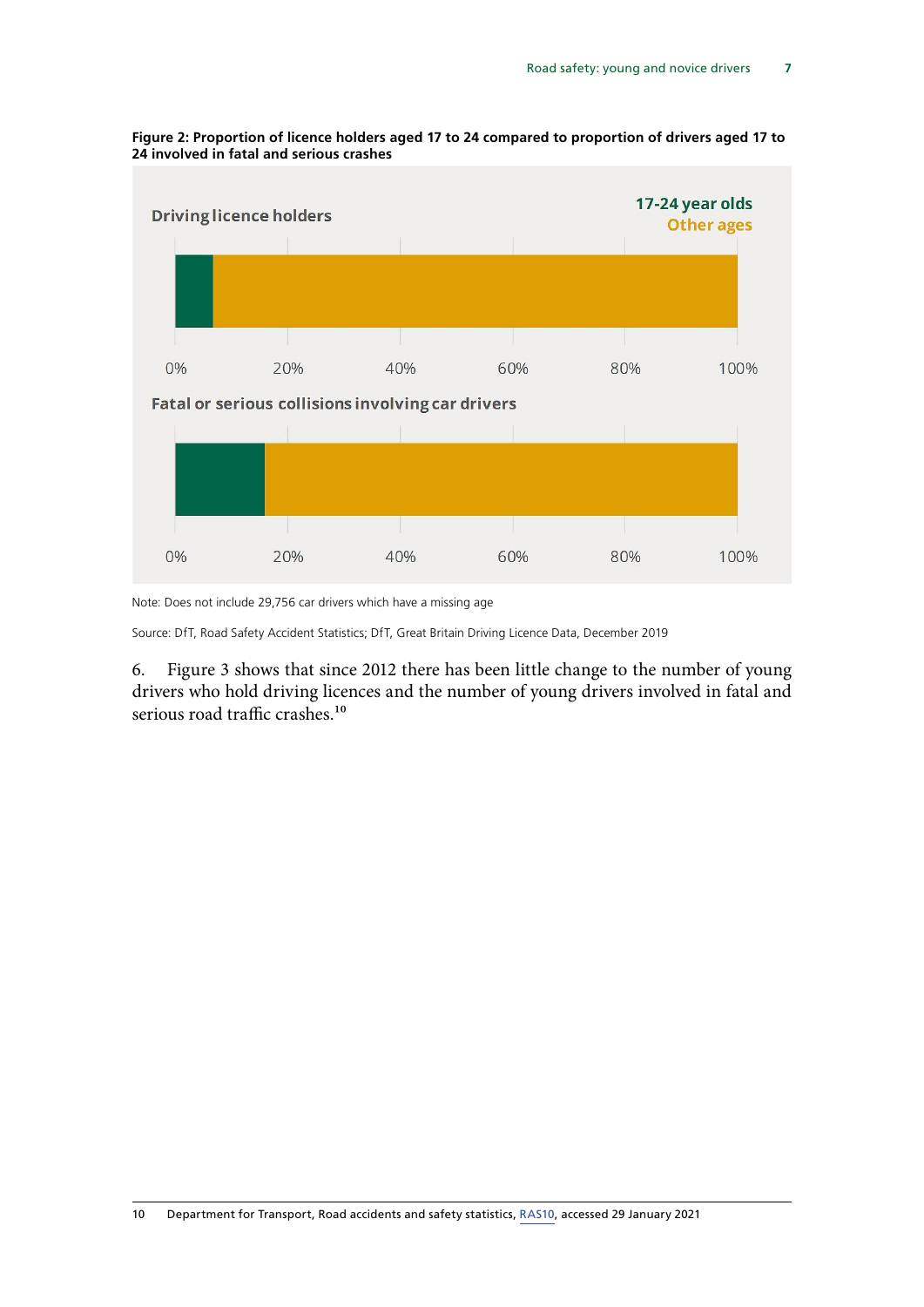

<span id="page-9-0"></span>

Note: Does not include 29,756 car drivers which have a missing age

Source: DfT, Road Safety Accident Statistics; DfT, Great Britain Driving Licence Data

7. These deaths and serious injuries, many of which were entirely avoidable, have a devastating impact on the bereaved, their families and loved ones, and those who support the seriously injured, some of whom have life-changing injuries. In addition to the human cost, these serious crashes also have a significant economic cost.<sup>11</sup>

### **Our inquiry**

8. Our inquiry was originally launched by our predecessor Committee in July 2019 as part of an overarching inquiry into road safety. The Committee invited written evidence on the reasons why young and novice drivers are at a higher risk of being involved in a road traffic crash, and what the Government can do to reduce these risks.<sup>12</sup> 89 submissions of written evidence were received although no oral evidence was taken before the dissolution of Parliament.

9. We relaunched the inquiry in the new Parliament in March 2020. We held three oral evidence session in September and October 2020 with road safety campaigners who had lost family members in road traffic crashes, road safety charities and academics, insurance industry representatives, motoring organisations, and Baroness Vere, Parliamentary Under Secretary of State, and David Buttery OBE, Co-Director for Road Safety Standards and Services, Department for Transport. We also held a virtual engagement event with school and college students from Queen Elizabeth School, Devon, Barnsley College, South Yorkshire, Altrincham Grammar School for Girls, Cheshire, and Harris Academy Chafford Hundred, Essex. We are grateful to all those who provided evidence to this inquiry and

<sup>11</sup> Department for Transport, Total value of prevention of reported accidents by severity and cost element: Great Britain, [RAS60003](https://assets.publishing.service.gov.uk/government/uploads/system/uploads/attachment_data/file/922016/ras60003.ods), accessed 25 February 2021

<sup>12</sup> The full terms of reference are available on the [Committee Website](https://committees.parliament.uk/committee/153/transport-committee/news/110743/committee-to-relaunch-work-on-young-and-novice-drivers/)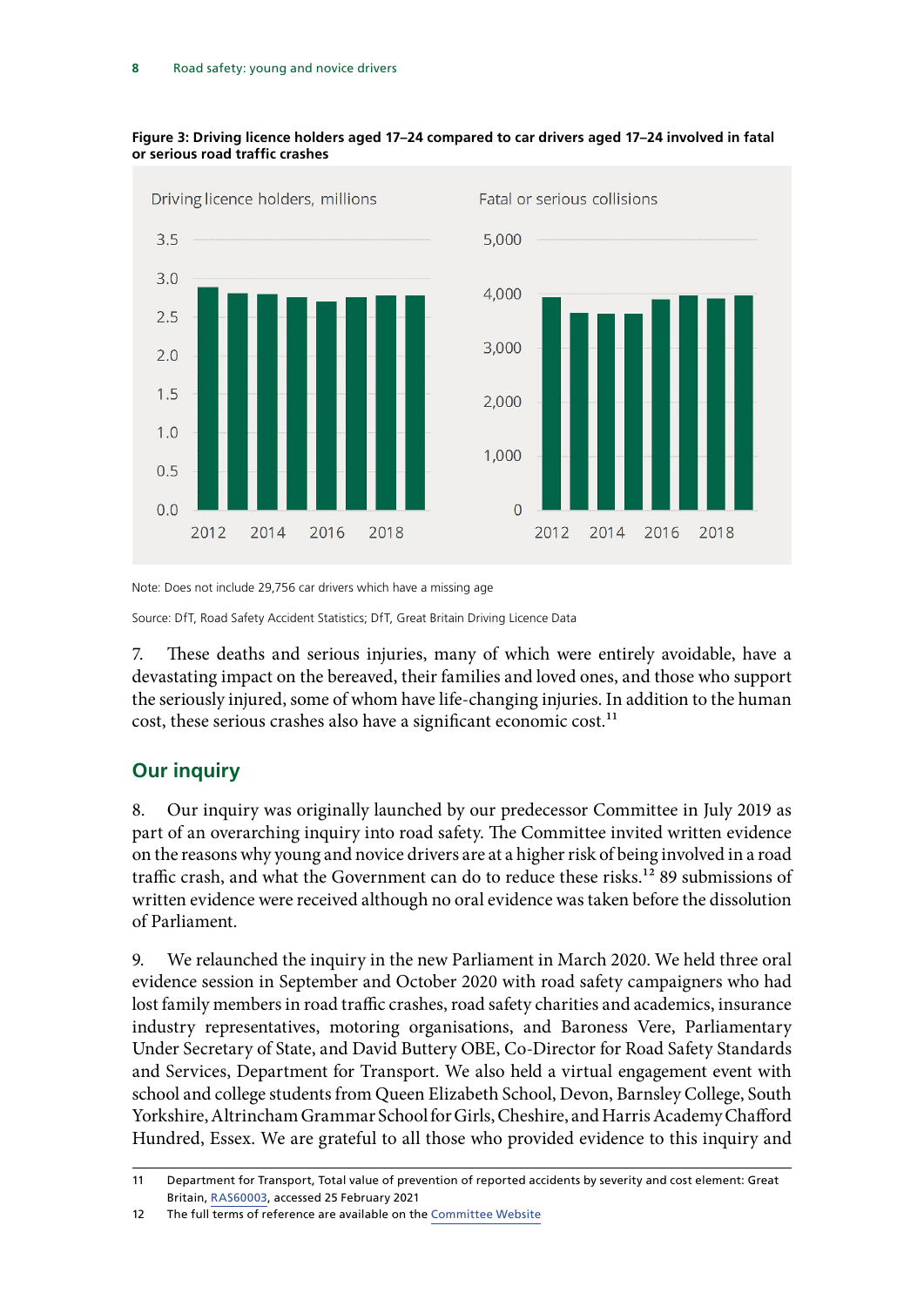to the students who participated in our engagement event. We are also grateful to the 252 respondents of our online survey which covered topics discussed in the inquiry and was aimed at increasing interest in the inquiry among 17 to 24 year olds.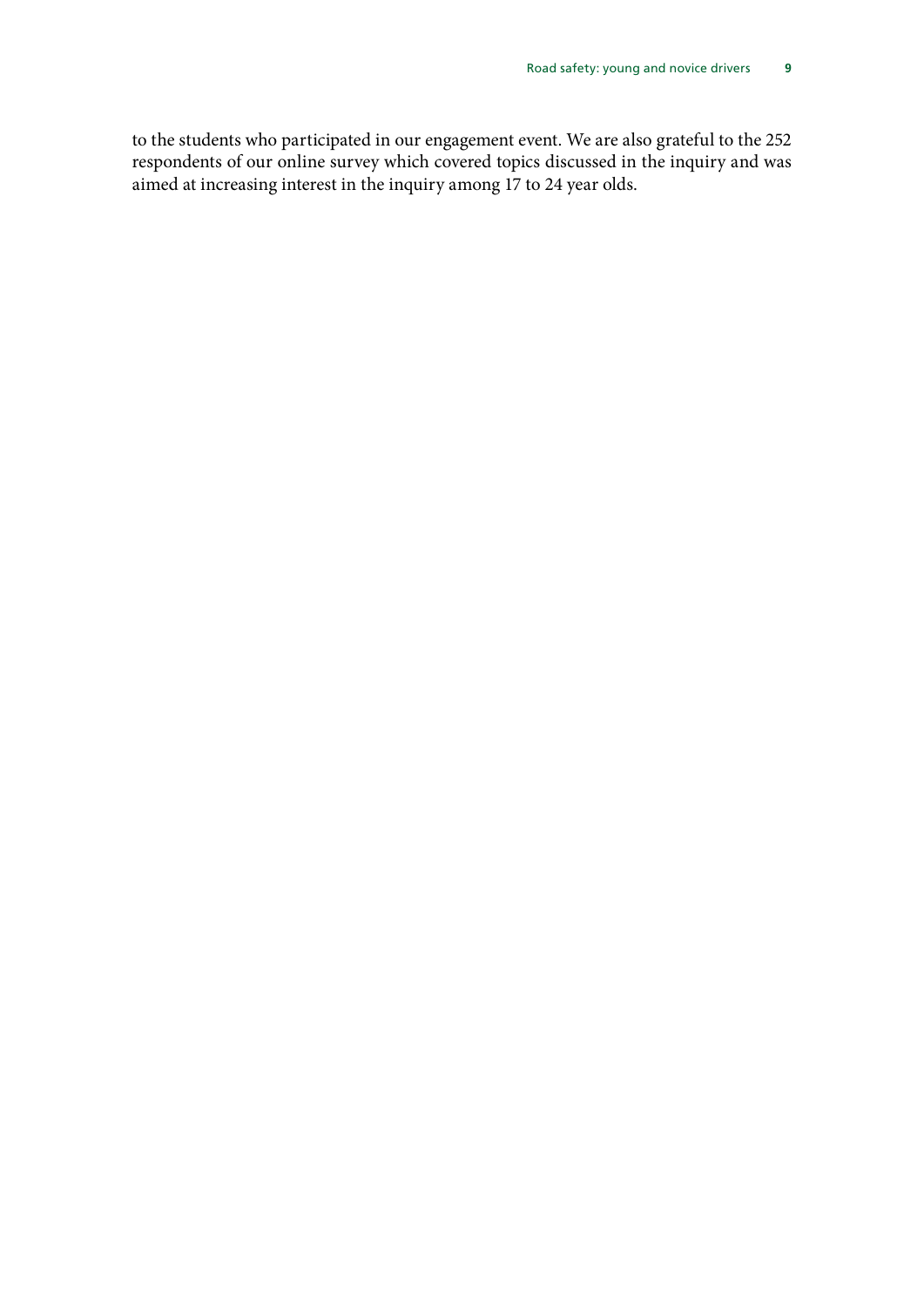## <span id="page-11-0"></span>**2** Factors that increase young and novice driver crash risk

10. During our inquiry we explored the reasons why young drivers were over-represented in road traffic crash statistics. Witnesses believed that there were several contributing factors, including physiological, behavioural, and environmental factors.

## **Physiological factors**

### *Brain development and maturity*

11. Studies suggest that there are physiological reasons why young drivers may be particularly at risk on the roads.<sup>13</sup> The pre-frontal cortex of the human brain, which regulates impulsive behaviour, emotional arousal and the ability to anticipate the consequences of actions, is not thought to reach full maturity until adults are in their mid-twenties or later. In addition, the limbic region of the brain, which is associated with emotional responses, is particularly active between the ages of 15 and 24. The road safety charity Brake likened this to young drivers having "an over-active accelerator (limbic region) and under-active brakes (pre-frontal cortex)", resulting in young drivers being more likely to take risks and engage in dangerous behaviours when driving.<sup>14</sup> Some studies, such as research conducted by the YEARS project,<sup>15</sup> suggest that these biological changes to the brain generally occur later in males than females.<sup>16</sup>

#### *Young male drivers*

12. The proportion of young male drivers involved in road traffic crashes is striking. Young male drivers account for 80% of young driver fatalities.<sup>17</sup> Young male drivers are four times more likely to be killed or seriously injured on the road than drivers aged 25 years or older.18 Some witnesses believed that high crash rates for young men could be partly explained by the findings in studies about brain development, which could lead to a heightened tendency to act impulsively.<sup>19</sup> Witnesses told us that peer pressure and years of misrepresentation of young men as reckless drivers influenced some young males to drive recklessly.20 This reckless behaviour could be a contributory factor behind the relatively high rates of crashes by young people on rural roads (see paragraphs 23 to 25), at night (see paragraph 26) and with passengers (see paragraph 59).

<sup>13</sup> European Transport Safety Council, [Parliamentary Advisory Council for Transport Safety, Reducing casualties](https://etsc.eu/wp-content/uploads/2017_01_26_young_drivers_report.pdf) [involving young drivers and riders in Europe,](https://etsc.eu/wp-content/uploads/2017_01_26_young_drivers_report.pdf) (December 2016), p13–15; Angela Griffin, ["Adolescent Neurological](https://www.mdpi.com/2227-9032/5/4/62/htm)  [Development and Implications for Health and Well-Being"](https://www.mdpi.com/2227-9032/5/4/62/htm), Healthcare 5, 62, (2017), pp 2–4

<sup>14</sup> Brake [\(RSY0038\)](http://data.parliament.uk/writtenevidence/committeeevidence.svc/evidencedocument/transport-committee/road-safety-young-and-novice-drivers/written/104805.html) para 11–13

<sup>15</sup> The YEARS project is run by the European Transport Safety Council and the Parliamentary Advisory Council for Transport Safety in the UK. The project seeks to gain a better understanding of young people and the risks they face on the road.

<sup>16</sup> European Transport Safety Council, [Parliamentary Advisory Council for Transport Safety, Reducing casualties](https://etsc.eu/wp-content/uploads/2017_01_26_young_drivers_report.pdf)  [involving young drivers and riders in Europe,](https://etsc.eu/wp-content/uploads/2017_01_26_young_drivers_report.pdf) December 2016, p 13–14

<sup>17</sup> Department for Transport, [Young Car Drivers Road Safety Factsheet \(2016\)](https://assets.publishing.service.gov.uk/government/uploads/system/uploads/attachment_data/file/706516/young-car-drivers-factsheet.pdf), May 2018, chart 12

<sup>18</sup> Department for Transport, 'Pivotal THINK! campaign calls on young men to step in and stop their mates from [drink driving'](https://www.gov.uk/government/news/pivotal-think-campaign-calls-on-young-men-to-step-in-and-stop-their-mates-from-drink-driving), accessed 11 September 2020

<sup>19</sup> Q43–Q47; George Atkinson [\(RSY0043](http://data.parliament.uk/writtenevidence/committeeevidence.svc/evidencedocument/transport-committee/road-safety-young-and-novice-drivers/written/104850.html)) para 4

<sup>20</sup> Q43–Q47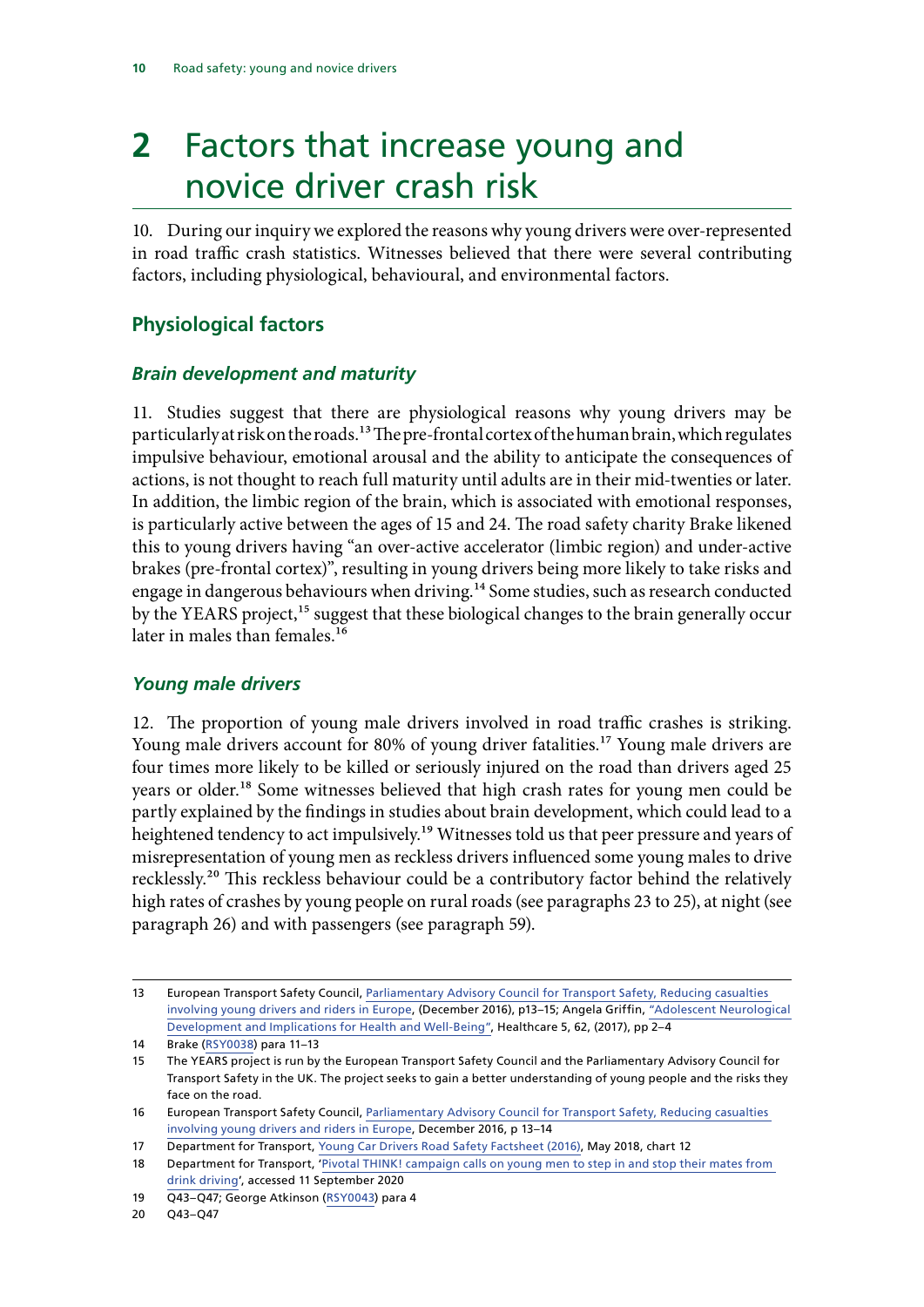<span id="page-12-0"></span>13. We asked the Minister responsible for road safety—Baroness Vere of Norbiton, Parliamentary Under Secretary of State—about the higher proportions of young male drivers involved in crashes. The Minister said that the Department's focus was on improving training and education to discourage dangerous behaviours.<sup>21</sup> In written evidence, the Department said that the THINK! campaign had been successful in targeting young male drivers.<sup>22</sup> The campaign conducts research which includes "attitude tracking" of young male drivers in relation to "risky road behaviours" in order to better understand the influence of social norms on their driving.<sup>23</sup>

### **Behavioural factors**

#### *Driver inexperience and risky behaviours*

14. One in five drivers of all ages are involved in a crash within their first year of driving. The Department for Transport has stated that many young drivers who feel vulnerable on the road during their first year of driving may take risks to overcompensate for their inexperience.<sup>24</sup> Brake identified poor assessment of hazards and a high prevalence of risktaking as two specific characteristics of young drivers which increases their crash risk.<sup>25</sup>

#### *Speeding*

15. Some young drivers' attitudes towards speeding could be a factor in their increased crash rates. According to police records in 2016, 18.8% of crashes involving young drivers were due to the driver being "careless, reckless or in a hurry", 10.7% were "travelling too fast for conditions" and 8.4% "exceeding the speed limit".26 A survey conducted by Brake found that 57% of young drivers liked to drive at the highest speed at which they could maintain control of the vehicle—in contrast to 37% of all drivers.<sup>27</sup>

#### *Drink driving*

16. In Great Britain, young adults aged 16 to 24 years old are overrepresented in drinkdrive casualties, accounting for 24% of them.<sup>28</sup> Despite this, the longer-term trends suggest that young people are drink driving less than in the past. In 2005 there were 430 reported cases of a young driver or rider killed or seriously injured while over the legal alcohol limit. In 2018 the equivalent figure was 160.<sup>29</sup> This could suggest an attitudinal change among young people to drink driving. Nicole Parker, representing the Under 17 Car Club

<sup>21</sup> Q246–Q247

<sup>22</sup> Department for Transport ([YND0003](https://committees.parliament.uk/writtenevidence/1327/pdf/)) para 53

<sup>23</sup> Department for Transport ([YND0020](https://committees.parliament.uk/writtenevidence/17529/html/)) para 5

<sup>24</sup> Department for Transport ([YND0003](https://committees.parliament.uk/writtenevidence/1327/pdf/)) para 45

<sup>25</sup> Brake, ['Young drivers'](https://www.brake.org.uk/get-involved/take-action/mybrake/knowledge-centre/young-drivers), accessed 15 March 2020

<sup>26</sup> Department for Transport, [Young Car Drivers Road Safety Factsheet \(2016\)](https://assets.publishing.service.gov.uk/government/uploads/system/uploads/attachment_data/file/706516/young-car-drivers-factsheet.pdf), May 2018, p 17

<sup>27</sup> Independent research commissioned by Brake into issues relating to speed, BRA1802-Tables, 2018, row 2017–217; O<sub>49</sub>

<sup>28</sup> Department for Transport, Reported road casualties in Great Britain: final estimates involving illegal alcohol levels: 2018, [RAS51001,](https://assets.publishing.service.gov.uk/government/uploads/system/uploads/attachment_data/file/912948/drink-drive-final-estimates-2018.pdf) August 2020, p 8

<sup>29</sup> Department for Transport, KSI casualties in reported accidents involving young drivers and riders (17–24 years old) over the legal alcohol limit, [RAS51008,](https://assets.publishing.service.gov.uk/government/uploads/system/uploads/attachment_data/file/912051/ras51008.ods) accessed 3 December 2020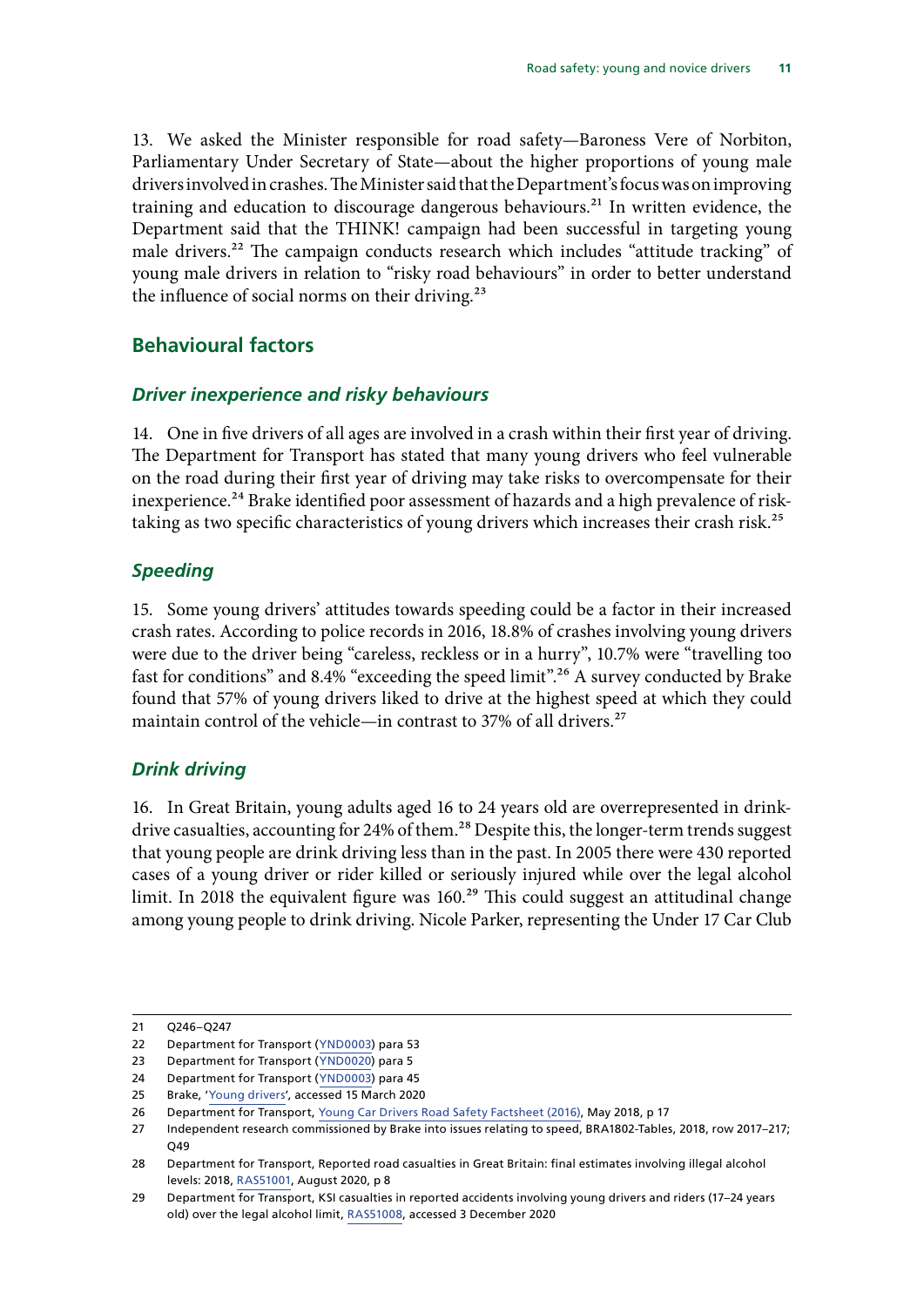<span id="page-13-0"></span>Charitable Trust, told us that among her age group (she was 21 years old) it was considered "socially unacceptable" to drink and drive.<sup>30</sup> This view was also shared by the students we spoke to in our engagement event.<sup>31</sup>

17. The legal blood alcohol limit in the UK is 80mg per 100ml of blood, except for Scotland which has a lower limit of 50mg per 100ml.<sup>32</sup> Many witnesses believed that lowering the blood alcohol limit either for all drivers or young drivers could further reduce crash rates. The RAC, the AA and the Association of British Insurers have repeatedly called for the blood alcohol limit to be reduced to 20mg per 100ml, which would essentially be a zero limit.<sup>33</sup> Some, however, believe this could be an infringement on the rights of individuals and have a negative impact on pubs, restaurants and the leisure industry.<sup>34</sup> Of those who supported a lower limit, witnesses had different views as to whether there should be a lower blood alcohol limit specifically for young or newly qualified drivers or for all drivers.<sup>35</sup>

18. The Minister told us that the Government had no plans to lower the blood alcohol limit in England and Wales. She cited the work of the Department's THINK! campaign as an example of tackling drink driving among young drivers. She also said there may be technological interventions available in future such as "ignition alcohol interlocks".<sup>36</sup>

### *Mobile phone use while driving*

19. Young drivers appear more prone to using mobile phones while driving, which is an obvious safety hazard. Our predecessor Committee said in 2019 that driving whilst using a mobile phone can have "catastrophic consequences".<sup>37</sup> In 2019 there were 18 fatalities and 147 serious injuries in road traffic crashes where a driver using a mobile phone was a contributory factor in the crash.<sup>38</sup> Using a handheld mobile phone to call, text or send an email while driving can result in six penalty points and a £200 fine. Young and novice drivers could also lose their licence if they passed their driving test in the last two years. In 2019, our predecessor Committee recommended that the Government broaden the offence of driving while using a mobile phone to cover all hand-held usage.<sup>39</sup>

20. Research by the comparison website, GoCompare, found that 58% of 18 to 24 year olds admitted to using their phone while driving, despite knowing it is illegal, compared to 34% of all drivers.<sup>40</sup> A recent study by the RAC found that 18% of young people admitted to video calling while driving compared to an average of 8% for drivers of all ages.<sup>41</sup>

<sup>30</sup> Q171

<sup>31</sup> Altrincham Grammar Girls School, Barnsley College, Harris Academy Chafford Hundred, and Queen Elizabeth's School ([YND0014](https://committees.parliament.uk/writtenevidence/12499/html/))

<sup>32</sup> Gov.uk, ['The drink drive limit'](https://www.gov.uk/drink-drive-limit), accessed 15 December 2020

<sup>33</sup> Q136, Q170, Q173

<sup>34</sup> ["Rural pubs could close if drink drive limit is lowered"](https://www.telegraph.co.uk/news/uknews/road-and-rail-transport/12150681/Rural-pubs-could-close-if-drink-drive-limit-is-lowered.html), The Telegraph, 10 February 2016

<sup>35</sup> Q136, Q172–Q173

<sup>36</sup> Q245

<sup>37</sup> House of Commons Transport Committee, Twelfth report of session 2017–19, [Road safety: driving while using a](https://publications.parliament.uk/pa/cm201719/cmselect/cmtrans/2329/2329.pdf)  [mobile phone,](https://publications.parliament.uk/pa/cm201719/cmselect/cmtrans/2329/2329.pdf) HC2329, July 2019, para 1

<sup>38</sup> Department for Transport, Contributory factors: Casualties in reported accidents by severity, Great Britain, [RAS50007](https://assets.publishing.service.gov.uk/government/uploads/system/uploads/attachment_data/file/922593/ras50007.ods), row 57, columns EP and EV, accessed 11 January 2021

<sup>39</sup> House of Commons Transport Committee, Twelfth report of session 2017–19, [Road safety: driving while using a](https://publications.parliament.uk/pa/cm201719/cmselect/cmtrans/2329/2329.pdf)  [mobile phone,](https://publications.parliament.uk/pa/cm201719/cmselect/cmtrans/2329/2329.pdf) HC2329, July 2019, para 18

<sup>40</sup> GoCompare, ['58% of young drivers using mobile phones behind the wheel'](https://press.gocompare.com/news/58-percent-of-young-drivers-using-mobile-phones-behind-the-wheel), accessed 2 September 2020

<sup>41</sup> RAC, ['Nearly one-in-five young people admit to video calling while driving](https://media.rac.co.uk/pressreleases/nearly-one-in-five-young-people-admit-to-video-calling-while-driving-3040275)', accessed 29 October 2020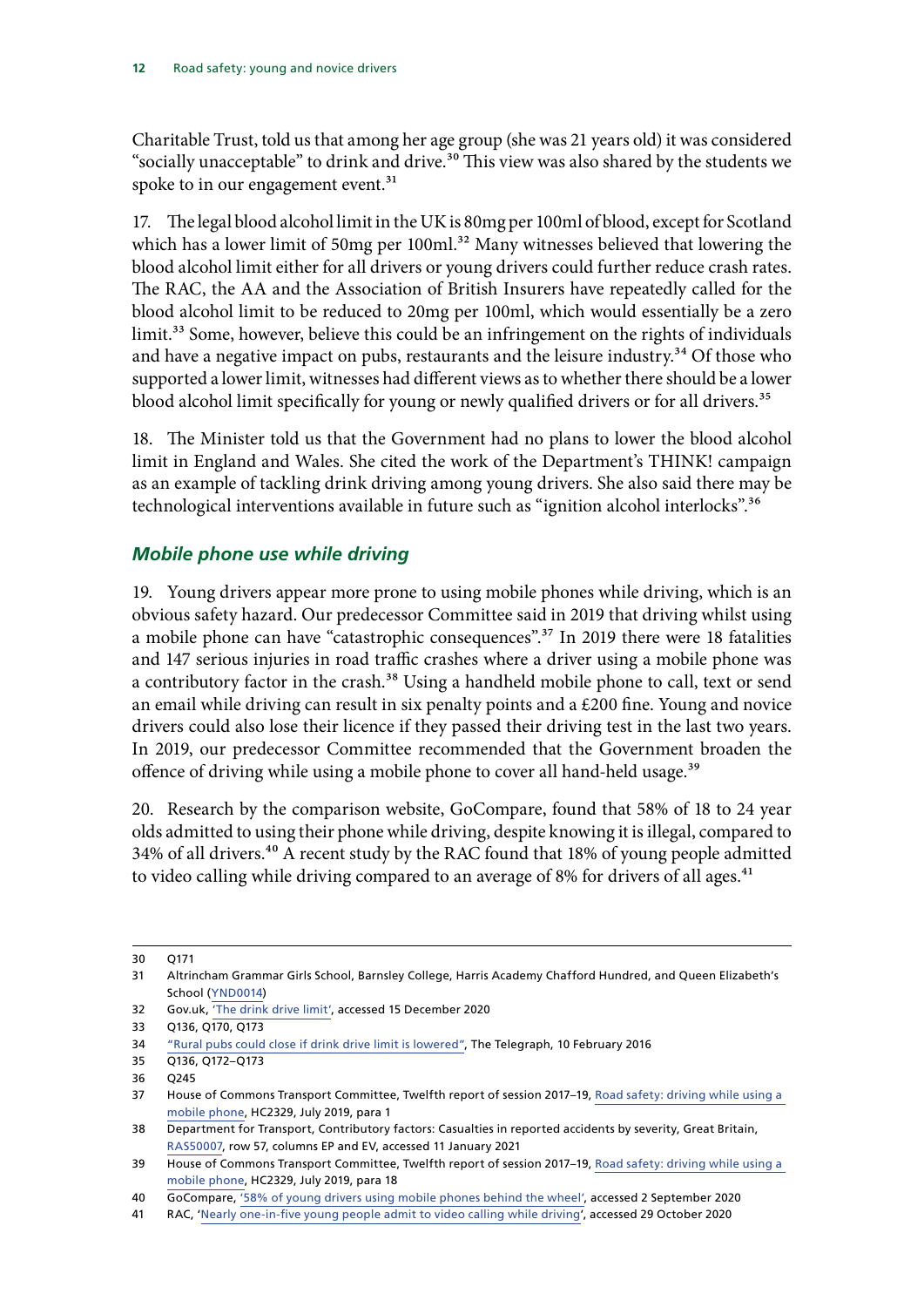<span id="page-14-0"></span>21. Transport Research Laboratory (TRL) and the RAC Foundation both told us that a ban on mobile phones in cars would be unenforceable but called for greater use of incar technologies to block calls and text messages when somebody is driving the vehicle.<sup>42</sup> Nicole Parker told us that many people in her age group were "casual" about using mobile phones while driving and were not always aware of the damage it could cause.<sup>43</sup> The British Insurance Brokers Association told us that app-based telematics (see paragraph 71) were becoming increasingly accurate and could be used to establish if somebody was using their phone inappropriately while driving.<sup>44</sup>

22. The Minister was "very concerned" by apparent high rates of mobile phone use while driving among young drivers.<sup>45</sup> Following our predecessor Committee's recommendation, the Department was currently consulting on whether to expand the offence of using a hand-held mobile phone while driving to "standalone mode functions" that do not involve interactive communication, such as searching for music stored on the phone or recording video footage.46 In supplementary evidence the Department told us that the THINK! campaign was also increasingly targeted at young people using mobile phones while driving. Recent publicity videos focussing on young driver distractions, including mobile phones, had received more than five million views among its target audience.<sup>47</sup>

## **Environmental factors**

#### *Rural roads*

23. The vast majority of car driver fatalities, including those of young drivers, occur on rural roads. Rural roads usually have higher average speeds than urban roads and are often more sinuous and narrower, with more blind bends and dips than urban roads.<sup>48</sup> They also have higher permissible speed limits, less congestion and less real-time monitoring. In 2019, 73% of young car driver fatalities occurred on rural roads, slightly lower than the 79% proportion for all car drivers. Figure 4 shows that since 2005 young driver fatalities and serious injuries on rural roads have remained consistently higher than on urban roads, although the numbers have in both cases decreased markedly over that period. In 2019, there were 64 young driver fatalities and 790 serious injuries on rural roads compared with 24 fatalities and 444 serious injuries on urban roads.<sup>49</sup>

<sup>42</sup> Q38–Q39

<sup>43</sup> Q146

<sup>44</sup> Q93

<sup>45</sup> Q244

<sup>46</sup> House of Commons Transport Committee, Twelfth report of session 2017–19, [Road safety: driving while using a](https://publications.parliament.uk/pa/cm201719/cmselect/cmtrans/2329/2329.pdf)  [mobile phone,](https://publications.parliament.uk/pa/cm201719/cmselect/cmtrans/2329/2329.pdf) HC2329, July 2019, para 18; A full list of activities which could be covered by the revised offence is given on page 12 of the following document: Department for Transport, [Using a mobile phone while driving:](https://assets.publishing.service.gov.uk/government/uploads/system/uploads/attachment_data/file/927069/using-a-mobile-phone-while-driving-consultation-on-changing-the-law.pdf)  [Consultation on changing the law,](https://assets.publishing.service.gov.uk/government/uploads/system/uploads/attachment_data/file/927069/using-a-mobile-phone-while-driving-consultation-on-changing-the-law.pdf) October 2020, p 12

<sup>47</sup> Department for Transport ([YND0020](https://committees.parliament.uk/writtenevidence/17529/html/)) para 8

<sup>48</sup> Department for Transport, [Young Car Drivers Road Safety Factsheet \(2016\)](https://assets.publishing.service.gov.uk/government/uploads/system/uploads/attachment_data/file/706516/young-car-drivers-factsheet.pdf), May 2018, p 10

<sup>49</sup> Department for Transport, Reported road accidents, [RAS10,](https://www.gov.uk/government/statistical-data-sets/ras10-reported-road-accidents) accessed 10 January 2021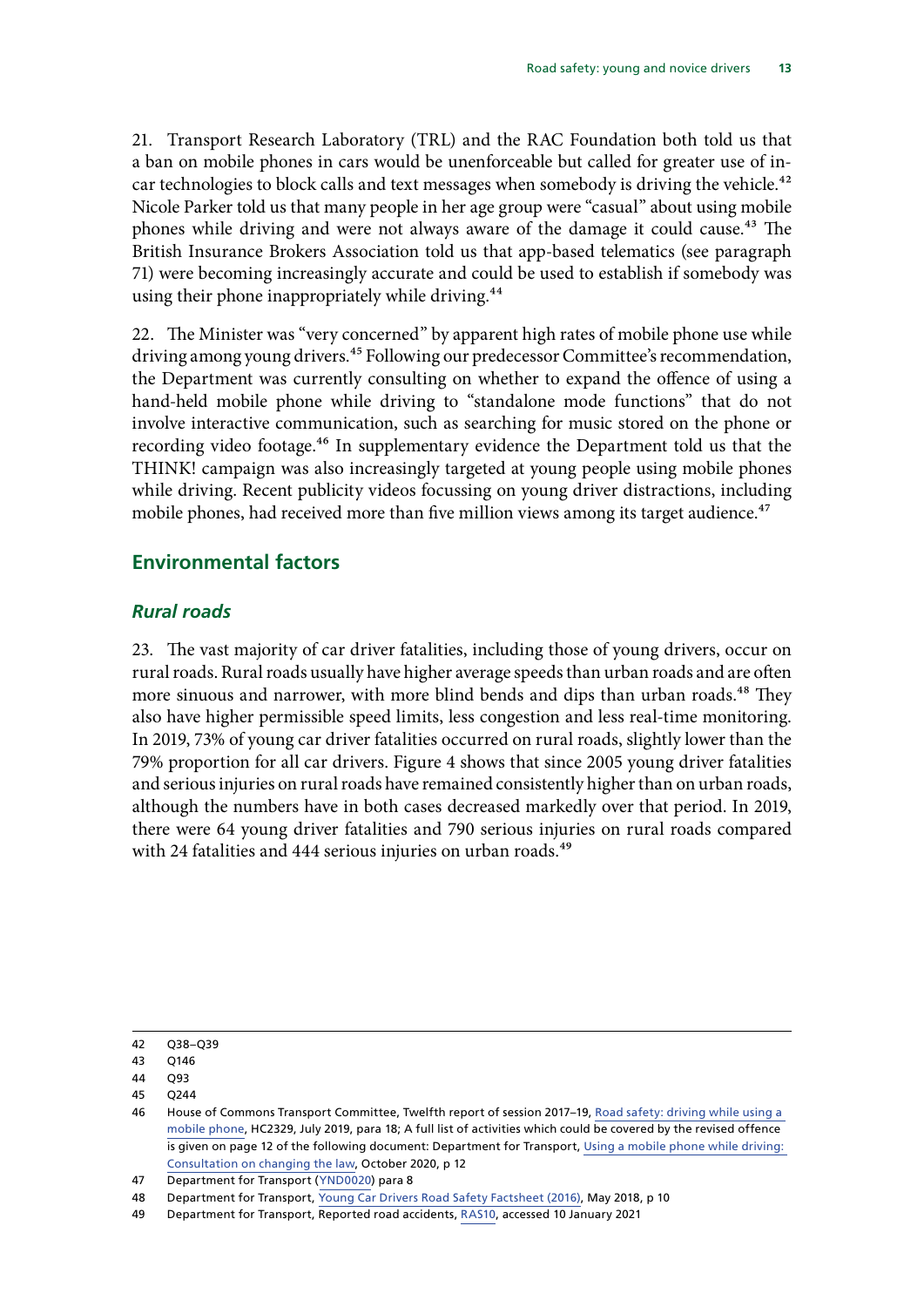

<span id="page-15-0"></span>**Figure 4: Road traffic fatalities among car drivers aged 17–24 by road type**

24. George Atkinson, a road safety campaigner who lost a family member in a crash involving a young driver, attributed this higher fatality rate to learner drivers not gaining enough experience driving on rural roads and often only driving on rural roads for the first time after passing their test.<sup>50</sup>

25. We asked the Minister about the high crash rates on rural roads. As part of the measures set out in the 2019 Road Safety Statement, the Department committed to setting up a 'Rural Road Users Advisory Panel'. The aim of this panel was for those "who are affected by rural road issues, including the young driving community, to openly discuss road safety matters directly with the Department".<sup>51</sup> Giving evidence in October 2020, the Minister told us that the Rural Roads Working Group had not yet met due to the coronavirus pandemic, but it intended to do so in 2021.<sup>52</sup>

#### *Night-time driving*

26. In 2019, 37% of young driver fatalities and serious injuries occurred in a nine hour period between 9pm and 6am, despite roads being relatively quiet during this period (Figure 5).53 This figure has remained consistent since 2010, with an average of 36% of young driver fatalities and serious injuries occurring between 9pm and 6am from 2010 to 2019. The RAC said that driving at night-time was particularly risky for all drivers, due to the lack of light and difficulty spotting hazards such as vulnerable road users and

Note: Does not include 60,120 casualties which have a missing age

Source: DfT, Road Safety Accident Statistics

<sup>50</sup> Q4, Q6

<sup>51</sup> Department for Transport ([YND0003](https://committees.parliament.uk/writtenevidence/1327/pdf/)) para 57

<sup>52</sup> Q250

<sup>53</sup> Department for Transport, Reported road accidents, [RAS10,](https://www.gov.uk/government/statistical-data-sets/ras10-reported-road-accidents) accessed 10 January 2021; Department for Transport, [Road traffic estimates: Great Britain 2019,](https://assets.publishing.service.gov.uk/government/uploads/system/uploads/attachment_data/file/916749/road-traffic-estimates-in-great-britain-2019.pdf) September 2020, p 29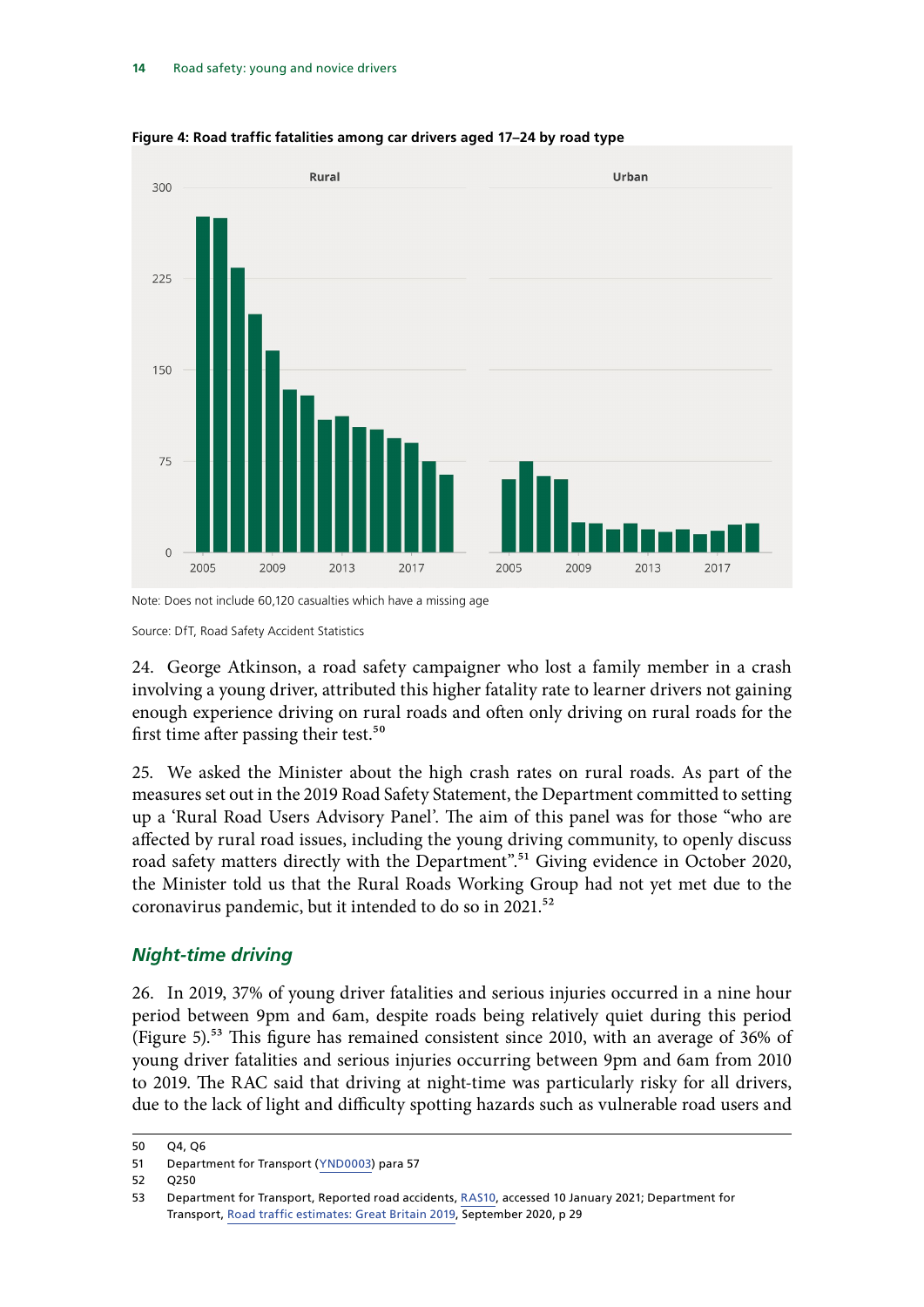<span id="page-16-0"></span>animals.54 We received evidence that the risk posed by these factors is exacerbated for young drivers due to their inexperience and a suggested higher propensity to take risks (see paragraph  $14$ ).<sup>55</sup>



**Figure 5: Fatalities and serious injuries among car drivers aged 17–24 by hour of day, 2019**

Note: Does not include 60,120 casualties which have a missing age

Source: DfT, Road Safety Accident Statistics

### **The Department's approach to improving young driver road safety**

27. We asked the Minister about the Department for Transport's focus on young driver safety. The Minister said that the Department recognised that young drivers were one of the four groups over-represented in crashes, alongside drivers of 65 years and older, motorcyclists and those who use rural roads. She said that the Department's key priorities were set out in its Road Safety Statement and two-year action plan, published in July 2019.56 This included specific measures aimed at young people, such as researching the impacts of potential reforms to the driver training and licensing system (see Chapter 3), targeting communications to new drivers and their parents through the THINK! Campaign, and research on the use of telematics technology (see paragraph 78).<sup>57</sup>

28. The Department is also conducting a broader research project into young driver road safety called Driver 2020. The Minister described Driver 2020 as being a unique programme that was "huge in its intervention" and "has not been done anywhere in

<sup>54</sup> RAC Motoring Services ([RSY0014](http://data.parliament.uk/writtenevidence/committeeevidence.svc/evidencedocument/transport-committee/road-safety-young-and-novice-drivers/written/104444.html)) para 16

<sup>55</sup> Association of British Insurers ([RSY0047\)](http://data.parliament.uk/writtenevidence/committeeevidence.svc/evidencedocument/transport-committee/road-safety-young-and-novice-drivers/written/104865.html) para 11

<sup>56</sup> Q232

<sup>57</sup> For full list of commitments see the following document: Department for Transport, [The Road Safety Statement](https://assets.publishing.service.gov.uk/government/uploads/system/uploads/attachment_data/file/817695/road-safety-statement-2019.pdf)  [2019: a lifetime of road safety](https://assets.publishing.service.gov.uk/government/uploads/system/uploads/attachment_data/file/817695/road-safety-statement-2019.pdf), p21–22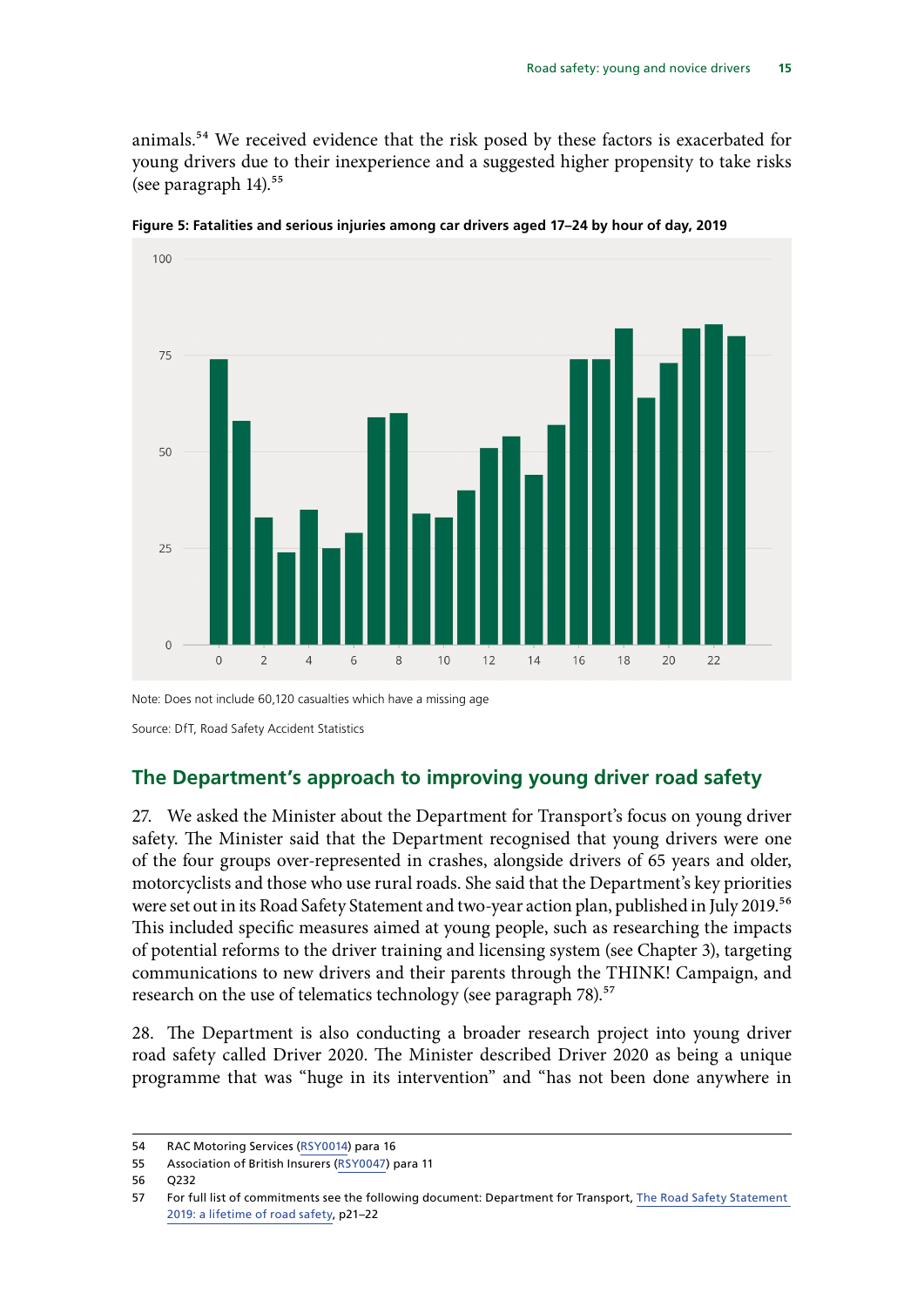<span id="page-17-0"></span>the world".<sup>58</sup> The project is being conducted by TRL with an overall cost of  $£2$  million.<sup>59</sup> Driver 2020 will test five non-legislative, technological and educational based road safety measures, in a randomised controlled trial, that may improve the road safety of young and novice drivers. Three measures focus on the learning period (see paragraph 50). The other two measures focus on the post-driving test period (see paragraphs 77 and 78). The trials will involve some 25,000 volunteer participants aged between 17 and 24. It is scheduled to conclude and report back in 2022.<sup>60</sup>

## **Older novice drivers**

29. Like young drivers, older novice drivers—that is, drivers of 25 years and over who have less than three years of driving experience—are likely to be at a higher risk on the roads, due to their relative inexperience. The Department does not record statistics for older novice drivers involved in crashes because the police do not collect information about a driver's experience level following a crash.<sup>61</sup> However, research by ALA Insurance Brokers in 2017 found that almost 28% of drivers aged 25 to 34 admitted to being involved in a crash in their first year of driving.<sup>62</sup>

30. TRL told us that more should be done to collect this data because "all novices, regardless of their age are at an increased crash risk due to their inexperience" and that driving experience reduces crash risk far more than age. Research shows that gaining 7,500 miles of driving experience over a year can reduce crash risk by 36%.<sup>63</sup>

31. The Department confirmed with us that neither it nor the Driver and Vehicle Standards Agency (DVSA) collected data on crashes for older novice drivers. We were told that this information would only be available either through conducting an in-depth study of older novice drivers or by analysing driver records held by the Driver and Vehicle Licensing Agency (DVLA), such as penalty points and disqualifications.<sup>64</sup> The Minister told us, however, that the lack of these statistics did not necessarily hinder the Department's ability to develop road safety strategies that worked for older novice drivers.<sup>65</sup>

32. **Research conducted by the insurance industry shows that a significant proportion of older novice drivers—that is, drivers aged above 25 who are relatively new to driving—are involved in crashes. However, this is difficult to verify because official statistics are not recorded for this particular demographic. This absence of data is particularly disappointing given that our predecessor Committee recommended in 2007 that the Department, in collaboration with the police, "should collect the data necessary to understand the scale and nature of the crash involvement of novice drivers, independently of young drivers".**

<sup>58</sup> Q261

<sup>59</sup> Q242

<sup>60</sup> Department for Transport ([YND0003](https://committees.parliament.uk/writtenevidence/1327/html/)) para 19–26; Department for Transport, [Review of interventions to increase](https://www.gov.uk/government/publications/review-of-interventions-to-increase-the-safety-of-young-and-novice-drivers) [the safety of young and novice drivers,](https://www.gov.uk/government/publications/review-of-interventions-to-increase-the-safety-of-young-and-novice-drivers) August 2017

<sup>61</sup> As part of STATS19 data.

<sup>62</sup> ALA, [Tackling Young Driver Accidents](https://www.ala.co.uk/connect/tackling-young-driver-accidents/), accessed 15 March 2020

<sup>63</sup> Q31; Road Safety Foundation, Graduated Driver Licensing: A regional analysis of potential casualty savings in [Great Britain,](https://www.racfoundation.org/assets/rac_foundation/content/downloadables/graduated_driver_licensing_regional_analysis_trl_270514.pdf) (May 2014), p 2

<sup>64</sup> Department for Transport ([YND0020](https://committees.parliament.uk/writtenevidence/17529/html/)) para 12–14

<sup>65</sup> Q235, Q237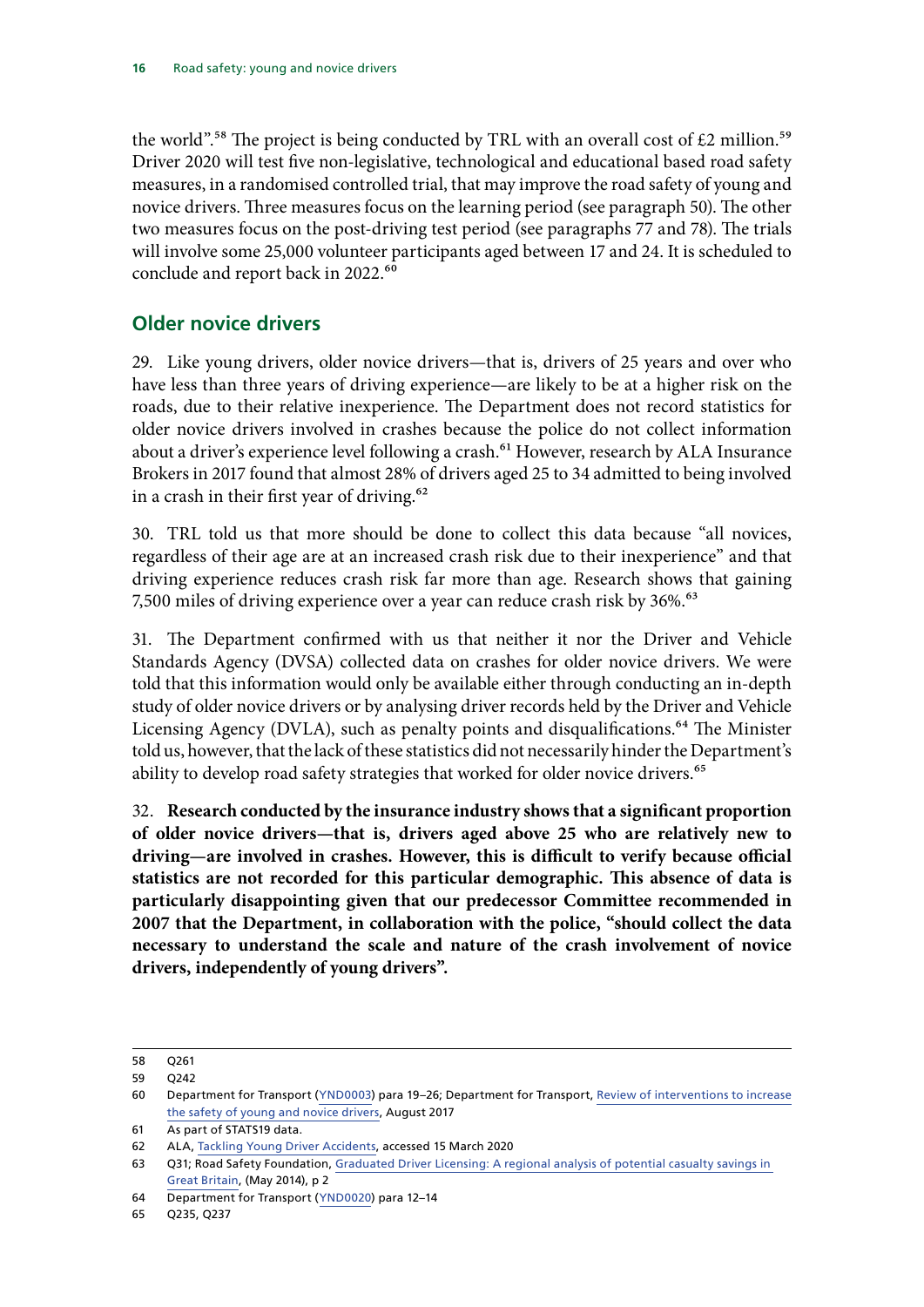33. *The Department should commission a study of crash rates for older novice drivers and how the driver's experience level contributes to these crashes. This would allow the Department to understand better the risks around older novice drivers and whether to monitor and target more actively crash rates amongst this demographic.*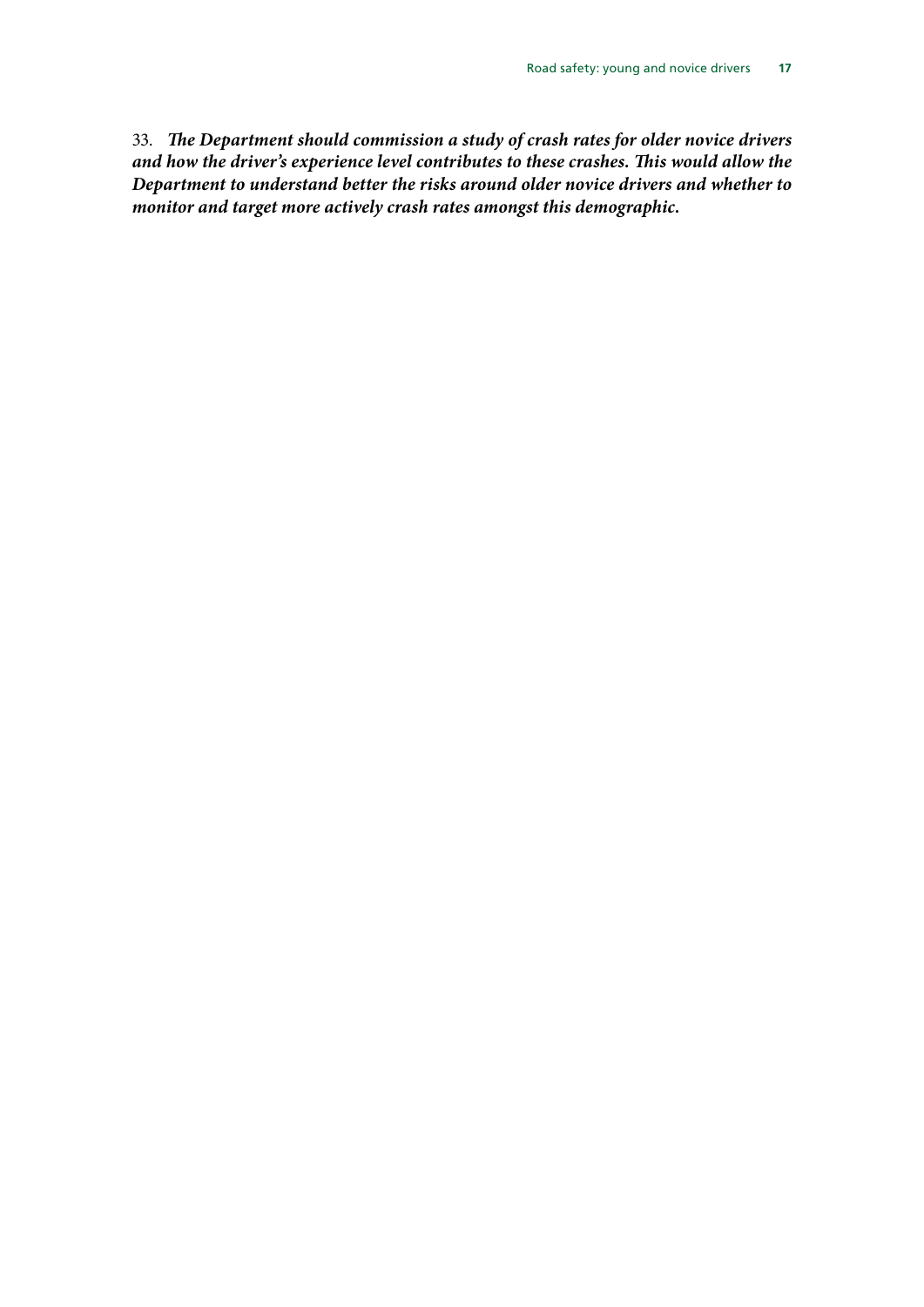## <span id="page-19-0"></span>**3** Reforms to the learning and testing process

34. Many witnesses advocated for reforms to the learning and testing process as a key policy measure to improve the road safety of young and novice drivers. Some argued that the existing process of learning to drive encouraged people to seek to pass the test in the minimum time possible or merely to pass the test, rather than learn to drive safely.<sup>66</sup>

## **The current learning and testing process**

35. The current process of becoming a driver in Great Britain consists of undertaking lessons, usually over many months, once the learner has reached the age of 17 and obtained a provisional driving licence. These lessons can be provided by an Approved Driving Instructor (ADI) or with someone over the age of 21 who has held a licence for over three years and is insured on the car being driven (in many cases a parent or guardian).<sup>67</sup> Since 2018, learner drivers in Great Britain have been able to take driving lessons on motorways, provided they are with an ADI in a car with dual controls.<sup>68</sup>

36. To become a fully qualified driver, learners need to pass a theory and practical test administered by the DVSA. The theory test involves 50 multiple-choice questions and a video hazard perception test.<sup>69</sup> The hazard perception test involves the playing of video clips made using computer generated imagery to test learner drivers on how they react to scenarios involving vulnerable road users, night-time or adverse weather conditions.<sup>70</sup>

37. The practical test can only be booked once the theory test is passed and involves the learner having to drive safely in different road and traffic conditions for around 40 minutes.<sup>71</sup> Learners must have no more than 15 driving faults in order to pass their test and cannot have any serious or dangerous driving faults. About half of all new drivers pass their driving test on the first attempt.72 Since 2017 the practical test has included an "independent driving section", where the candidate drives for 20 minutes without guidance from their examiner. This allows the examiner to assess the candidate's ability to manage the vehicle, route, and traffic simultaneously. The Department told us that this meant that the learner driver spends a large proportion of their test focussing on driving in high risk areas, such as rural or higher speed roads, roundabouts, and junctions to test their observation and judgement in areas where crashes occur. The use of satellite navigation and demonstration of controls (such as windscreen wipers) on the move were also now included in the test and measured the candidates' ability to manage distractions.<sup>73</sup>

<sup>66</sup> Q12, Q125, Q152

<sup>67</sup> Gov.uk, '[Driving lessons and learning to drive: Practising with family or friends'](https://www.gov.uk/driving-lessons-learning-to-drive/practising-with-family-or-friends), accessed 18 March 2020

<sup>68</sup> Driver and Vehicle Standards Agency, '[Learner drivers on motorways from 4 June 2018'](https://www.gov.uk/government/news/learner-drivers-will-be-allowed-on-motorways-from-2018), accessed 22 November 2020

<sup>69</sup> Driver and Vehicle Standards Agency, '[Theory test changes: 28 September 2020](https://www.gov.uk/government/news/theory-test-changes-28-september-2020)', accessed 4 October 2020

<sup>70</sup> Department for Transport ([YND0003](https://committees.parliament.uk/writtenevidence/1327/pdf/)) para 40

<sup>71</sup> Gov.uk, ['Driving test: cars',](https://www.gov.uk/driving-test/what-happens-during-test) accessed 11 January 2021

<sup>72</sup> Department for Transport, [Reported Road Casualties Great Britain: 2017 Annual Report](https://assets.publishing.service.gov.uk/government/uploads/system/uploads/attachment_data/file/755698/rrcgb-2017.pdf), RAS41001, Line 2.3.1

<sup>73</sup> Department for Transport ([YND0003](https://committees.parliament.uk/writtenevidence/1327/pdf/)) para 39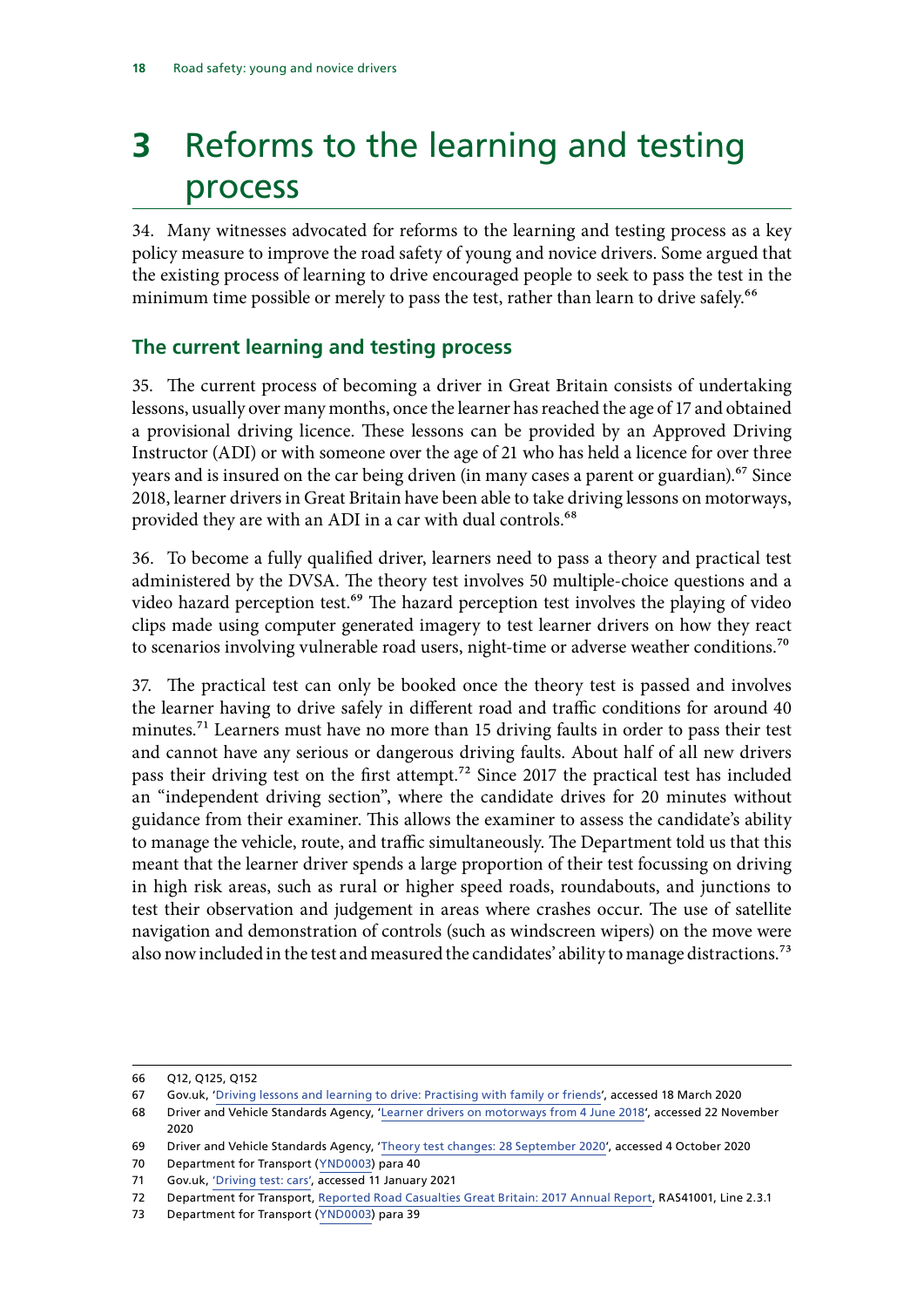#### <span id="page-20-0"></span>**Possible reforms to the learning process**

#### *Driving in different conditions*

38. Although the practical driving test includes the ability to drive in different road and traffic conditions, many witnesses said that the learning process still did not give learners an extensive enough range of driving experiences suitable for the real world. Several witnesses said that the learning process should include driving in different weather conditions.74 The AA said:

> You could wake up the day after you passed your driving test and it is pouring with rain, but you have never driven in rain before or had to navigate puddles or worry about whether the braking distance is the same.<sup>75</sup>

39. We also heard that learner drivers would particularly benefit from more experience driving on rural roads. As described in Chapter 2, 73% of fatalities for young car drivers occur on rural roads. The road safety charity IAM RoadSmart recommended that driving on rural roads should be a compulsory part of the practical driving test.<sup>76</sup>

#### *Minimum learning period*

40. There is currently no specified minimum learning period within Great Britain. Learners continue taking lessons, usually until the ADI believes they are ready to pass their test. Alternatively, some learners undertake intensive driving courses, which usually consist of learning over a one or two-week period with each day consisting of up to six hours on the road. Intensive driving courses can be cheaper than conventional lessons because learners are able to pay for them in a lump sum.<sup>77</sup> Some of our witness, such as the Association of British Insurers (ABI) and the AA, were critical of intensive driving courses. The ABI called for them to be banned stating that intensive driving courses place "little emphasis on accumulating road experience", meaning that young drivers were unlikely to have "gained sufficient driving experience to be safe road users after completing these courses".78

41. The Minister, however, told us that there were no plans to ban intensive driving courses. She said these courses may be suitable for certain people who need to pass their test quickly, for example for employment purposes. She questioned whether there was the evidence basis to suggest intensive driving courses were any less safe than the conventional method of learning to drive to justify banning them.<sup>79</sup>

42. *Every individual's circumstances and natural skill, aptitude and experience and level of competence to drive a car or vehicle is varied*. *However, we are concerned that intensive driving courses may not provide learner drivers with adequate driving experience prior to passing their test. We recommend that the Department conducts* 

<sup>74</sup> Q11, Q160

<sup>75</sup> Q160

<sup>76</sup> IAM RoadSmart ([RSY0029\)](http://data.parliament.uk/writtenevidence/committeeevidence.svc/evidencedocument/transport-committee/road-safety-young-and-novice-drivers/written/104757.html) para 3

<sup>77</sup> Admiral, '[Intensive driving course – are they worth it?',](https://www.admiral.com/magazine/guides/car-insurance/intensive-driving-courses-are-they-worth-it) accessed August 2020; Q160

<sup>78</sup> Association of British Insurers ([YND0004](https://committees.parliament.uk/writtenevidence/1332/html/)) para 20; Q160

<sup>79</sup> Q266–Q268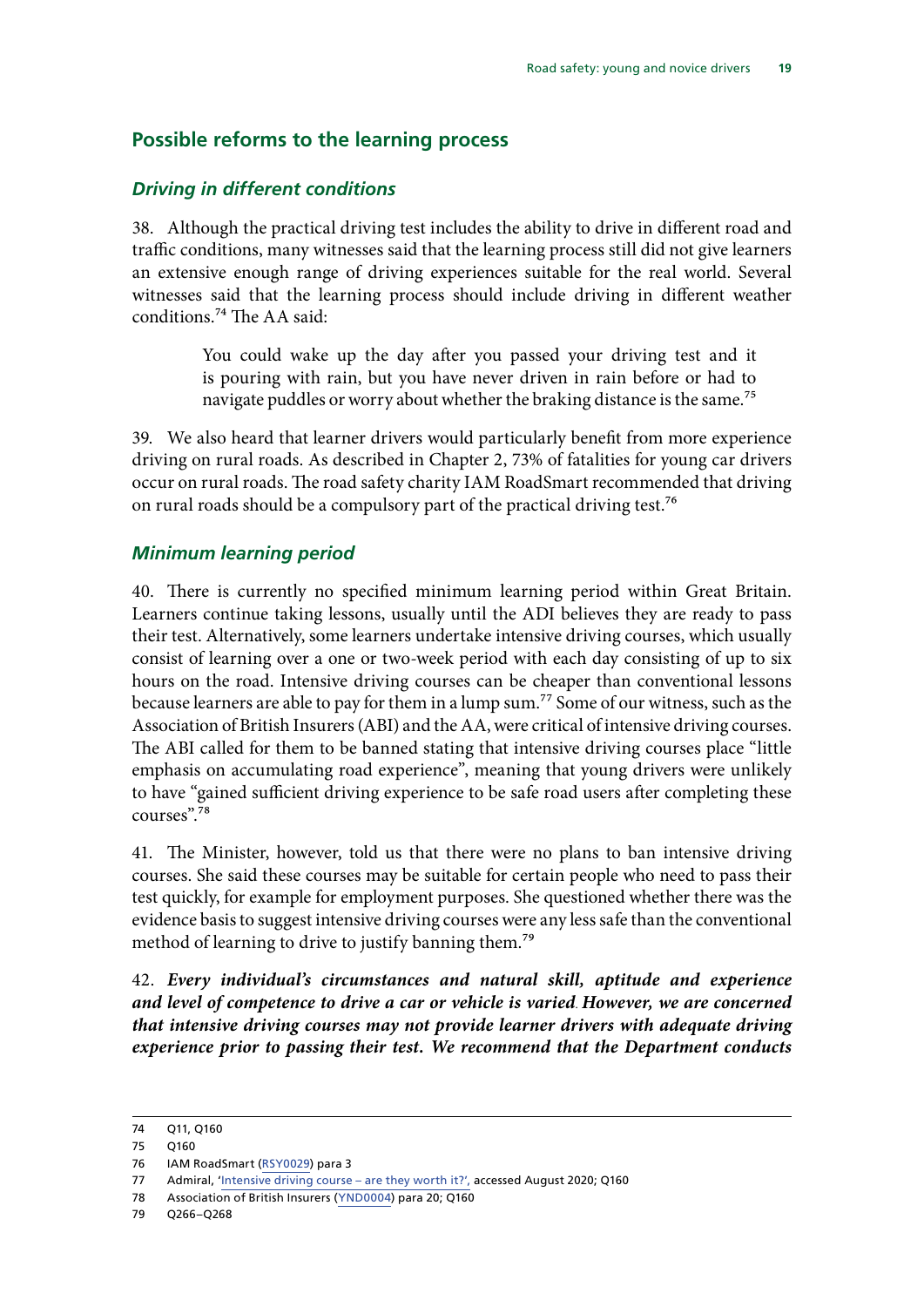### <span id="page-21-0"></span>*research to investigate whether drivers who pass their test after undertaking intensive driving lessons are at increased risk of being involved in a crash in their first two years of driving.*

43. A number of witnesses, including the ABI, the British Insurance Brokers Association, and TRL, believed that learner drivers should be subject to a minimum learning period for instance, a mandatory 12 months or minimum number of hours.<sup>80</sup> A minimum learning period often forms a component of a Graduated Driver Licensing system (see Chapter 4) but could also be considered a standalone intervention.<sup>81</sup> Minimum learning periods can improve the likelihood that learners have adequate experience of driving in different traffic and weather conditions and types of road.<sup>82</sup> George Atkinson called for a minimum supervisory learning period to be introduced in Great Britain, with two hours of practice with a qualified driver or parent for every hour with an ADI.<sup>83</sup>

### *Logbooks*

44. Some witnesses called for the Department to make it mandatory for ADIs to use "logbooks".<sup>84</sup> According to the AA, logbooks would show that a learner driver has experience of driving in certain specific situations (such as rural roads, night-driving and different weather conditions) prior to taking their practical test.<sup>85</sup> Logbooks are already used by AA-affiliated ADIs. The AA said that logbooks also provided learners with a record that they had covered not only the technical elements of driving (which will be covered in the test) but broader discussions on carrying passengers, drink driving and mobile phone use.<sup>86</sup>

### *Training on private land prior to obtaining a provisional licence*

45. Some organisations offer extensive training on private land to children and young adults often before they have obtained a provisional licence. For example, the Under 17 Car Club Charitable Trust (U17CC) offers pre-licence training whereby a student from the age of 11 onwards is taught to drive by volunteers (many of whom are former students of the club). The student learns alongside their parent or guardian. Teaching takes place over an extended period on private land using different vehicles and in different simulated driving conditions (including the use of a skidpan $^{87}$  and night-time driving). The U17CC also offers the "Pathfinder Initiative", a condensed five-day version of the teaching offered by full membership, available to 15 and 16 year olds.<sup>88</sup>

<sup>80</sup> Q122 [Laura Hughes], Q129, Q160, Q50, Q67

<sup>81</sup> For a summary of GDL restrictions around the world see the following document: Department for Transport, [The Road Safety Statement 2019: a lifetime of road safety,](https://assets.publishing.service.gov.uk/government/uploads/system/uploads/attachment_data/file/817695/road-safety-statement-2019.pdf) July 2019, p 59

<sup>82</sup> Association of British Insurers ([YND0004](https://committees.parliament.uk/writtenevidence/1332/html/)) para 20; RAC Motoring Services [\(RSY0014\)](http://data.parliament.uk/writtenevidence/committeeevidence.svc/evidencedocument/transport-committee/road-safety-young-and-novice-drivers/written/104444.html) para 20; Q130

<sup>83</sup> Q12

<sup>84</sup> Q160; Q12

<sup>85</sup> The AA charitable Trust ([RSY0062\)](http://data.parliament.uk/writtenevidence/committeeevidence.svc/evidencedocument/transport-committee/road-safety-young-and-novice-drivers/written/105055.html) para 23

<sup>86</sup> Q160

<sup>87</sup> A paved surface on which vehicles can be made to skid so that drivers can practice controlling them.

<sup>88</sup> Under 17 Car Club Charitable Trust ([RSY0027\)](http://data.parliament.uk/writtenevidence/committeeevidence.svc/evidencedocument/transport-committee/road-safety-young-and-novice-drivers/written/104751.html) para 7–10; Q144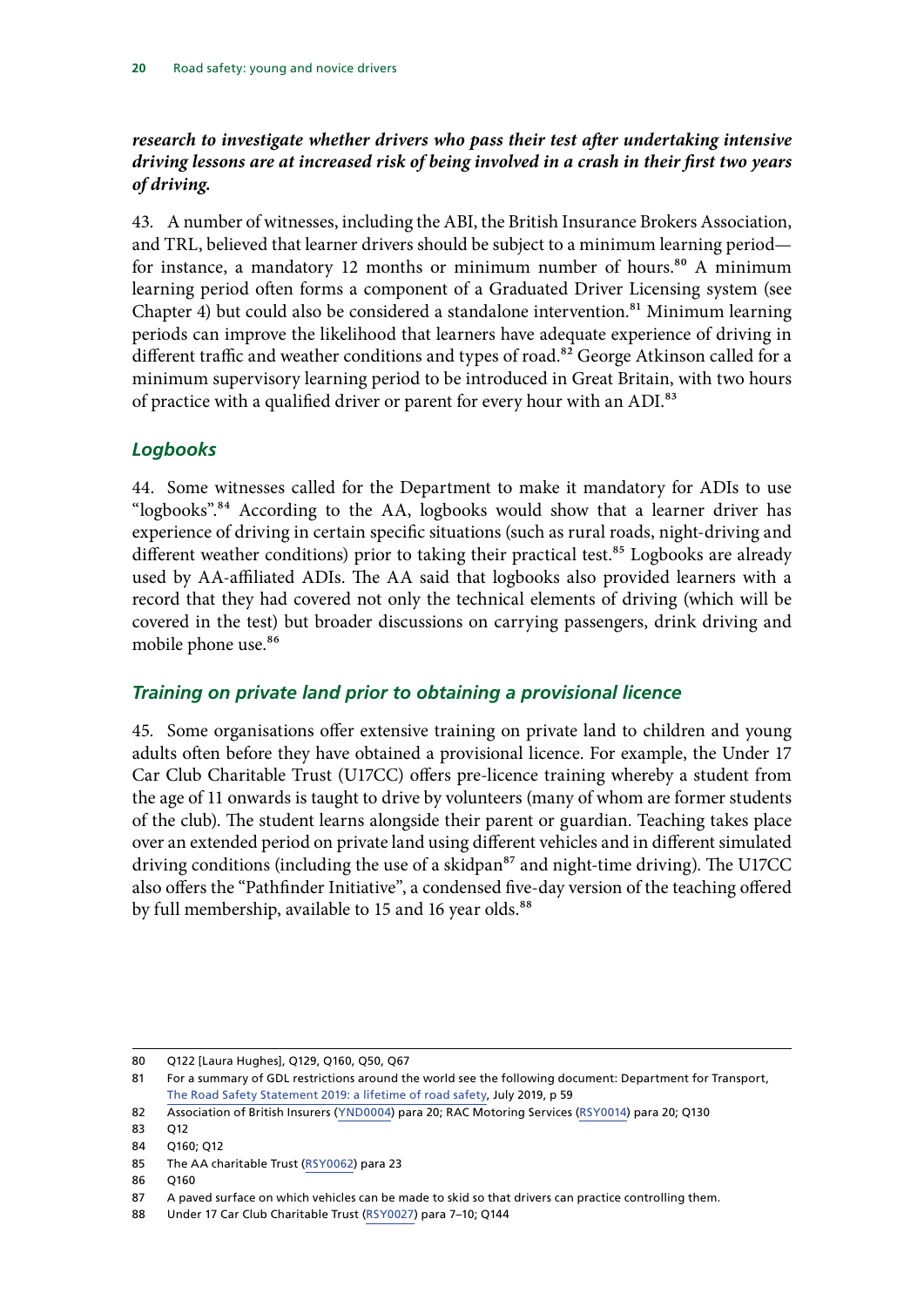<span id="page-22-0"></span>46. The U17CC estimated that a nationwide rollout of programmes similar to its own could reduce young and novice driver involvement in crashes by as much as 75%.<sup>89</sup> Nicole Parker, a former U17CC student, said that the scheme had provided her with "invaluable" confidence before driving on the road on her own.<sup>90</sup>

47. Other witnesses, however, were less persuaded by such schemes. Ian Greenwood, a road safety campaigner who lost a family member in a crash involving a young driver, did not feel that "off-road simulation" such as that offered by the U17CC was sufficient to improve young and novice driver safety or could match the benefits of a minimum learning period held on public roads.<sup>91</sup> TRL questioned the effectiveness of current measures to improve young and novice driver safety. In its written evidence, TRL stated: "driver education and training is not effective at reducing young and novice driver collisions. It is not just that there is an absence of evidence; there is evidence of an absence of effectiveness at the public health level." On off-road pre-licence training specifically, TRL said there was "no evidence" that it reduced young and novice driver risk and that some cases studies had found that where pre-licence off-road training was present, collisions among new drivers increased.92

### **The Department's approach**

48. We asked the Minister what steps the Department was taking to reform the learner process, particularly to ensure that learners experienced driving in an extensive range of situations. She told us that the Department had provided £100,000 to the Driving Instructors Association, a professional membership body for driver and rider trainers in the UK, to develop a "modular learning project". Under the project, learners will be taught a series of modules including driving in adverse conditions, driving in the dark, driving at high speed, and driving while distracted. The pilot aims to provide "a very organised and well-evidenced way of going through the entire undertaking of learning to drive [that will] focus on those areas that people find the most difficult."<sup>93</sup> Giving evidence in October 2020, the Minister told us the pilot would begin in January 2021. This has been subsequently delayed due to the restrictions put in place for the coronavirus pandemic. The pilot is now expected to start later in 2021.

49. In written evidence, the Department told us that the DVSA are currently developing a "behavioural change campaign" with the objective of increasing the amount of practice learners have on rural roads, driving independently and driving in the dark before they take their test. In addition, in 2019 the DVSA published an updated version of its "Learning to Drive" publication which was accompanied by a digital "driver's record". The record is similar to a logbook and is intended to allow the learner and their ADI (or other supervising driver) to prepare lessons and monitor progress against national standards and their readiness to drive unsupervised on a range of roads and in different circumstances.94

- 90 Q156
- 91 013

93 Q239

<sup>89</sup> Under 17 Car Club Charitable Trust ([RSY0027\)](http://data.parliament.uk/writtenevidence/committeeevidence.svc/evidencedocument/transport-committee/road-safety-young-and-novice-drivers/written/104751.html) para 12

<sup>92</sup> TRL [\(RSY0049](http://data.parliament.uk/writtenevidence/committeeevidence.svc/evidencedocument/transport-committee/road-safety-young-and-novice-drivers/written/104869.html)) para 10 and 16

<sup>94</sup> Department for Transport ([YND0003](https://committees.parliament.uk/writtenevidence/1327/pdf/)) paras 38 and 41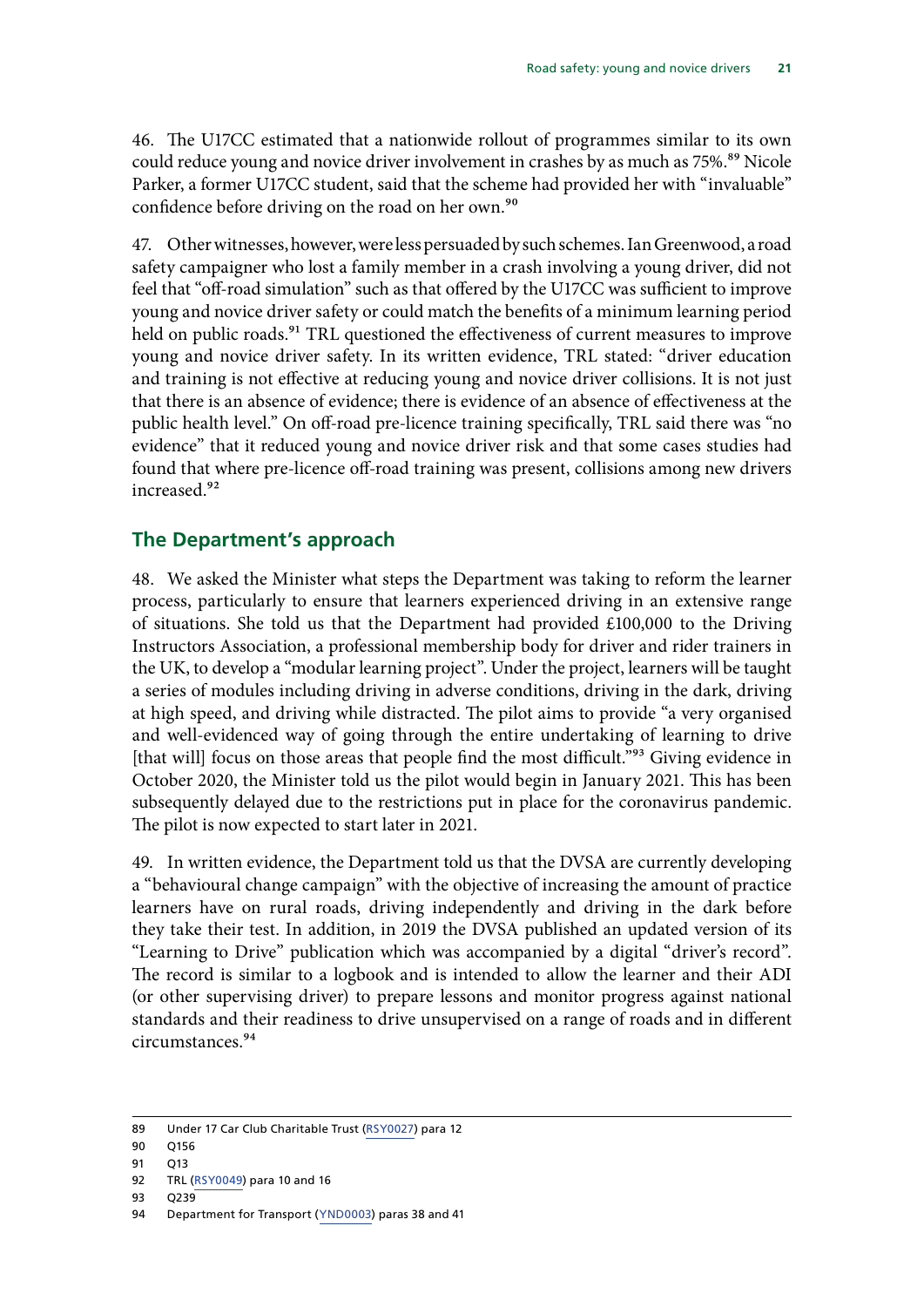50. The Minister also told us that three of the technological and educational policy interventions being explored in the Department's Driver 2020 research programme specifically focussed on the learning period:

- a mobile phone application (acting as an electronic logbook) designed to increase the breadth of pre-test road experience;
- an e-learning programme to train hazard perception skill; and
- a classroom-based educational programme.<sup>95</sup>

51. We questioned the Minister about the case for a minimum learning period. She did not think that there should be a mandated minimum learning period, because "some people will take a much shorter period [while] some people take a very long time to be able to pass their test" and that the key factor was "whether the person is going to be a safe and competent driver" rather than the length of their learning period.<sup>96</sup>

<sup>95</sup> Q242; Department for Transport [\(YND0003](https://committees.parliament.uk/writtenevidence/1327/pdf/)) para 19–26 96 Q252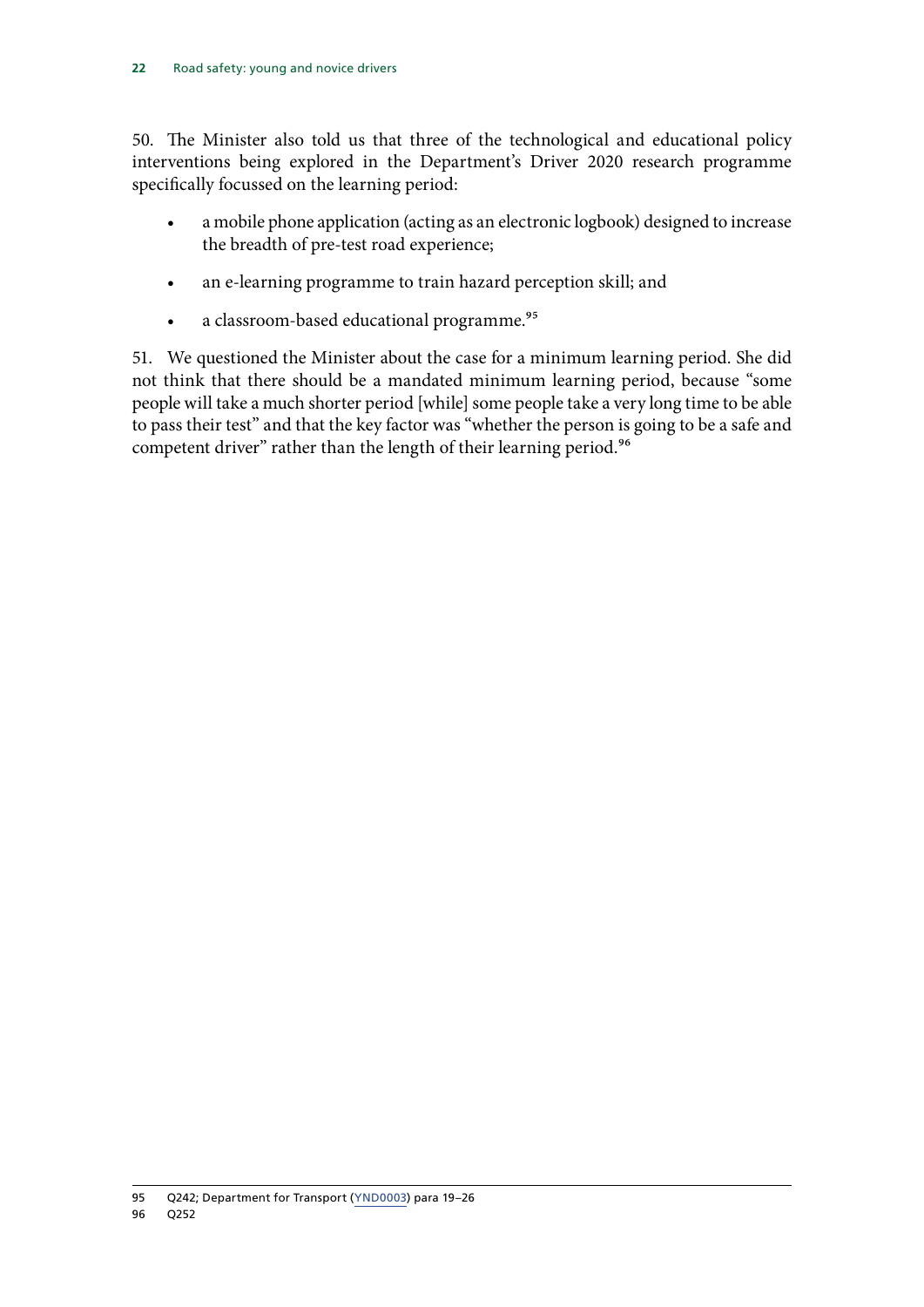## <span id="page-24-0"></span>**4** Graduated Driver Licensing

52. Graduated Driver Licensing (GDL) is a system which offers a phased approach to driving, often limiting the activities of newly qualified drivers for a specified period of time. This is intended to allow young and novice drivers to build driving experience and competence to help minimise risk.<sup>97</sup> There is no one system of GDL and various versions have been implemented around the world, including in parts of the USA, Canada, and Australia.98

- 53. Examples of typical GDL features include:
	- a minimum learning period or minimum supervised learning hours required before the driving test can be taken—for example, 120 hours are required in Victoria, Australia—which can sometimes be accompanied by lowering the age at which people can start learning to drive;
	- restricting the number of passengers that young and novice drivers are able to carry for a certain period—for instance, in New York only one passenger under the age of 21 is allowed until the driver turns 18 years old and in Ontario, Canada only one passenger under 19 years old at night is permitted for the first six months after passing the test;
	- a night-time driving restriction (such as between 11pm and 4am) for a certain period; and
	- a lowering of the blood alcohol limit for new drivers or drivers under a certain age.<sup>99</sup>

54. In Northern Ireland, the Driver and Vehicle Agency is seeking the agreement of the Northern Ireland Executive to make legislative changes needed for the full implementation of GDL. Its launch would be accompanied by a communications strategy including an advertising campaign and digital platform to target their core 17 to 24 year old demographic.<sup>100</sup> Box 1 sets out some of the key features of the proposed GDL system in Northern Ireland.

## **Evidence in favour of Graduated Driver Licensing**

55. Many witnesses supported the implementation of GDL in Great Britain. We heard about the success of GDL schemes in reducing crashes in other countries.<sup>101</sup> In Ontario, Canada, the introduction of a GDL scheme—which includes a 12 month minimum learning period, a lowered blood alcohol limit, and night-time restrictions—saw a 42% reduction in crashes among those aged 20 to 24. In New Zealand, a form of GDL including a six month minimum learning period, a lower blood alcohol limit for drivers

<sup>97</sup> Brake [\(RSY0038\)](http://data.parliament.uk/writtenevidence/committeeevidence.svc/evidencedocument/transport-committee/road-safety-young-and-novice-drivers/written/104805.html) para 26

<sup>98</sup> For a summary of GDL restrictions around the world see the following document: Department for Transport, [The Road Safety Statement 2019: a lifetime of road safety,](https://assets.publishing.service.gov.uk/government/uploads/system/uploads/attachment_data/file/817695/road-safety-statement-2019.pdf) July 2019, p 59

<sup>99</sup> For a summary of GDL restrictions around the world see the following document: Department for Transport, [The Road Safety Statement 2019: a lifetime of road safety,](https://assets.publishing.service.gov.uk/government/uploads/system/uploads/attachment_data/file/817695/road-safety-statement-2019.pdf) July 2019, p 59

<sup>100</sup> Driver and Vehicle Agency, Northern Ireland ([YND0016](https://committees.parliament.uk/writtenevidence/13789/html/)) para 2

<sup>101</sup> For a summary of GDL restrictions around the world see the following document: Department for Transport, [The Road Safety Statement 2019: a lifetime of road safety,](https://assets.publishing.service.gov.uk/government/uploads/system/uploads/attachment_data/file/817695/road-safety-statement-2019.pdf) p59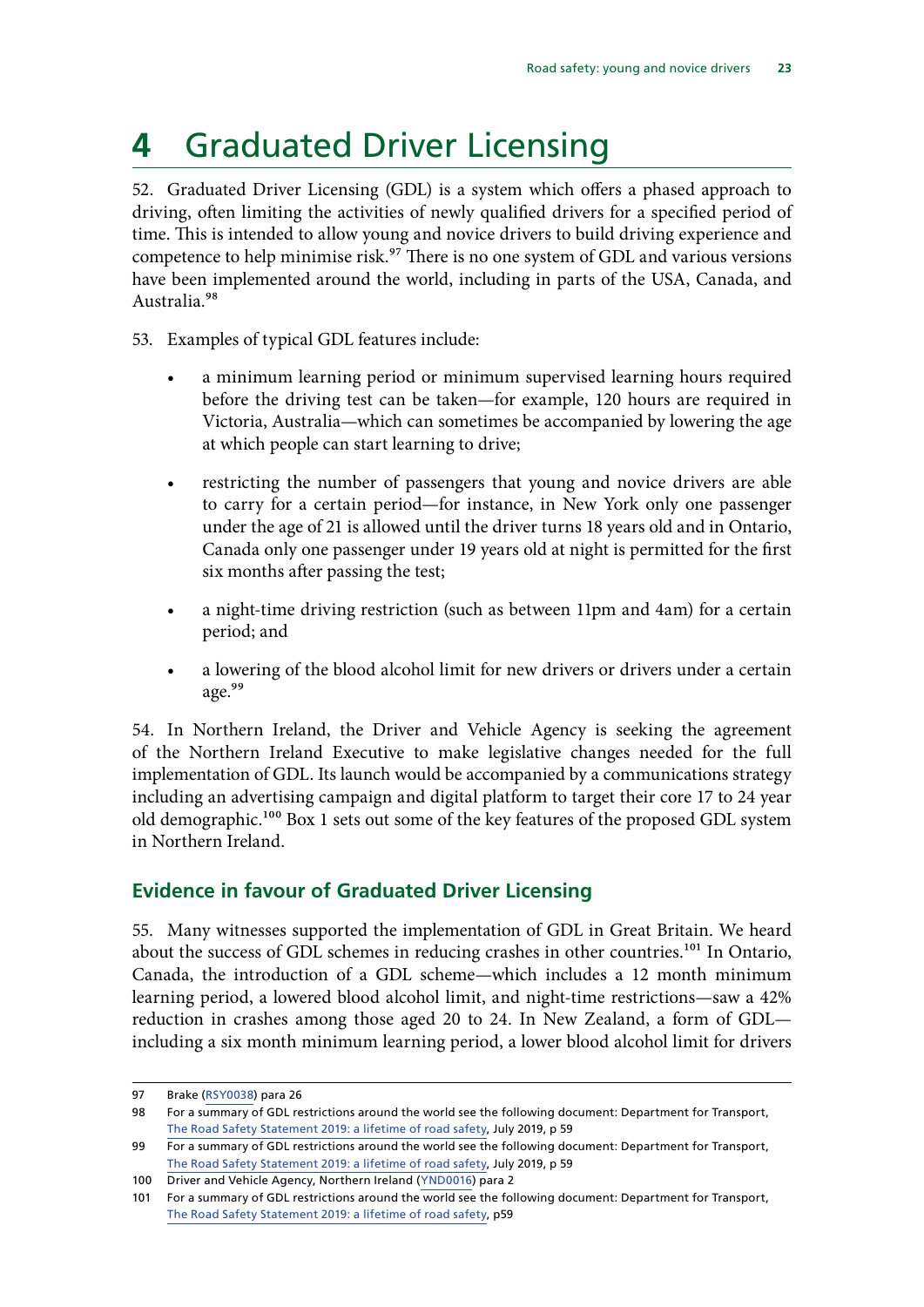under 20, night-time driving restrictions and a restriction on carrying any passengers for the first six months of driving—resulted in a 23% reduction in car crash injuries for 15 to 19 year olds and a 12% reduction for 20 to 24 year olds.<sup>102</sup>

#### **Box 1: The proposed graduated driver licensing system in Northern Ireland**

- Mandatory minimum learning period of six months;
- Programme of training and learner logbooks (the completion of which is a legal requirement before the practical test can be conducted);
- Passenger restrictions on newly qualified drivers under the age of 24 who will be restricted from carrying more than one passenger aged 14 to 20 between the hours of 11pm and 6am, with exemptions; and
- Two post-test plates to be displayed for the first two years of driving to alert other road users to the experience level of the driver.

56. Brake told us that "the various components of a phased licensing system have been well and truly tested and trialled across many different nations with inordinate success". In its view, it was "absolutely unacceptable and not comprehensible" that GDL had not yet been implemented in Great Britain.<sup>103</sup>

57. In 2013, TRL conducted a review for the Department on the potential impact GDL could have on road safety in Great Britain based upon the effectiveness of GDL in other countries. The review estimated that a GDL system—which could include nighttime driving restrictions, passenger restrictions, a minimum learner period, minimum required practice and a lowered blood alcohol limit—could result in annual savings of 4,471 casualties and £224 million.<sup>104</sup>

58. A 2014 survey undertaken by Ipsos MORI on behalf of the RAC Foundation (who support GDL) found that 68% of the British public supported the introduction of GDL. It should be noted that this survey is now seven years old and would not take into account any subsequent technological improvements and changes to travel patterns.

59. Two GDL restrictions that are said to be most effective—and most controversial relate to carrying passengers and night-time driving. Research by Brake found that newly qualified drivers are up to four times more likely to die in a crash when carrying passengers of the same age compared to driving alone, while young drivers could be up to 62% less likely to crash when carrying older adult passengers.<sup>105</sup> As described in Chapter 2, in 2019 37% of young driver fatalities and serious injuries occurred in a nine hour period between 9pm and 6am, despite roads becoming progressively quieter during this period.<sup>106</sup>

<sup>102</sup> Association of British Insurers (ABI) and Thatcham Research [\(RSA0103\)](http://data.parliament.uk/writtenevidence/committeeevidence.svc/evidencedocument/transport-committee/road-safety/written/100198.html) para 14; Brake ([RSY0038\)](http://data.parliament.uk/writtenevidence/committeeevidence.svc/evidencedocument/transport-committee/road-safety-young-and-novice-drivers/written/104805.html) para 27

<sup>103</sup> Q30 [Mary Williams]

<sup>104</sup> These savings could vary from 2,236 to 8,942 casualties and £112million to £447 million depending on the GDL components included in the system and the strength of these restrictions; TRL ([RSY0049\)](http://data.parliament.uk/writtenevidence/committeeevidence.svc/evidencedocument/transport-committee/road-safety-young-and-novice-drivers/written/104869.html) para 32; Transport Research Laboratory, [Novice Drivers: evidence review and evaluation](https://trl.co.uk/uploads/trl/documents/PPR673.pdf), 2013, p 40;

<sup>105</sup> Brake, ['Young Drivers'](http://www.brake.org.uk/news/15-facts-a-resources/facts/488-young-drivers-the-hard-facts), accessed 13 March 2020; Accident Solicitors Direct, 'How safe are young drivers on the [road?'](https://www.asdonline.co.uk/advice-centre/how-safe-are-young-drivers-on-the-road), accessed 7 January 2021

<sup>106</sup> Department for Transport, Reported road accidents, [RAS10,](https://www.gov.uk/government/statistical-data-sets/ras10-reported-road-accidents) accessed 10 January 2021; Department for Transport, [Road traffic estimates: Great Britain 2019,](https://assets.publishing.service.gov.uk/government/uploads/system/uploads/attachment_data/file/916749/road-traffic-estimates-in-great-britain-2019.pdf) September 2020, p 29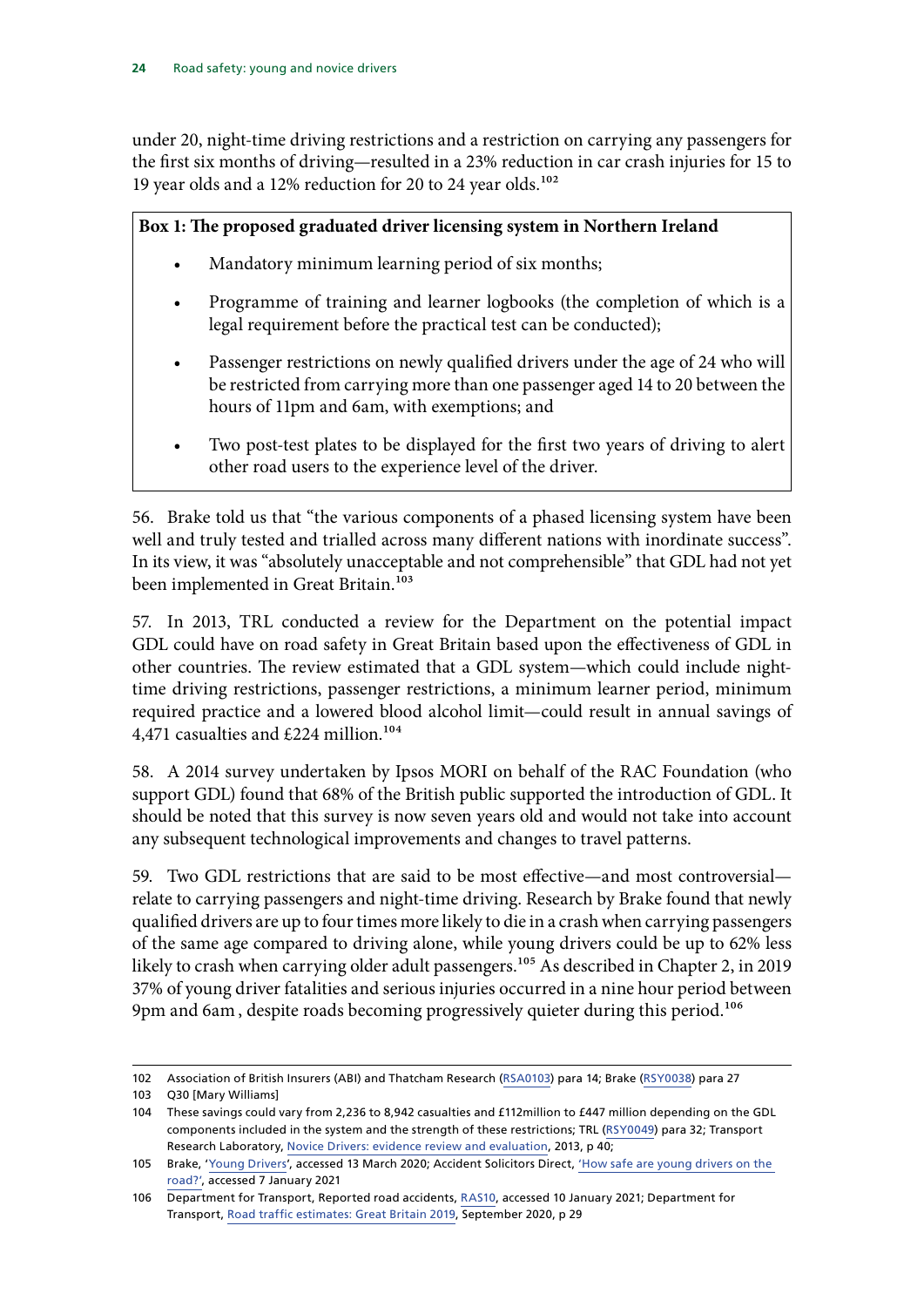<span id="page-26-0"></span>60. The 2013 TRL review found that the introduction of night-time driving restrictions and passenger restrictions alone—without other additional GDL components—could have a significant impact upon improving road safety. TRL found that strong nighttime restrictions<sup>107</sup> and passenger restrictions<sup>108</sup> could result in an annual reduction of 41 fatalities and 3,809 casualties, with cost savings of £191 million. The same study also found that weaker night-time driving and passenger restrictions<sup>109</sup> could result in 28 fewer fatalities, 2,035 fewer casualties and annual savings of  $£102$  million.<sup>110</sup> It found "no evidence" of the implementation of GDL having a "significant impact on youth mobility or employment".111 Research suggests that a driving restriction for young drivers from midnight to 5am would only have an impact on 2.6% of 17 to 19 year olds who reported carrying out work related journeys during these times.<sup>112</sup> This same restriction would save 75 fatalities and seriously injured casualties per year.<sup>113</sup> TRL called for a GDL "feasibility study" to be carried out in Great Britain that would "highlight those potentially affected by GDL restrictions and the need for exemptions [from restrictions]".<sup>114</sup>

61. The ABI believed that night-time driving and passenger restrictions would have the "biggest impact on reducing collisions for young people".115 The ABI called for a restriction on the number of passengers that young drivers are able to carry for a period of six months. It also recommended a night-time driving restriction between 11pm and 4am during the first six months of driving—with exemptions available to young drivers who are driving to or from their place of employment or education or those who are young parents carrying their children.<sup>116</sup>

62. It should be noted that in England only 34% of 16 to 24 years olds have personal car access, although this proportion will vary between those who live in urban and rural areas.<sup>117</sup>

### **Evidence against Graduated Driver Licensing**

63. We also received critical evidence about GDL systems and the possible impact of additional restrictions on young and novice drivers. These mainly focussed on the potential barriers to social and economic opportunities.

#### *Impact on social and economic activities*

64. We received evidence about the social and economic opportunities that car access and driving gave to young people. In a study commissioned by the Department, Dr Kiron

<sup>107</sup> No driving between 9pm and 6am unless accompanied by a person of 25 years old or older.

<sup>108</sup> Carrying no 15 to 24 year old passengers unless accompanied by a person of 25 years old or older.

<sup>109</sup> No driving between 10pm and 5am and an allowance of only one passenger aged between 15 to 24 years old, unless accompanied by a driver aged 25 years old or older.

<sup>110</sup> TRL [\(RSY0049](http://data.parliament.uk/writtenevidence/committeeevidence.svc/evidencedocument/transport-committee/road-safety-young-and-novice-drivers/written/104869.html)) para 32; Transport Research Laboratory, [Novice Drivers: evidence review and evaluation,](https://trl.co.uk/uploads/trl/documents/PPR673.pdf) 2013, p vi

<sup>111</sup> Transport Research Laboratory, [Novice Drivers: evidence review and evaluation,](https://trl.co.uk/uploads/trl/documents/PPR673.pdf) 2013, p 141

<sup>112</sup> Road Safety Foundation, [Graduated Driver Licensing: A regional analysis of potential casualty savings in Great](https://www.racfoundation.org/assets/rac_foundation/content/downloadables/graduated_driver_licensing_regional_analysis_trl_270514.pdf)  [Britain,](https://www.racfoundation.org/assets/rac_foundation/content/downloadables/graduated_driver_licensing_regional_analysis_trl_270514.pdf) (May 2014), p xi

<sup>113</sup> Q56 [Dr Kinnear]; Road Safety Foundation, [Graduated Driver Licensing: A regional analysis of potential casualty](https://www.racfoundation.org/assets/rac_foundation/content/downloadables/graduated_driver_licensing_regional_analysis_trl_270514.pdf)  [savings in Great Britain](https://www.racfoundation.org/assets/rac_foundation/content/downloadables/graduated_driver_licensing_regional_analysis_trl_270514.pdf), (May 2014), p 29

<sup>114</sup> TRL [\(RSY0049](http://data.parliament.uk/writtenevidence/committeeevidence.svc/evidencedocument/transport-committee/road-safety-young-and-novice-drivers/written/104869.html)) para 32

<sup>115</sup> Q126

<sup>116</sup> Association of British Insurers ([YND0004](https://committees.parliament.uk/writtenevidence/1332/html/)) para 11

<sup>117</sup> Department for Transport, [Access to transport and life opportunities,](https://assets.publishing.service.gov.uk/government/uploads/system/uploads/attachment_data/file/831766/access_to_transport_report.pdf) October 2019, p 9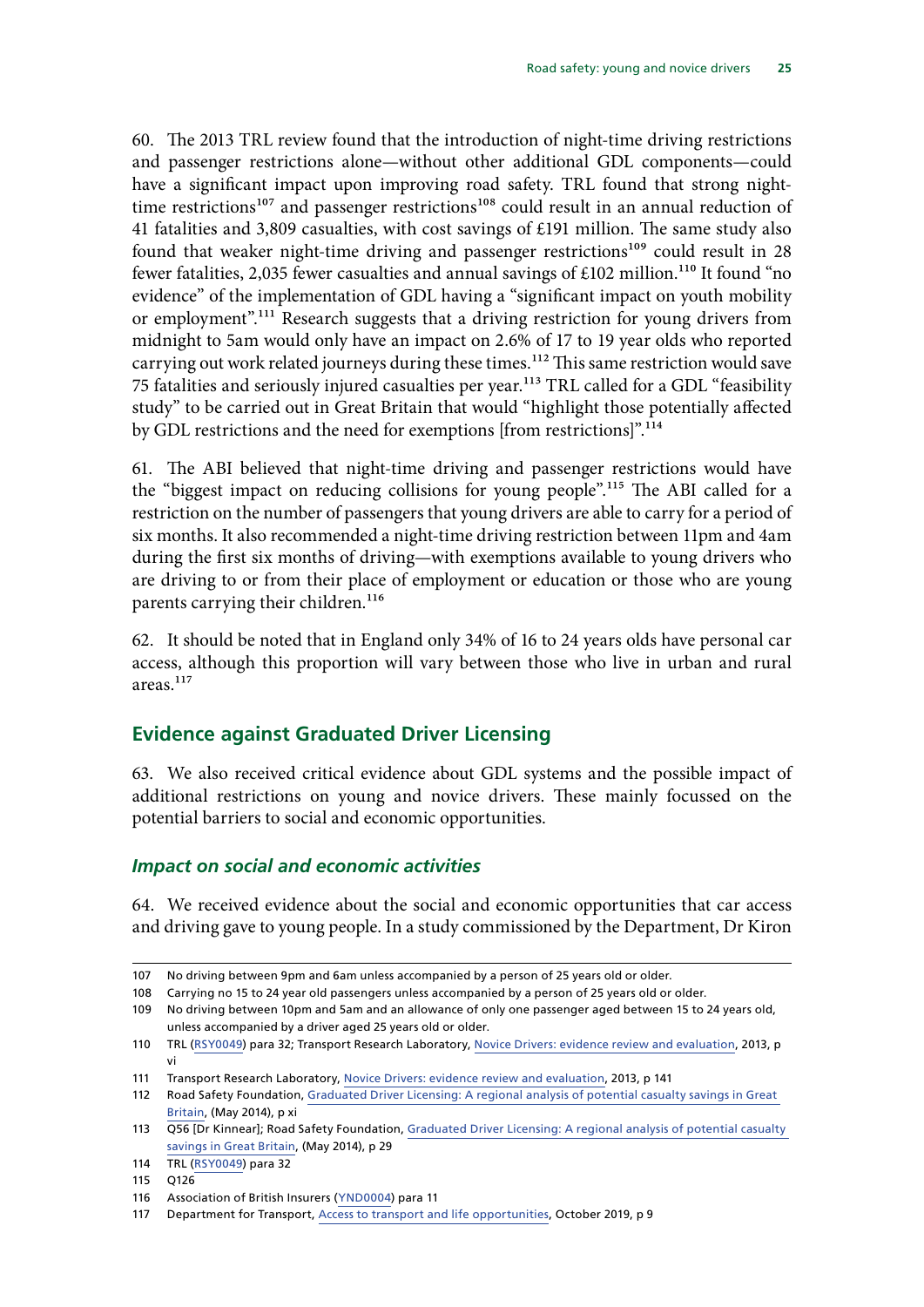Chatterjee, Associate Professor in Travel Behaviour at the University of West England, found that having personal car access makes it 3.8 times more likely that someone is employed rather than unemployed (compared to not having car access) and twice as likely that someone can access services. Access to services was particularly important for those with mobility impairments and living in rural areas.<sup>118</sup> Dr Chatterjee told us that 17 to 19 year olds in rural areas drive three times as many miles as those in urban areas. In his view, "additional barriers" to driving for young people who live in rural areas or peripheral urban areas would "not be welcome given the distances they need to travel to reach opportunities".<sup>119</sup>

65. Some witnesses, such as the AA, said that passenger restrictions could potentially disadvantage young people who have caring responsibilities and those whose younger siblings rely on them for transportation.<sup>120</sup> Nicole Parker, a former student and current volunteer with the Under 17 Car Club Charitable Trust, highlighted the detrimental impact she felt passenger restrictions could have upon young people and spoke of her own personal experience just after passing her test:

> I was giving my younger cousins lifts. I was giving my parents lifts. I was giving school friends lifts. A lot of people from school were carpooling if they lived in more rural areas where you could not get a bus. When they had passed their test, they took each other to and from school. To enforce that you could not take passengers, or you could only take one other person, would be such a limiting experience to young people.<sup>121</sup>

66. There is little evidence that young people themselves strongly support the additional restrictions inherent in a GDL system. The 2014 survey conducted by Ipsos MORI on behalf the RAC Foundation found that only 41% of 16 to 24 year olds supported its introduction. Within this same survey, only 39% of 16 to 24 year olds supported potential passenger restrictions and 42% of 16 to 24 year olds supported potential night-time driving restrictions.122 As noted above, this survey is now seven years old and would not take into account any subsequent technological improvements and changes to travel patterns. In the engagement event we carried out with school and college students there was little support for the introduction of GDL.<sup>123</sup>

67. The British Insurance Brokers Association(BIBA) was critical of the impact that GDL passenger restrictions could have upon lift sharing, which helped to reduce traffic on the road and pollution. BIBA also said that night-time restrictions would "reduce employment opportunities", particularly for shift workers who have to work at night (such as nurses) and staff of the military forces, a considerable proportion of whom are under 21, and are often required to be available on call at night.<sup>124</sup> BIBA told us that any GDL scheme would need to achieve the "right balance between social mobility and road safety".<sup>125</sup>

<sup>118</sup> Department for Transport, [Access to transport and life opportunities,](https://assets.publishing.service.gov.uk/government/uploads/system/uploads/attachment_data/file/831766/access_to_transport_report.pdf) October 2019, p 7

<sup>119</sup> Q194

<sup>120</sup> National Rural Crime Network ([RSY0015](http://data.parliament.uk/writtenevidence/committeeevidence.svc/evidencedocument/transport-committee/road-safety-young-and-novice-drivers/written/104525.html)) para 13; The AA ([YND0011](https://committees.parliament.uk/writtenevidence/8225/html/)) para 9

<sup>121</sup> Q166

<sup>122</sup> 317 17 to 24 year olds included in survey; RAC Foundation and Ipsos MORI, [Young Driver Safety: A public](https://www.racfoundation.org/wp-content/uploads/2017/11/ipsos_mori_young_driver_safety_survey_final_june_2014.pdf)  [attitude survey,](https://www.racfoundation.org/wp-content/uploads/2017/11/ipsos_mori_young_driver_safety_survey_final_june_2014.pdf) June 2014, p 2 and 7–10

<sup>123</sup> Altrincham Grammar Girls School, Barnsley College, Harris Academy Chafford Hundred, and Queen Elizabeth's School ([YND0014](https://committees.parliament.uk/writtenevidence/12499/html/))

<sup>124</sup> British Insurance Brokers Association [\(RSY0051](http://data.parliament.uk/writtenevidence/committeeevidence.svc/evidencedocument/transport-committee/road-safety-young-and-novice-drivers/written/104880.html)) para 6 and 14

<sup>125</sup> Q122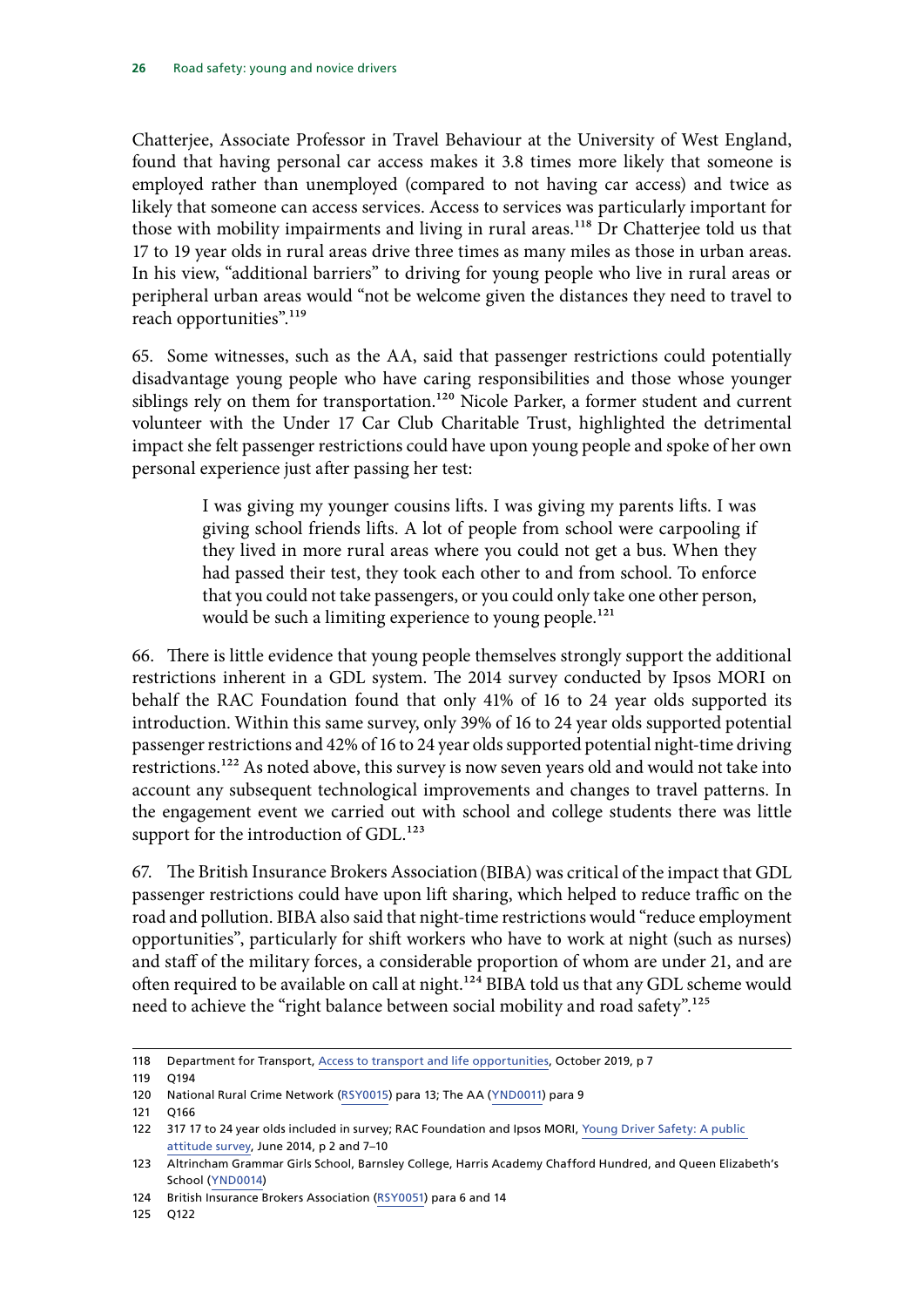<span id="page-28-0"></span>68. Research by the RAC Foundation found that the introduction of a GDL system in 2018 could have less of an impact on young driver fatal and serious crash rates compared to if it had been introduced four years earlier in 2014. This could be due to the increasing safety of vehicles, lower mileage rates among young drivers, and safer driving caused by the greater use of telematic technology.<sup>126</sup>

#### *Enforcement*

69. Some witnesses criticised how well a GDL system could be enforced, due to an already short supply of road traffic officers, the difficulties of establishing the age of a particular driver on the road, and if the driver was complying with any exemptions permitted under a GDL system (for example, whether they were driving to and from a place of employment or with passengers they may be legally entitled to carry).<sup>127</sup>

#### *The impact of telematic technology*

70. We investigated the role that "telematics" could play in improving safety as an alternative to introducing further restrictions on young drivers. Telematic technology is used by insurance companies to monitor driver behaviour to promote safe driving and reduce insurance premiums.<sup>128</sup> According to BIBA, there were almost one million live telematics motor policies in operation in Great Britain in 2017—a huge increase from 12,000 such policies in 2009.<sup>129</sup> Nicole Taylor, a former student and volunteer of the Under 17 Car Club Charitable Trust, told us that without a black box policy her insurance costs would have been £2,500 for her first year, but with one her insurance costs were just over £1,000. $130$ 

71. The most common form of telematic technology is a black box installed in a vehicle. Insure the Box, a telematics insurance provider, told us that it uses black box telematics to collect data on the time of day or night the customer is travelling, the speed driven on different types of road, whether they are braking or accelerating sharply, whether they take breaks on long journeys, and the number of miles travelled on motorways. This information is communicated to customers who can use this data to monitor their own driving behaviour and can also be used to calculate each drivers' crash risk. Insure the box are also able to assist customers or directly contact the emergency services when they are involved in a crash. The company estimates that it has assisted 80,000 drivers to reduce instances of speeding per mile by 21%, resulting in 700 fewer crashes and 22 fewer serious injuries.<sup>131</sup> In recent years there has also been increased development of app-based technologies used on smartphones that perform similar functions to black boxes. Appbased telematics are not hard-wired into the car.<sup>132</sup>

132 Q93

<sup>126</sup> RAC Foundation ([RSY0042\)](http://data.parliament.uk/writtenevidence/committeeevidence.svc/evidencedocument/transport-committee/road-safety-young-and-novice-drivers/written/104831.html); RAC Foundation, [The modelled impact of a range of GDL schemes: An update of the](https://www.racfoundation.org/wp-content/uploads/GDL_Update_Makwana_RACFoundation_2018.pdf)  [2014 TRL report](https://www.racfoundation.org/wp-content/uploads/GDL_Update_Makwana_RACFoundation_2018.pdf), May 2018

<sup>127</sup> National Rural Crime Network ([RSY0015](http://data.parliament.uk/writtenevidence/committeeevidence.svc/evidencedocument/transport-committee/road-safety-young-and-novice-drivers/written/104525.html)) para 16; Q175

<sup>128</sup> Insure the Box Limited [\(RSY0040\)](http://data.parliament.uk/writtenevidence/committeeevidence.svc/evidencedocument/transport-committee/road-safety-young-and-novice-drivers/written/104829.html) para 2-25

<sup>129</sup> British Insurance Brokers Association, ['BIBA research reveals telematics based policies almost reaches one million](https://www.biba.org.uk/press-releases/biba-research-reveals-telematics-almost-reach-one-million-mark/)  [mark',](https://www.biba.org.uk/press-releases/biba-research-reveals-telematics-almost-reach-one-million-mark/) accessed 10 January 2021

<sup>130</sup> Q183 [Nicole Parker]

<sup>131</sup> Insure the Box Limited [\(RSY0040\)](http://data.parliament.uk/writtenevidence/committeeevidence.svc/evidencedocument/transport-committee/road-safety-young-and-novice-drivers/written/104829.html) para 2–25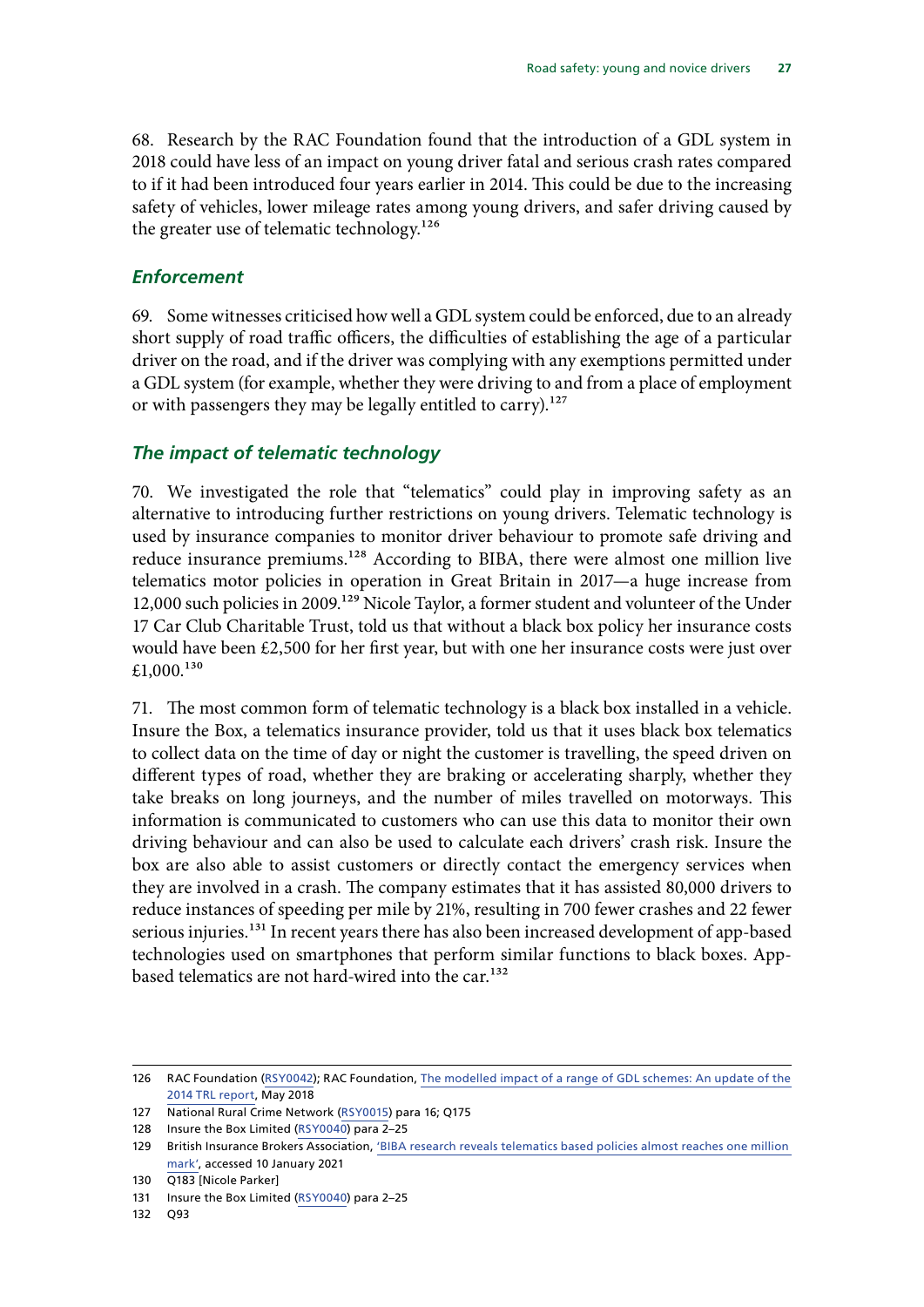<span id="page-29-0"></span>72. Many witnesses highlighted the positive safety benefits of telematics being installed as part of an insurance policy. BIBA highlighted statistical evidence from insurance firms which demonstrated the benefits of telematics in moderating driving behaviour:

> Firms such as Marmalade […] show that the average young driver accident rate is one in five, but when you have a telematics device it improves to one in 18, so it is more than three times safer. […] Carrot sees a 42% reduction in accidents with a telematics device, compared with a normal driver, and Ingenie sees a 46% reduction. We see genuine evidence of people moderating their driving behaviour. […] They can check in using an electronic dashboard on their phone or on a website to see their driving score and whether their driving has been good that week.<sup>133</sup>

73. BIBA also said that telematics could be an educational tool due to their ability to communicate issues with the way a person is driving: "It can even send you a message if you are cornering too quickly on rural country roads; it will send you a message saying your grip is reduced by 25%, so it serves as an educational piece of information for a driver as well."<sup>134</sup> The RAC and the AA were also both supportive of the increased use of telematic technology to improve young and novice driver safety.<sup>135</sup>

74. Some witnesses were critical of the effectiveness of telematics as a means to improve road safety. The ABI was critical of the use of telematics without further reform to Great Britain's learning and licensing system, stating that "young drivers who are unwilling to change their unsafe behaviours are unlikely to take out telematics insurance".<sup>136</sup> This view was echoed by other witnesses such as TRL and Brake who told us that telematics were "very much complementary and not instead of" further reform, such as the introduction of a GDL system.<sup>137</sup> The RAC Foundation referred to black boxes as a good "risk management approach" because they identified risky behaviours to young drivers and were particularly effective in the first two years of driving when drivers were most at risk of crashes.<sup>138</sup> It questioned, however, the longer-term impact citing an Insurance Research Council study which found that 80% of drivers changed their behaviour when they had telematics in place, but 42% of these reverted to their previous driving behaviour after the technology was removed.<sup>139</sup>

### **The Department's approach**

75. In its July 2019 Road Safety Statement, published under the previous administration, the Department committed to "commission research to explore the social and economic consequences of implementing Graduated Driver Licence (GDL)".140 Giving evidence in October 2020, however, the Minister told us that the Department would not be progressing this piece of work "in particular because of the coronavirus pandemic and the impact on

<sup>133</sup> Q83

<sup>134</sup> Q84

<sup>135</sup> RAC Motoring Services ([RSY0014](http://data.parliament.uk/writtenevidence/committeeevidence.svc/evidencedocument/transport-committee/road-safety-young-and-novice-drivers/written/104444.html)) para 12–13; The AA ([YND0011\)](https://committees.parliament.uk/writtenevidence/8225/html/) para 6

<sup>136</sup> Association of British Insurers ([YND0004](https://committees.parliament.uk/writtenevidence/1332/html/)) para 14

<sup>137</sup> Q22, Q72, Q76

<sup>138</sup> Q71

<sup>139</sup> Insurance Research Council, ['Telematics Programs Prompt Changes in Driving Behavior, But Not All Changes are](https://web.theinstitutes.org/telematics-programs-prompt-changes-driving-behavior-not-all-changes-are-permanent)  [Permanent'](https://web.theinstitutes.org/telematics-programs-prompt-changes-driving-behavior-not-all-changes-are-permanent), accessed 23 December 2020; Q71

<sup>140</sup> Department for Transport, [The Road Safety Statement 2019: a lifetime of road safety](https://assets.publishing.service.gov.uk/government/uploads/system/uploads/attachment_data/file/817695/road-safety-statement-2019.pdf), July 2019, p 21; Q245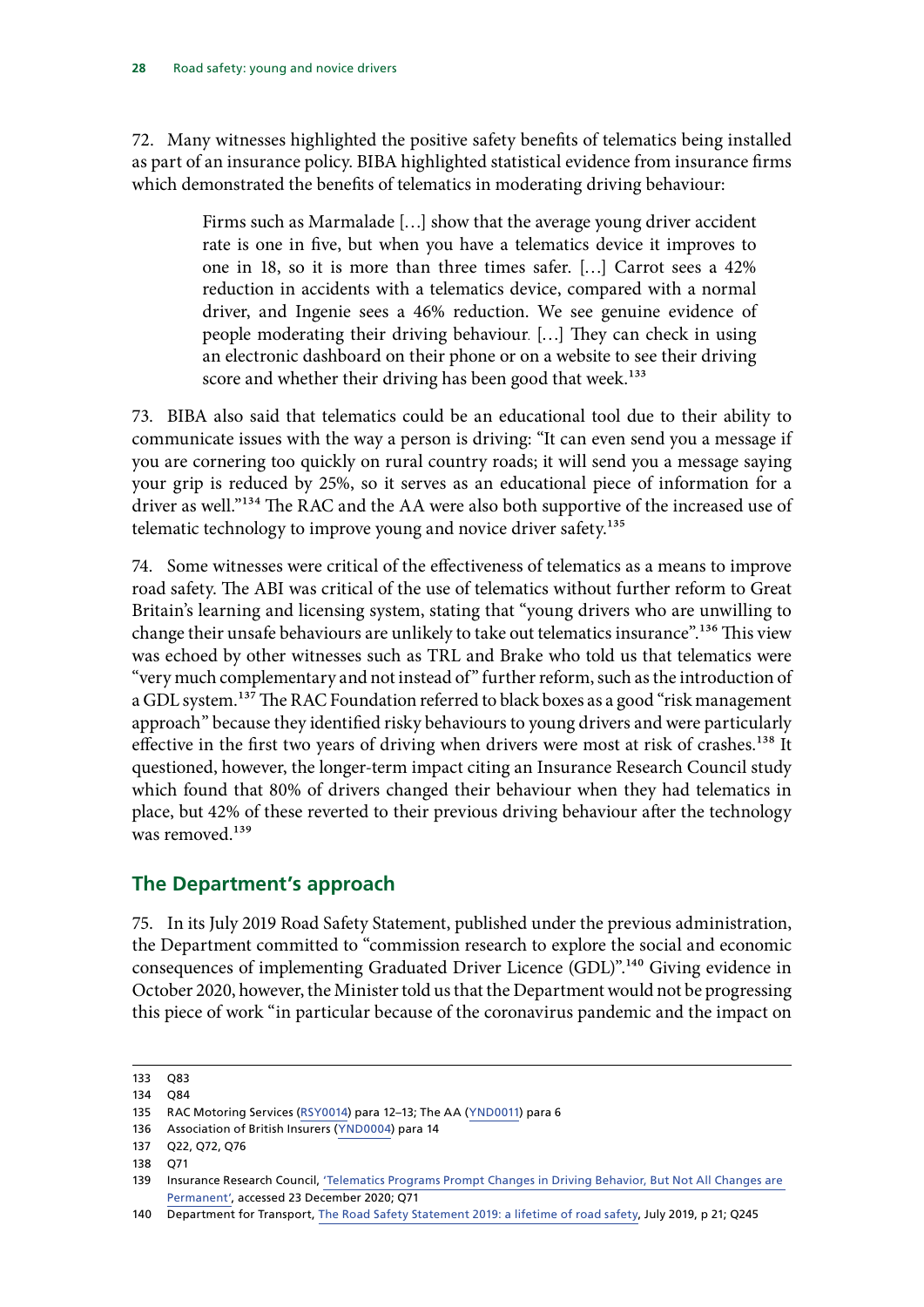young people's employment". The Minister was clear that GDL was not the "silver bullet" for reducing road deaths among young people and said the Department had "taken the decision to try other routes", such as the modular learning pilot and Driver 2020.<sup>141</sup>

76. When challenged about the success of GDL in other countries, the Minister said that the USA, where GDL is present in many states, had a road crash fatality rate "four times" higher than in Great Britain. She questioned whether GDL would be equally effective in a domestic context where the casualty rate was already much lower.<sup>142</sup> Gareth Llewellyn, Chief Executive of the DVSA (the agency which oversees driver testing) told us he was "totally against" GDL and believed that improving driver training would be a more effective policy solution.<sup>143</sup>

77. The Department told us that the Driver 2020 project will include an educational and technology-based measure aimed at engaging parents or mentors in "managing post-test driving in specific risky situations (such as driving after dark, and while carrying peerage passengers) using web-based materials".<sup>144</sup> This will be offered on a voluntary basis to participant learner drivers, and is similar to the kind of content which may be offered as part of a GDL scheme.

78. We questioned the Minister on the potential of telematic technology to improve young driver safety. The Minister said she was a "big fan" of black boxes and other forms of telematics.<sup>145</sup> The Department's Driver 2020 research project will test the effectiveness of a 'telematics' approach using a mobile phone application which is used to provide feedback to drivers on their driving style, without any 'black box' or similar infrastructure being fitted in the vehicle.<sup>146</sup> The results of Driver 2020 are expected in 2022.<sup>147</sup>

<sup>141</sup> Q256–Q258

<sup>142</sup> Q259

<sup>143</sup> Oral evidence taken on 25 November 2020, [HC 1002,](https://committees.parliament.uk/oralevidence/1282/html/) Q51 [Gareth Llewelyn]

<sup>144</sup> Department for Transport ([YND0003](https://committees.parliament.uk/writtenevidence/1327/pdf/)) para 29

<sup>145</sup> Q270–Q271

<sup>146</sup> Q73; Department for Transport, [Review of interventions to increase the safety of young and novice drivers](https://www.gov.uk/government/publications/review-of-interventions-to-increase-the-safety-of-young-and-novice-drivers), August 2017

<sup>147</sup> Q73, Q242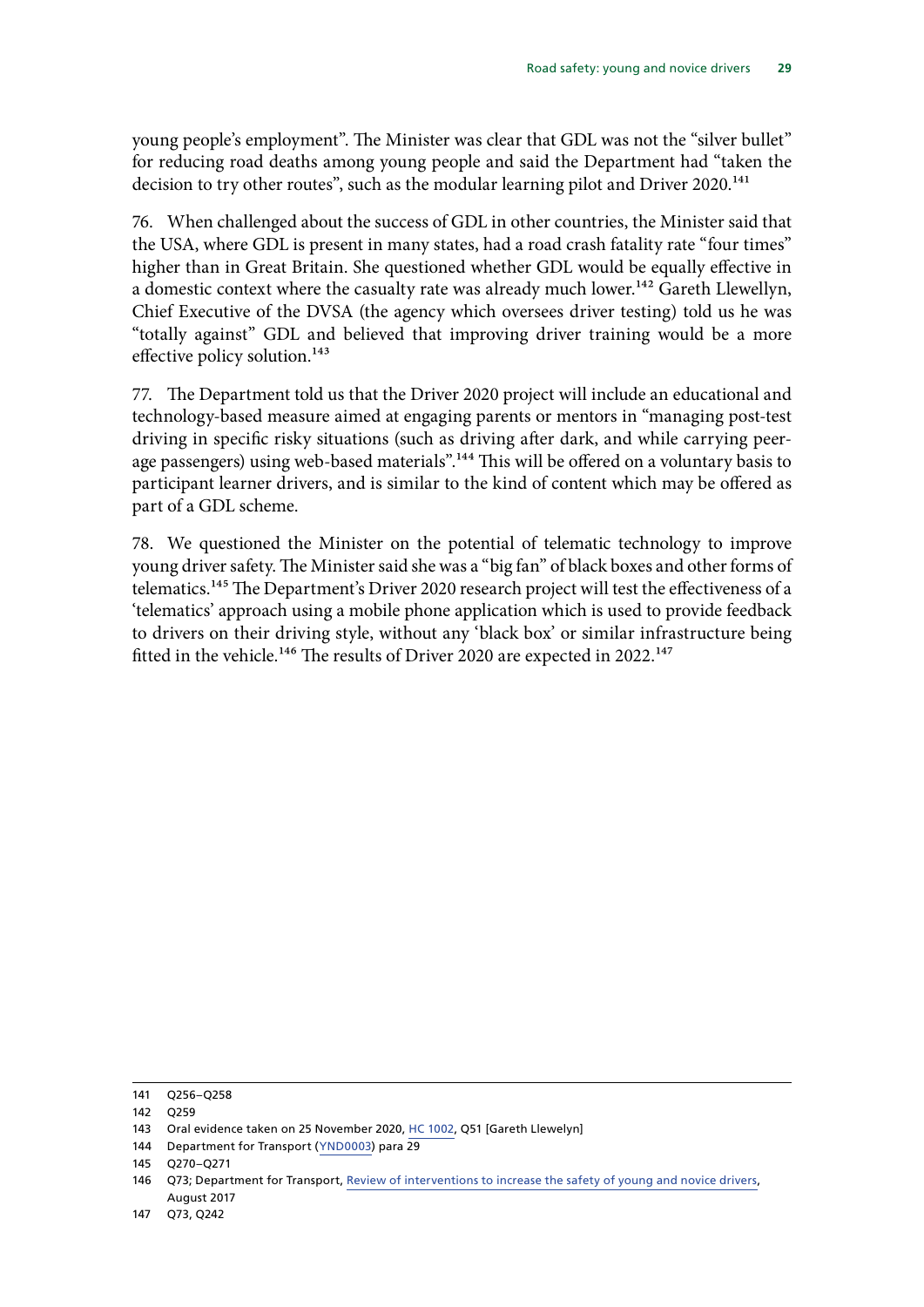## <span id="page-31-0"></span>**5** Conclusion

79. **There have been welcome reductions in the overall numbers of young and novice drivers killed and seriously injured in road traffic crashes over the past 15 years. However, this progress has now stalled. We believe that improvements to the safety of vehicles and the learning and testing process, as well as the increasing use of telematic technology by young drivers, have helped improve safety rates. However, young drivers are still sadly over-represented in the statistics. It is a tragic fact that in 2019 88 young drivers lost their lives on the roads of Great Britain.**

80. **There are a number of factors that contribute to the higher proportional rates of young drivers in the casualty statistics. We welcome the Department for Transport's Driver 2020 research project which is exploring several technological and educational based measures targeted at improving the safety rates for young drivers.**

81. *We recommend that the Department for Transport provides an update to the Committee on progress with the Driver 2020 project by July 2021.*

82. **As with other age groups, rural roads pose a particular risk for young drivers, with three quarters of young driver fatalities taking place on those roads. We welcome the Department's 2019 commitment to establish a Rural Roads Working Group although it is unsatisfactory that, by October 2020, that group had still not met.**

83. *In its Response to this Report, the Department should provide further information about the Rural Roads Working Group, including its membership, scope, objectives, and when and how often it plans to meet.*

84. **We recognise the improvements that the Department and Driver and Vehicle Standards Agency have made to the learning and testing process in recent years. However, we are concerned that the current learning process does not fully equip learner drivers with sufficient experience of driving a vehicle in a range of different situations. We therefore welcome the Department's commitment to pilot a system of "modular learning" with compulsory driver training in different conditions, due to start later in 2021 should restrictions in place for the coronavirus pandemic be eased.**

85. *In its response to this Report, the Department should provide an outline of the criteria that will be used to judge the effectiveness of its modular learning pilot. The Department should update us by October 2021 on its assessment of the pilot against those criteria.*

86. *As well as the practical test, the theory test can play an important role in helping to develop learner drivers' understanding of driving in different situations. We recommend that the Department and the Driver and Vehicle Standards Agency develop the theory test to ensure it includes adequate questioning on driving at night and while carrying passengers.*

87. The merits of introducing Graduated Driver Licensing in Great Britain have been a key focus of our inquiry. Although there is evidence that GDL can be effective in reducing crash rates, as seen in Canada and New Zealand and in the research of the Transport Research Laboratory, there are also concerns about the impact such restrictions could have upon the social and economic opportunities available to young and novice drivers.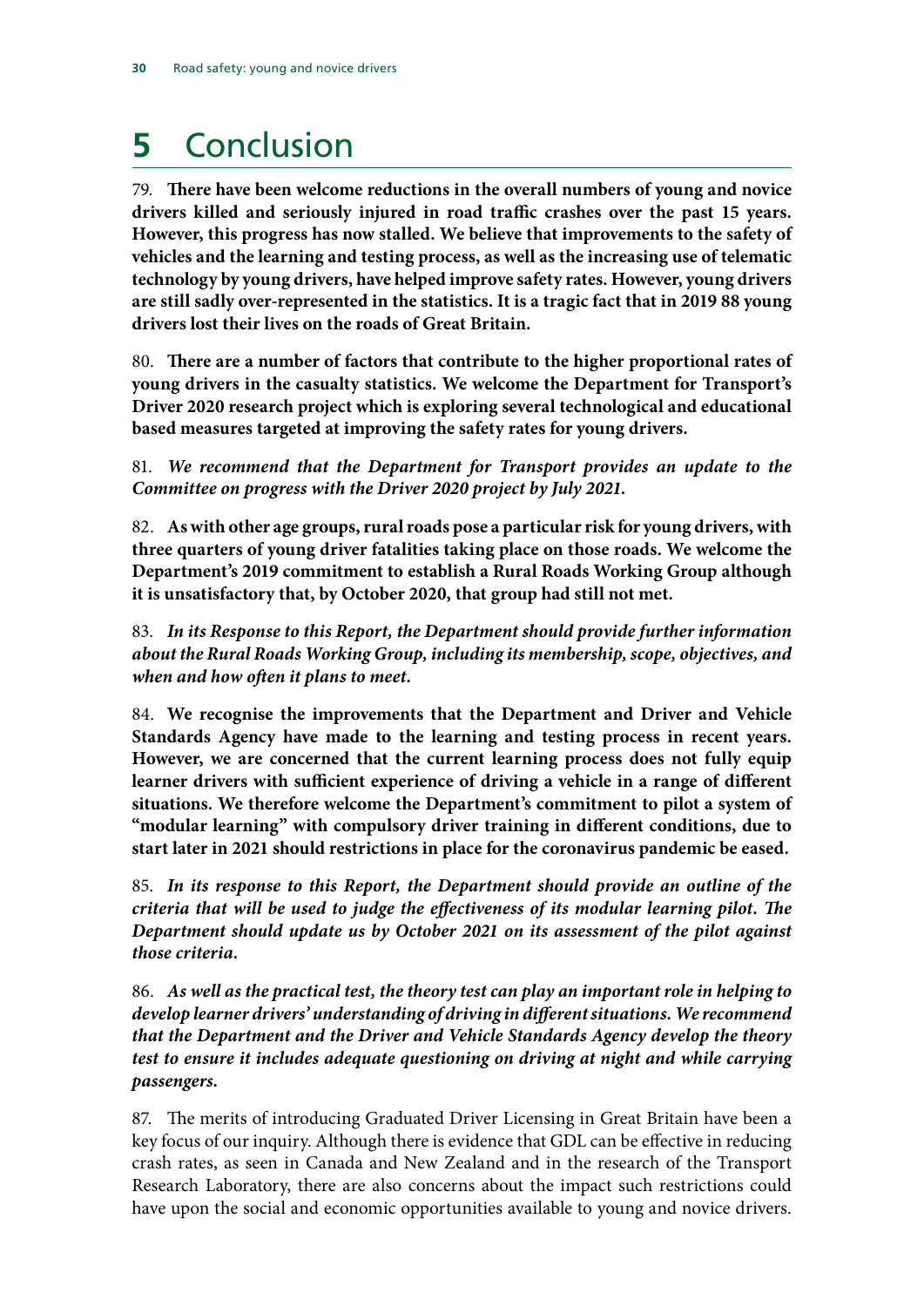The Department has made clear it does not currently support the introduction of a GDL system. There is also not a clear mandate for the introduction of GDL restrictions as opinion remains divided on its implementation among young people who would be most affected by its introduction.

88. *Given there is some evidence demonstrating the effectiveness of GDL but significant concerns about its impact, particularly from young people themselves, the Department should resume the study into the social and economic consequences of GDL which it committed to in its 2019 Road Safety Statement. This would provide much needed evidence on the likely impacts.*

89. *The potential implementation of GDL in Northern Ireland presents the Department with an opportunity to monitor the impact of such a system within one part of the UK. By October 2021, we recommend that the Department liaise with the Northern Ireland Executive and provide us with interim findings and the Department's conclusions on the impact of GDL in Northern Ireland.*

90. Telematic technology is an innovative way of allowing insurance companies to provide young and novice drivers and their families with data on their driving behaviour and performance. It ought to also help reduce insurance costs for young drivers. Telematic technology is still improving and could be an important method of improving driver safety, although there are some doubts about whether telematics in isolation can successfully change driver behaviour. **We welcome the fact that the Department's Driver 2020 programme will explore the potential for telematic technology to improve driver safety. We are mindful, however, about the rights and freedoms of the individual and the privacy of their data.**

91. *As part of the progress update on Driver 2020 we have requested by July 2021, the Department should outline the progress and preliminary findings from its research into the effectiveness of telematic technology to improve road safety.*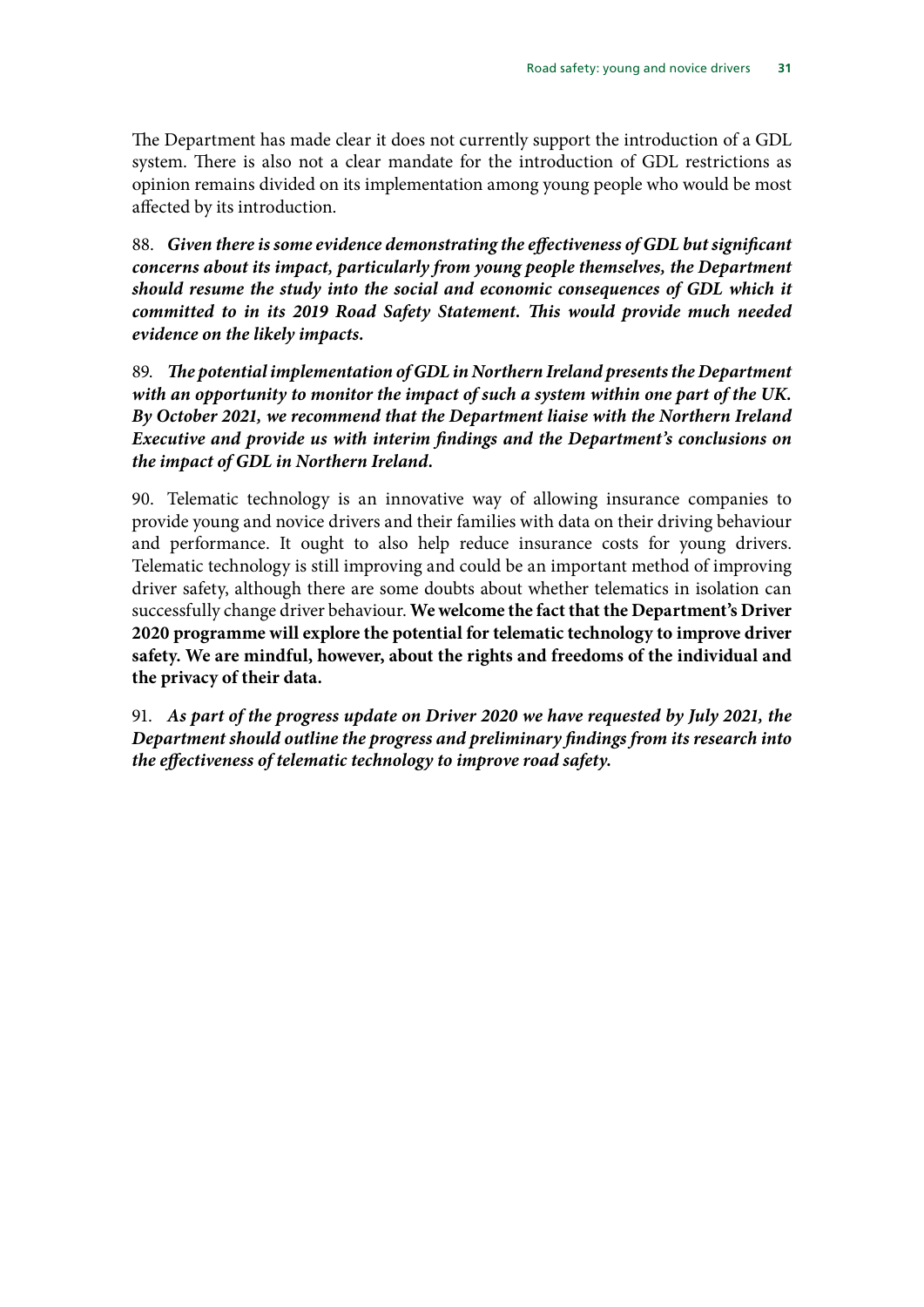## <span id="page-33-0"></span>Conclusions and recommendations

#### Factors that increase young and novice driver crash risk

- 1. Research conducted by the insurance industry shows that a significant proportion of older novice drivers—that is, drivers aged above 25 who are relatively new to driving—are involved in crashes. However, this is difficult to verify because official statistics are not recorded for this particular demographic. This absence of data is particularly disappointing given that our predecessor Committee recommended in 2007 that the Department, in collaboration with the police, "should collect the data necessary to understand the scale and nature of the crash involvement of novice drivers, independently of young drivers". (Paragraph 32)
- 2. *The Department should commission a study of crash rates for older novice drivers and how the driver's experience level contributes to these crashes. This would allow the Department to understand better the risks around older novice drivers and whether to monitor and target more actively crash rates amongst this demographic.*  (paragraph 33)

#### Reforms to the learning and testing process

3. *Every individual's circumstances and natural skill, aptitude and experience and level of competence to drive a car or vehicle is varied. However, we are concerned that intensive driving courses may not provide learner drivers with adequate driving experience prior to passing their test. We recommend that the Department conducts research to investigate whether drivers who pass their test after undertaking intensive driving lessons are at increased risk of being involved in a crash in their first two years of driving.* (Paragraph 42)

### Conclusion

- 4. There have been welcome reductions in the overall numbers of young and novice drivers killed and seriously injured in road traffic crashes over the past 15 years. However, this progress has now stalled. We believe that improvements to the safety of vehicles and the learning and testing process, as well as the increasing use of telematic technology by young drivers, have helped improve safety rates. However, young drivers are still sadly over-represented in the statistics. It is a tragic fact that in 2019 88 young drivers lost their lives on the roads of Great Britain. (Paragraph 79)
- 5. There are a number of factors that contribute to the higher proportional rates of young drivers in the casualty statistics. We welcome the Department for Transport's Driver 2020 research project which is exploring several technological and educational based measures targeted at improving the safety rates for young drivers. (Paragraph 80)
- 6. *We recommend that the Department for Transport provides an update to the Committee on progress with the Driver 2020 project by July 2021.* (Paragraph 81)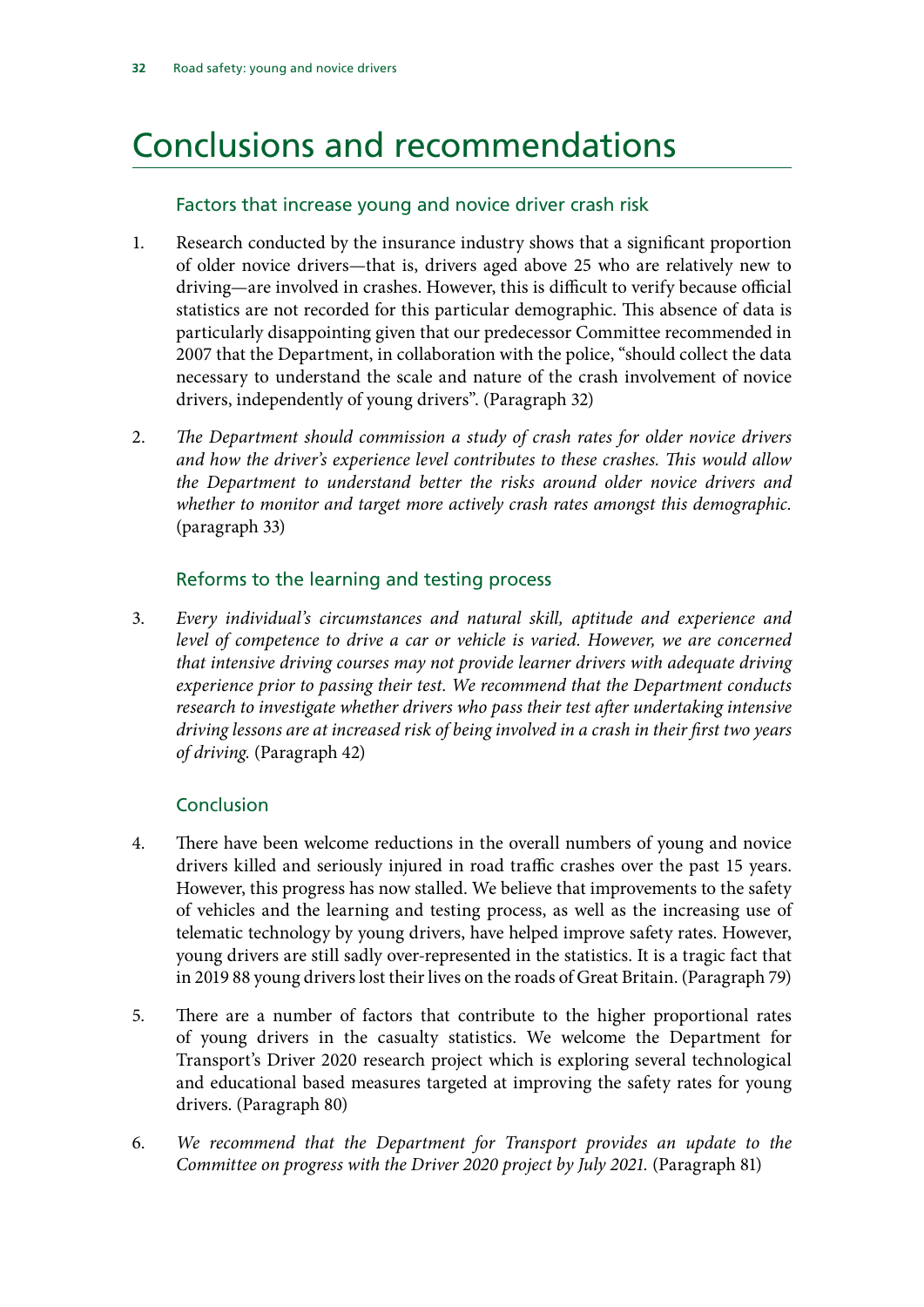- 7. As with other age groups, rural roads pose a particular risk for young drivers, with three quarters of young driver fatalities taking place on those roads. We welcome the Department's 2019 commitment to establish a Rural Roads Working Group although it is unsatisfactory that, by October 2020, that group had still not met. (Paragraph 82)
- 8. *In its Response to this Report, the Department should provide further information about the Rural Roads Working Group, including its membership, scope, objectives, and when and how often it plans to meet.* (Paragraph 83)
- 9. We recognise the improvements that the Department and Driver and Vehicle Standards Agency have made to the learning and testing process in recent years. However, we are concerned that the current learning process does not fully equip learner drivers with sufficient experience of driving a vehicle in a range of different situations. We therefore welcome the Department's commitment to pilot a system of "modular learning" with compulsory driver training in different conditions, due to start later in 2021 should restrictions in place for the coronavirus pandemic be eased. (Paragraph 84)
- 10. *In its response to this Report, the Department should provide an outline of the criteria that will be used to judge the effectiveness of its modular learning pilot. The Department should update us by October 2021 on its assessment of the pilot against those criteria.* (Paragraph 85)
- 11. *As well as the practical test, the theory test can play an important role in helping to develop learner drivers' understanding of driving in different situations. We recommend that the Department and the Driver and Vehicle Standards Agency develop the theory test to ensure it includes adequate questioning on driving at night and while carrying passengers.* (Paragraph 86)
- 12. *Given there is some evidence demonstrating the effectiveness of GDL but significant concerns about its impact, particularly from young people themselves, the Department should resume the study into the social and economic consequences of GDL which it committed to in its 2019 Road Safety Statement. This would provide much needed evidence on the likely impacts.* (Paragraph 88)
- 13. *The potential implementation of GDL in Northern Ireland presents the Department with an opportunity to monitor the impact of such a system within one part of the UK. By October 2021, we recommend that the Department liaise with the Northern Ireland Executive and provide us with interim findings and the Department's conclusions on the impact of GDL in Northern Ireland.* (Paragraph 89)
- 14. We welcome the fact that the Department's Driver 2020 programme will explore the potential for telematic technology to improve driver safety. We are mindful, however, about the rights and freedoms of the individual and the privacy of their data. (Paragraph 90)
- 15. *As part of the progress update on Driver 2020 we have requested by July 2021, the Department should outline the progress and preliminary findings from its research into the effectiveness of telematic technology to improve road safety.* (Paragraph 91)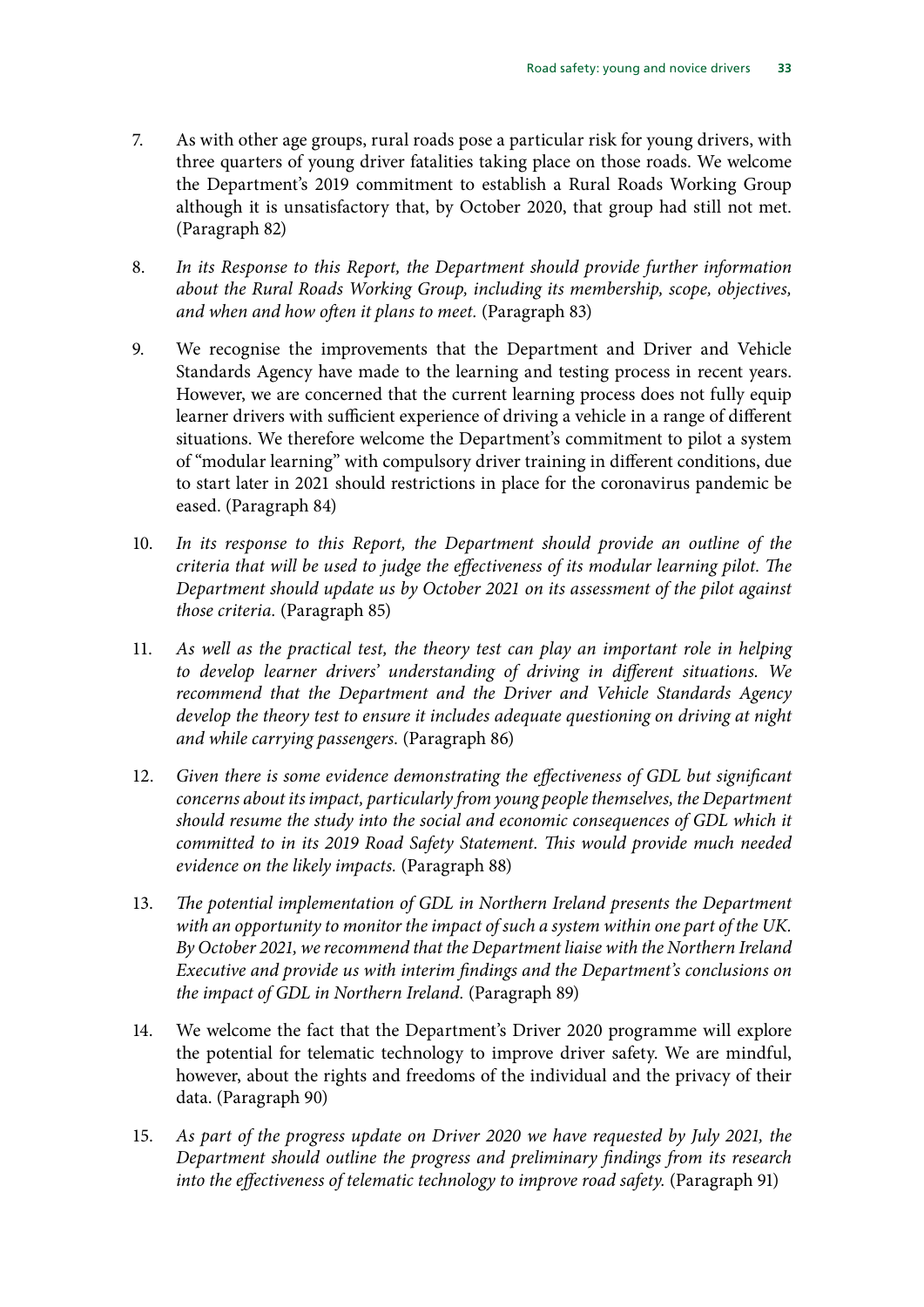## <span id="page-35-0"></span>Formal minutes

#### **Wednesday 24 February 2021**

#### Members present:

Huw Merriman, in the Chair

| Ben Bradshaw     | Chris Loder    |
|------------------|----------------|
| Ruth Cadbury     | Karl McCartney |
| Lilian Greenwood | Grahame Morris |
| Simon Jupp       | Greg Smith     |
| Robert Largan    |                |

Draft Report (*Road safety: young and novice drivers*), proposed by the Chair, brought up and read.

*Ordered*, That the draft Report be read a second time, paragraph by paragraph.

Paragraphs 1 to 91 read and agreed to.

Summary agreed to.

*Resolved*, That the Report be the Fourth Report of the Committee to the House.

*Ordered*, That the Chair make the Report to the House.

*Ordered*, That embargoed copies of the Report be made available, in accordance with the provisions of Standing Order No. 134.

[Adjourned till Tuesday 2 March at 3.00pm]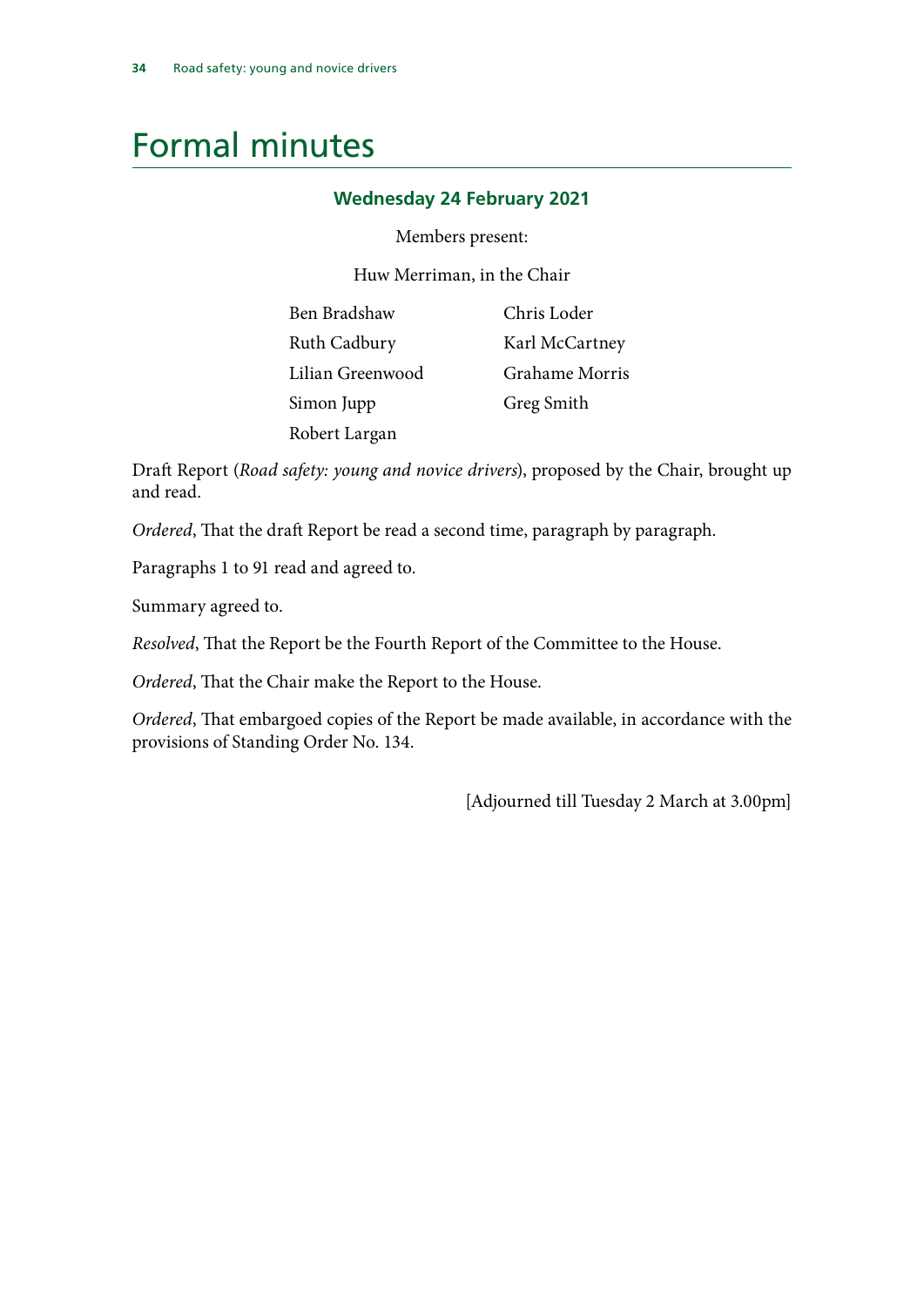## <span id="page-36-0"></span>Witnesses

The following witnesses gave evidence. Transcripts can be viewed on the [inquiry publications](https://committees.parliament.uk/work/146/default/publications/oral-evidence/) [page](https://committees.parliament.uk/work/146/default/publications/oral-evidence/) of the Committee's website.

#### **Wednesday 2 September 2020**

#### **Ian Greenwood**; **George Atkinson** [Q1–28](https://committees.parliament.uk/oralevidence/801/default/)

**Elizabeth Box**, Head of Research, RAC Foundation; **Dr Neale Kinnear**, Head of Behavioural Science, Transport Research Laboratory; **Mary Williams OBE**, Chief Executive, Brake [Q29–77](https://committees.parliament.uk/oralevidence/801/default/)

#### **Wednesday 7 October 2020**

**Graeme Trudgill**, Executive Director, British Insurance Brokers' Association; **Laura Hughes**, General Insurance Policy Manager, Association of British Insurers; **Nika Lee**, Group Head of Actuarial, Insure the Box **[Q78–140](https://committees.parliament.uk/oralevidence/1003/default/)** 

**Paul Silverwood**, Chair of Trustees, The Under 17 Car Club Charitable Trust; **Nicole Parker**, Volunteer, The Under 17 Car Club Charitable Trust; **Mr Nicholas Lyes**, Head of Roads Policy & Public Affairs Manager, RAC Motoring Services; **Lorna Lee**, Campaigns Manager, Automobile Association **Canadiates** Q141-187

#### **Wednesday 21 October 2020**

**Malcolm Heymer**, Member, Alliance of British Drivers (ABD); **Dr Kiron Chatterjee**, Associate Professor in Travel Behaviour, University of the West of England, Bristol [Q188–230](https://committees.parliament.uk/oralevidence/1090/default/)

**The Baroness Vere of Norbiton**, Parliamentary Under Secretary of State, Department for Transport; **David Buttery**, Director for Road Safety, Standards and Services, Department for Transport [Q231–277](https://committees.parliament.uk/oralevidence/1090/default/)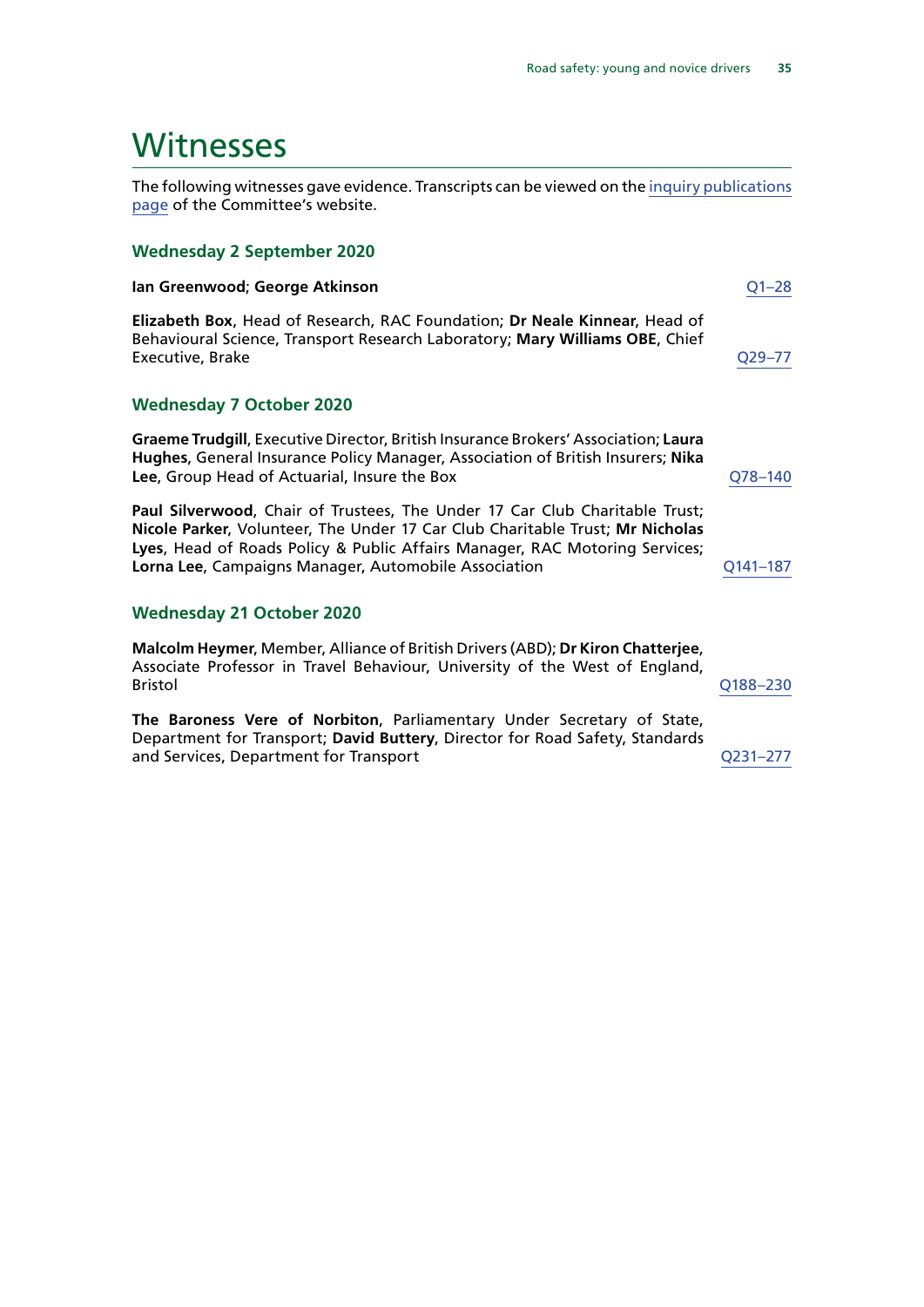## <span id="page-37-0"></span>Published written evidence

The following written evidence was received and can be viewed on the [inquiry publications](https://committees.parliament.uk/work/146/default/publications/written-evidence/) [page](https://committees.parliament.uk/work/146/default/publications/written-evidence/) of the Committee's website.

#### **Session 2019**

RSY numbers are generated by the evidence processing system and so may not be complete.

- Alliance of British Drivers ([RSY0021\)](http://data.parliament.uk/writtenevidence/committeeevidence.svc/evidencedocument/transport-committee/road-safety-young-and-novice-drivers/written/104645.html)
- Angelica Solutions [\(RSY0035\)](http://data.parliament.uk/writtenevidence/committeeevidence.svc/evidencedocument/transport-committee/road-safety-young-and-novice-drivers/written/104779.html)
- Association of British Insurers [\(RSY0047\)](http://data.parliament.uk/writtenevidence/committeeevidence.svc/evidencedocument/transport-committee/road-safety-young-and-novice-drivers/written/104865.html)
- British Insurance Brokers' Association [\(RSY0051\)](http://data.parliament.uk/writtenevidence/committeeevidence.svc/evidencedocument/transport-committee/road-safety-young-and-novice-drivers/written/104880.html)
- Cave-Wood, Geoffrey [\(RSY0002\)](http://data.parliament.uk/writtenevidence/committeeevidence.svc/evidencedocument/transport-committee/road-safety-young-and-novice-drivers/written/104133.html)
- Cozens, Mr Derek [\(RSY0023\)](http://data.parliament.uk/writtenevidence/committeeevidence.svc/evidencedocument/transport-committee/road-safety-young-and-novice-drivers/written/104678.html)
- CSW Online Limited ([RSY0020](http://data.parliament.uk/writtenevidence/committeeevidence.svc/evidencedocument/transport-committee/road-safety-young-and-novice-drivers/written/104629.html))
- Cycling UK [\(RSY0059\)](http://data.parliament.uk/writtenevidence/committeeevidence.svc/evidencedocument/transport-committee/road-safety-young-and-novice-drivers/written/104940.html)
- Stewart MSP, David (Highlands & Islands, Labour) [\(RSY0044](http://data.parliament.uk/writtenevidence/committeeevidence.svc/evidencedocument/transport-committee/road-safety-young-and-novice-drivers/written/104855.html))
- Department for Transport [\(RSY0063](http://data.parliament.uk/writtenevidence/committeeevidence.svc/evidencedocument/transport-committee/road-safety-young-and-novice-drivers/written/105205.html))
- Dorset Police [\(RSY0057](http://data.parliament.uk/writtenevidence/committeeevidence.svc/evidencedocument/transport-committee/road-safety-young-and-novice-drivers/written/104920.html))
- Fraser, Andrew ([RSY0007\)](http://data.parliament.uk/writtenevidence/committeeevidence.svc/evidencedocument/transport-committee/road-safety-young-and-novice-drivers/written/104351.html)
- Galli-Atkinson, George (Road Safety Campaigner) [\(RSY0043\)](http://data.parliament.uk/writtenevidence/committeeevidence.svc/evidencedocument/transport-committee/road-safety-young-and-novice-drivers/written/104850.html)
- Greenwood, Ian [\(RSY0003\)](http://data.parliament.uk/writtenevidence/committeeevidence.svc/evidencedocument/transport-committee/road-safety-young-and-novice-drivers/written/104210.html)
- Griffith Criminology Institute, Griffith University [\(RSY0022](http://data.parliament.uk/writtenevidence/committeeevidence.svc/evidencedocument/transport-committee/road-safety-young-and-novice-drivers/written/104665.html))
- Harrington, Mr David ([RSY0001\)](http://data.parliament.uk/writtenevidence/committeeevidence.svc/evidencedocument/transport-committee/road-safety-young-and-novice-drivers/written/104082.html)
- Harrison, Mrs Vanessa [\(RSY0054](http://data.parliament.uk/writtenevidence/committeeevidence.svc/evidencedocument/transport-committee/road-safety-young-and-novice-drivers/written/104889.html))
- Hedley, Susan [\(RSY0034\)](http://data.parliament.uk/writtenevidence/committeeevidence.svc/evidencedocument/transport-committee/road-safety-young-and-novice-drivers/written/104775.html)
- Hudson, Mr Terry [\(RSY0017\)](http://data.parliament.uk/writtenevidence/committeeevidence.svc/evidencedocument/transport-committee/road-safety-young-and-novice-drivers/written/104540.html)
- IAM RoadSmart ([RSY0029](http://data.parliament.uk/writtenevidence/committeeevidence.svc/evidencedocument/transport-committee/road-safety-young-and-novice-drivers/written/104757.html))
- Insure The Box Limited [\(RSY0040](http://data.parliament.uk/writtenevidence/committeeevidence.svc/evidencedocument/transport-committee/road-safety-young-and-novice-drivers/written/104829.html))
- Jones, Callum; Olivia Draycott and Luke Kirby [\(RSY0006](http://data.parliament.uk/writtenevidence/committeeevidence.svc/evidencedocument/transport-committee/road-safety-young-and-novice-drivers/written/104319.html))
- Jones, Dr Sarah [\(RSY0004](http://data.parliament.uk/writtenevidence/committeeevidence.svc/evidencedocument/transport-committee/road-safety-young-and-novice-drivers/written/104295.html))
- Keoghs LLP ([RSY0024\)](http://data.parliament.uk/writtenevidence/committeeevidence.svc/evidencedocument/transport-committee/road-safety-young-and-novice-drivers/written/104681.html)
- Marmalade Insurance [\(RSY0045](http://data.parliament.uk/writtenevidence/committeeevidence.svc/evidencedocument/transport-committee/road-safety-young-and-novice-drivers/written/104856.html))
- Marshall, John ([RSY0065](http://data.parliament.uk/writtenevidence/committeeevidence.svc/evidencedocument/transport-committee/road-safety-young-and-novice-drivers/written/105262.html))
- MCIA [\(RSY0032\)](http://data.parliament.uk/writtenevidence/committeeevidence.svc/evidencedocument/transport-committee/road-safety-young-and-novice-drivers/written/104767.html)
- Motor Accident Solicitors Society [\(RSY0048](http://data.parliament.uk/writtenevidence/committeeevidence.svc/evidencedocument/transport-committee/road-safety-young-and-novice-drivers/written/104867.html))
- National Rural Crime Network ([RSY0015](http://data.parliament.uk/writtenevidence/committeeevidence.svc/evidencedocument/transport-committee/road-safety-young-and-novice-drivers/written/104525.html))
- Office of Police and Crime Commissioner for Merseyside [\(RSY0019\)](http://data.parliament.uk/writtenevidence/committeeevidence.svc/evidencedocument/transport-committee/road-safety-young-and-novice-drivers/written/104545.html)
- Office of the Dorset Police and Crime Commissioner [\(RSY0030\)](http://data.parliament.uk/writtenevidence/committeeevidence.svc/evidencedocument/transport-committee/road-safety-young-and-novice-drivers/written/104759.html)
- Office of the Police and Crime Commissioner for Gwent [\(RSY0067](http://data.parliament.uk/writtenevidence/committeeevidence.svc/evidencedocument/transport-committee/road-safety-young-and-novice-drivers/written/106411.html))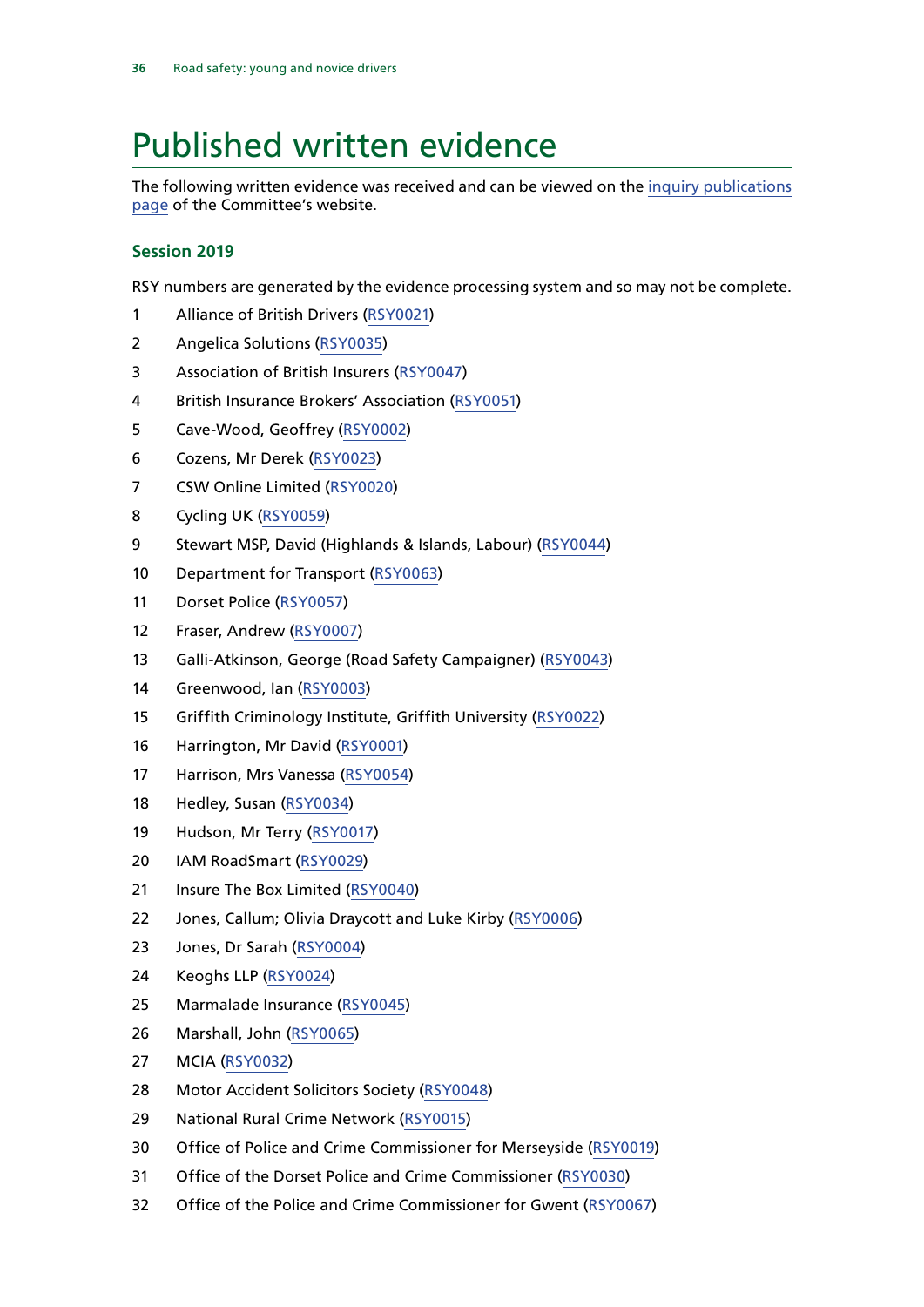- Office of the Police and Crime Commissioner for Lincolnshire ([RSY0068\)](http://data.parliament.uk/writtenevidence/committeeevidence.svc/evidencedocument/transport-committee/road-safety-young-and-novice-drivers/written/106437.html)
- PACTS ([RSY0058\)](http://data.parliament.uk/writtenevidence/committeeevidence.svc/evidencedocument/transport-committee/road-safety-young-and-novice-drivers/written/104935.html)
- Police and Crime Commissioner for Devon, Cornwall and the Isles of Scilly ([RSY0064\)](http://data.parliament.uk/writtenevidence/committeeevidence.svc/evidencedocument/transport-committee/road-safety-young-and-novice-drivers/written/105211.html)
- RAC Foundation ([RSY0042\)](http://data.parliament.uk/writtenevidence/committeeevidence.svc/evidencedocument/transport-committee/road-safety-young-and-novice-drivers/written/104831.html)
- RAC Motoring Services [\(RSY0014\)](http://data.parliament.uk/writtenevidence/committeeevidence.svc/evidencedocument/transport-committee/road-safety-young-and-novice-drivers/written/104444.html)
- Road Haulage Association [\(RSY0046](http://data.parliament.uk/writtenevidence/committeeevidence.svc/evidencedocument/transport-committee/road-safety-young-and-novice-drivers/written/104864.html))
- RoadPeace [\(RSY0028\)](http://data.parliament.uk/writtenevidence/committeeevidence.svc/evidencedocument/transport-committee/road-safety-young-and-novice-drivers/written/104756.html)
- Roadwise Driver Training [\(RSY0050](http://data.parliament.uk/writtenevidence/committeeevidence.svc/evidencedocument/transport-committee/road-safety-young-and-novice-drivers/written/104870.html))
- RoSPA (Royal Society for the Prevention of Accidents) [\(RSY0053\)](http://data.parliament.uk/writtenevidence/committeeevidence.svc/evidencedocument/transport-committee/road-safety-young-and-novice-drivers/written/104883.html)
- Safe Roads Greater Manchester Partnership [\(RSY0061](http://data.parliament.uk/writtenevidence/committeeevidence.svc/evidencedocument/transport-committee/road-safety-young-and-novice-drivers/written/105026.html))
- Safer Essex Roads Partnership [\(RSY0066\)](http://data.parliament.uk/writtenevidence/committeeevidence.svc/evidencedocument/transport-committee/road-safety-young-and-novice-drivers/written/105707.html)
- South Yorkshire Safer Roads Partnership [\(RSY0041\)](http://data.parliament.uk/writtenevidence/committeeevidence.svc/evidencedocument/transport-committee/road-safety-young-and-novice-drivers/written/104830.html)
- Taylor, Nicole and Christopher ([RSY0033](http://data.parliament.uk/writtenevidence/committeeevidence.svc/evidencedocument/transport-committee/road-safety-young-and-novice-drivers/written/104769.html))
- The AA Charitable Trust ([RSY0062\)](http://data.parliament.uk/writtenevidence/committeeevidence.svc/evidencedocument/transport-committee/road-safety-young-and-novice-drivers/written/105055.html)
- The Driving Doctor ([RSY0025\)](http://data.parliament.uk/writtenevidence/committeeevidence.svc/evidencedocument/transport-committee/road-safety-young-and-novice-drivers/written/104705.html)
- The Institute of Alcohol Studies [\(RSY0016](http://data.parliament.uk/writtenevidence/committeeevidence.svc/evidencedocument/transport-committee/road-safety-young-and-novice-drivers/written/104530.html))
- The Scottish Collaboration for Public Health Research [\(RSY0039\)](http://data.parliament.uk/writtenevidence/committeeevidence.svc/evidencedocument/transport-committee/road-safety-young-and-novice-drivers/written/104828.html)
- The Under 17 Car Club Charitable Trust ([RSY0027](http://data.parliament.uk/writtenevidence/committeeevidence.svc/evidencedocument/transport-committee/road-safety-young-and-novice-drivers/written/104751.html))
- Transport for London and the Metropolitan Police Service ([RSY0060\)](http://data.parliament.uk/writtenevidence/committeeevidence.svc/evidencedocument/transport-committee/road-safety-young-and-novice-drivers/written/105008.html)
- Transport for West Midlands (part of the West Midlands Combined Authority) ([RSY0031](http://data.parliament.uk/writtenevidence/committeeevidence.svc/evidencedocument/transport-committee/road-safety-young-and-novice-drivers/written/104763.html))
- TRL [\(RSY0049](http://data.parliament.uk/writtenevidence/committeeevidence.svc/evidencedocument/transport-committee/road-safety-young-and-novice-drivers/written/104869.html))
- Warwickshire PCC [\(RSY0037\)](http://data.parliament.uk/writtenevidence/committeeevidence.svc/evidencedocument/transport-committee/road-safety-young-and-novice-drivers/written/104801.html)
- West Mercia Police and Crime Commissioner [\(RSY0036](http://data.parliament.uk/writtenevidence/committeeevidence.svc/evidencedocument/transport-committee/road-safety-young-and-novice-drivers/written/104796.html))

#### **Session 2019–21**

YND numbers are generated by the evidence processing system and so may not be complete.

- Altrincham Grammar Girls School; Barnsley College; Harris Academy Chafford Hundred; and Queen Elizabeth's School ([YND0014](https://committees.parliament.uk/writtenevidence/12499/html/))
- Association of British Insurers ([YND0004](https://committees.parliament.uk/writtenevidence/1332/html/))
- Carrot Insurance ([YND0009](https://committees.parliament.uk/writtenevidence/8201/html/))
- Department for Transport ([YND0003](https://committees.parliament.uk/writtenevidence/1327/html/), [YND0020\)](https://committees.parliament.uk/writtenevidence/17529/html/)
- DriveTech (UK) Limited, a subsidiary of the AA ([YND0010](https://committees.parliament.uk/writtenevidence/8218/html/))
- Driver and Vehicle Agency, Northern Ireland [\(YND0016\)](https://committees.parliament.uk/writtenevidence/13789/html/)
- Greenwood, Ian [\(YND0013](https://committees.parliament.uk/writtenevidence/12160/html/))
- Huddleston, Mrs Sharron ([YND0018](https://committees.parliament.uk/writtenevidence/14951/html/))
- Insure the Box ([YND0021\)](https://committees.parliament.uk/writtenevidence/17538/html/)
- Jones, F [\(YND0015\)](https://committees.parliament.uk/writtenevidence/12839/html/)
- Parliamentary Advisory Council for Transport Safety (PACTS) [\(YND0002\)](https://committees.parliament.uk/writtenevidence/839/html/)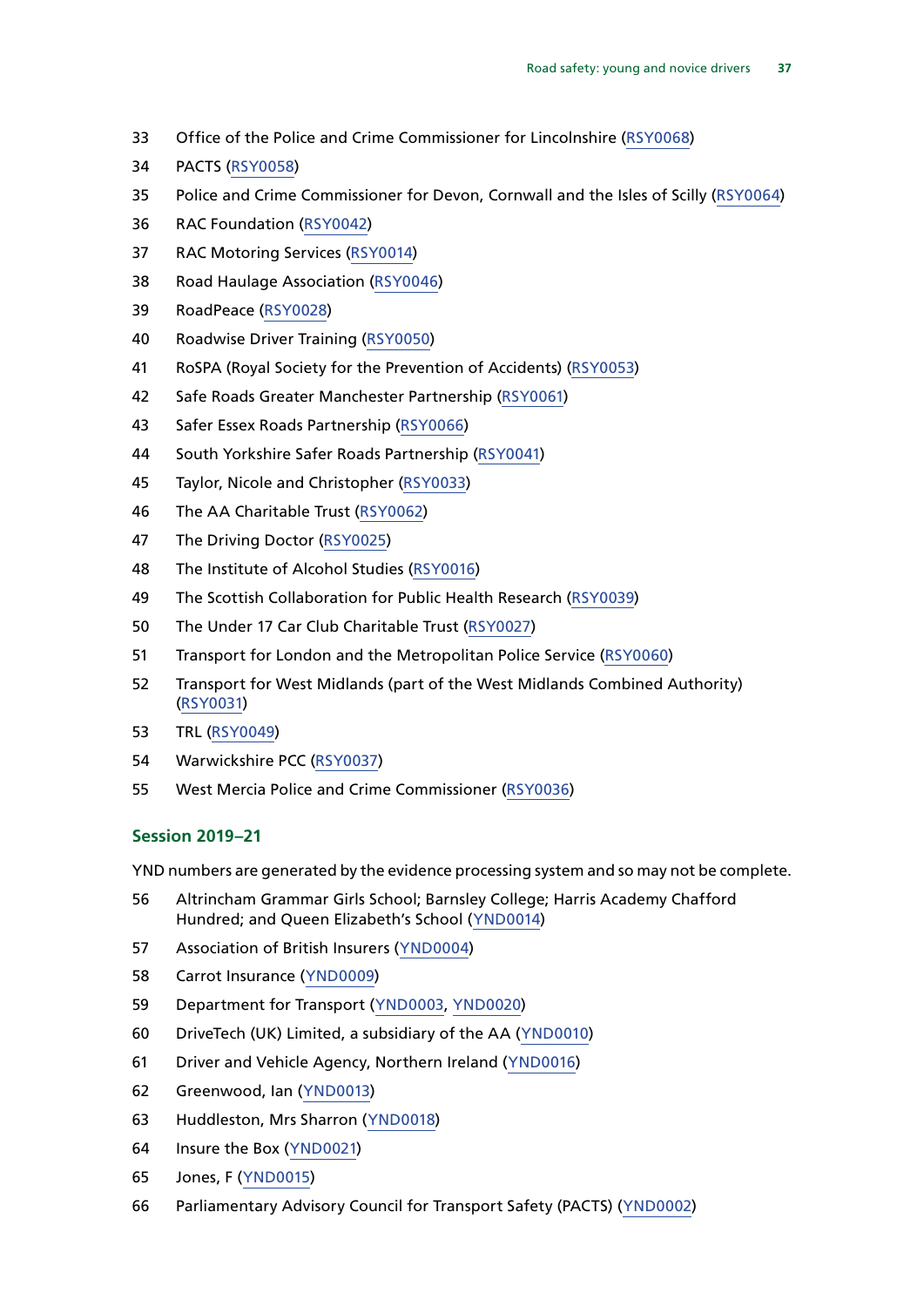- Pupils 2 Parliament ([YND0007](https://committees.parliament.uk/writtenevidence/5515/html/))
- Roadpeace ([YND0019](https://committees.parliament.uk/writtenevidence/16517/html/))
- Taylor, Mr Christopher and Mrs Nicole Taylor ([YND0008,](https://committees.parliament.uk/writtenevidence/7648/html/) [YND0017\)](https://committees.parliament.uk/writtenevidence/14830/html/)
- The AA ([YND0011](https://committees.parliament.uk/writtenevidence/8225/html/))
- The Motor Schools Association of Great Britain ([YND0006\)](https://committees.parliament.uk/writtenevidence/1508/html/)
- The Under 17 Car Club Charitable Trust ([YND0012](https://committees.parliament.uk/writtenevidence/10203/html/))